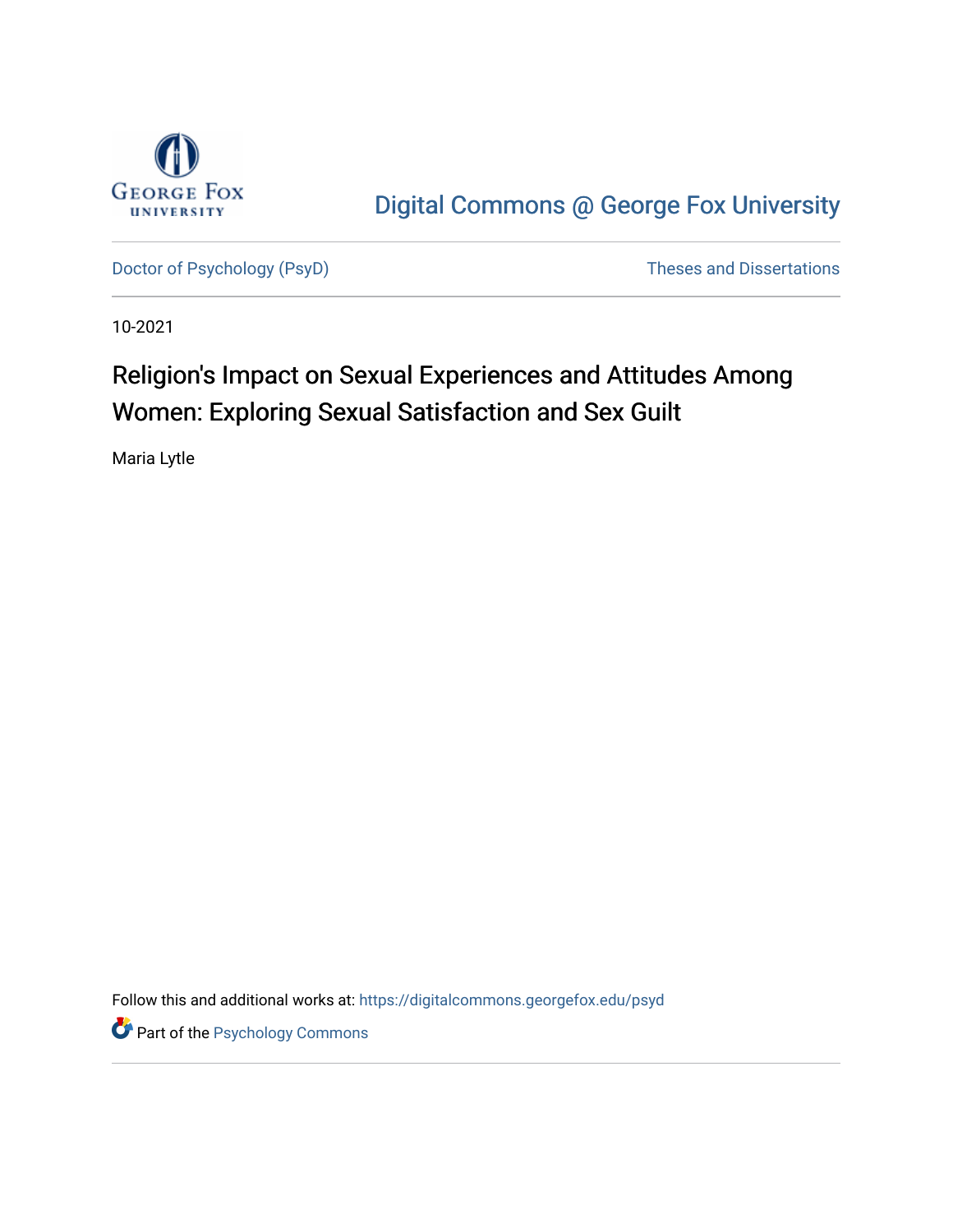# Religion's Impact on Sexual Experiences and Attitudes Among Women: Exploring Sexual Satisfaction and Sex Guilt

by

Maria Lytle

Presented to the Faculty of the

Graduate School of Clinical Psychology

George Fox University

in partial fulfillment

of the requirements for the degree of

Doctor of Psychology

in Clinical Psychology

Newberg, Oregon

October 21, 2021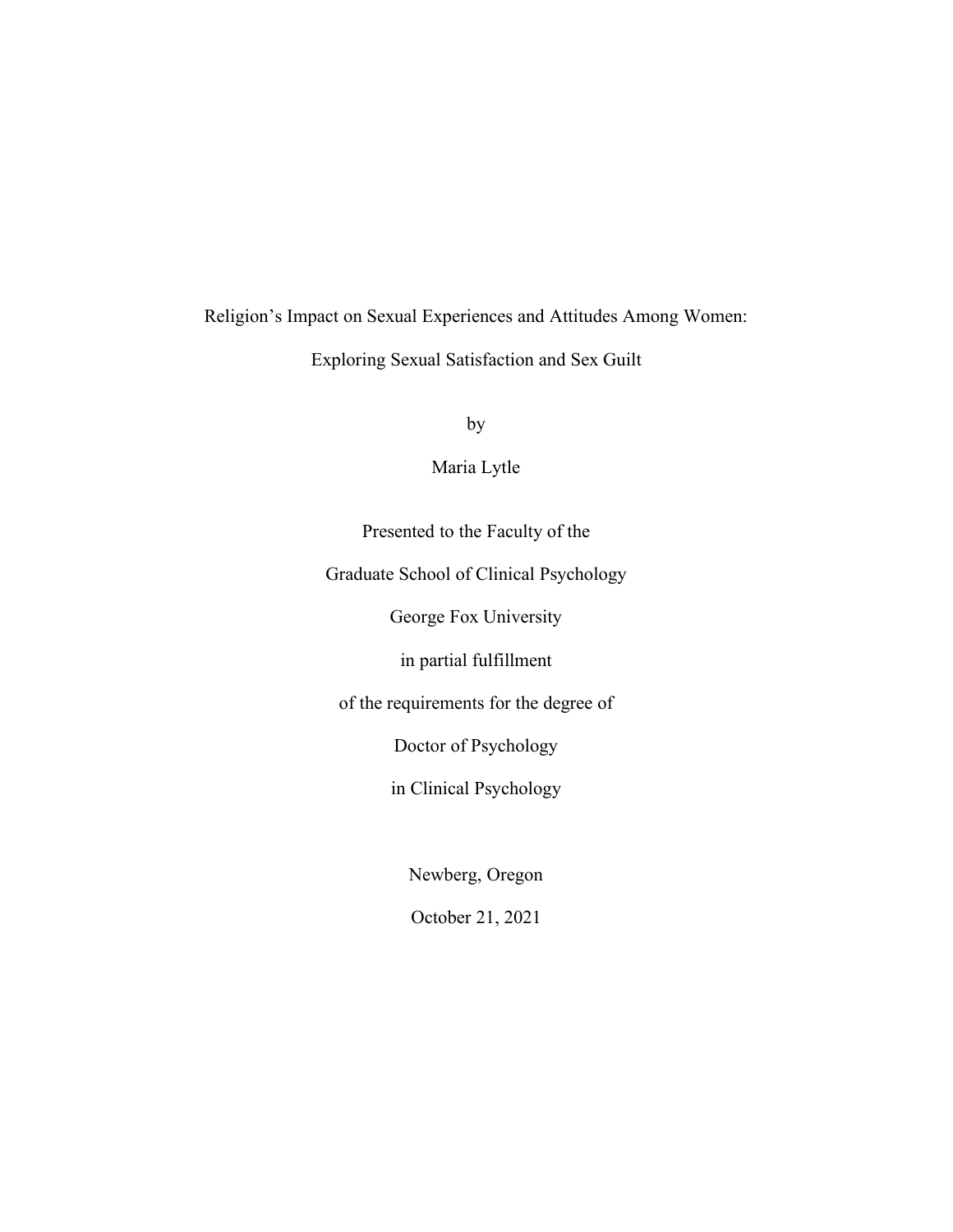Religion's Impact on Sexual Experiences and Attitudes Among Women:

Exploring Sexual Satisfaction and Sex Guilt

by

Maria Lytle

has been approved

at the

Graduate School of Clinical Psychology

George Fox University

as a Dissertation for the Psy.D. degree

D,19BPP

Celeste Jones, Psy.D., Chair

Kristie Knows His Gun, Psy.D., Member

Kathleen Gathercoal, Ph.D., Member

Date:  $\frac{10/21/2021}{\cdot}$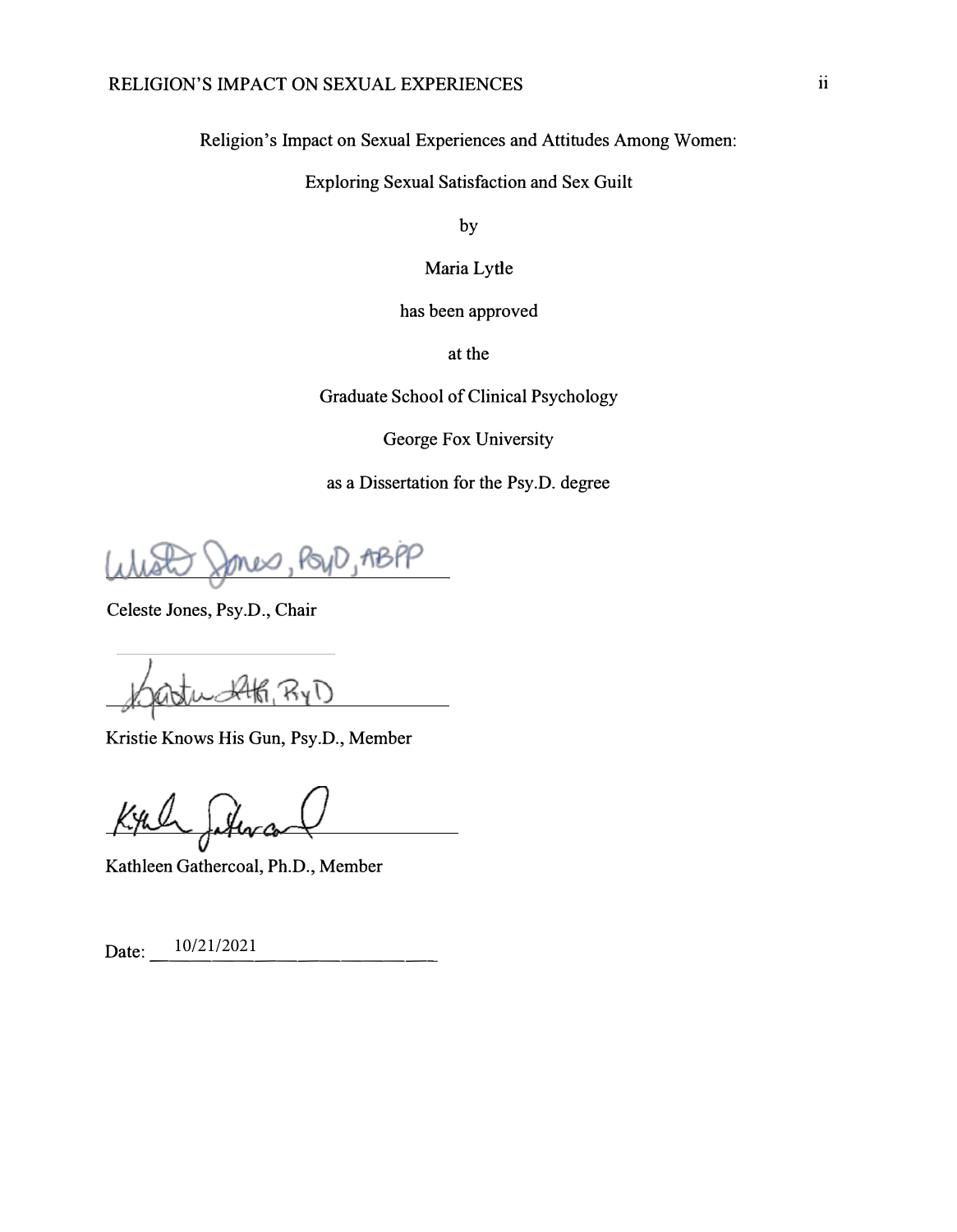Religion's Impact on Sexual Experiences and Attitudes Among Women:

Exploring Sexual Satisfaction and Sex Guilt

Maria Lytle Graduate School of Clinical Psychology George Fox University

Newberg, Oregon

#### **Abstract**

Sexual satisfaction has been linked to higher self-esteem, marital stability, and general relationship satisfaction. The combination of religious values, sex attitudes, and experiences of sex guilt have been shown to significantly impact women's sexual satisfaction. Two theories of religious values have been defined: identification, a religious perspective which considers sexuality to be a valuable and sacred experience, as well as introjection, which views sexuality as inherently sinful and a symptom of human weakness. This study included 85 female participants; they completed a survey on their experiences of sexual satisfaction, sex guilt, religion (identification or introjection), and sex values. The findings of this study demonstrated that lacking permissiveness was predictive of sex guilt. In addition, women who reported greater religiosity (both religious identification and religious introjection), also reported less permissiveness

*Keywords:* female sexuality, sex guilt, sex satisfaction, religiosity, sex values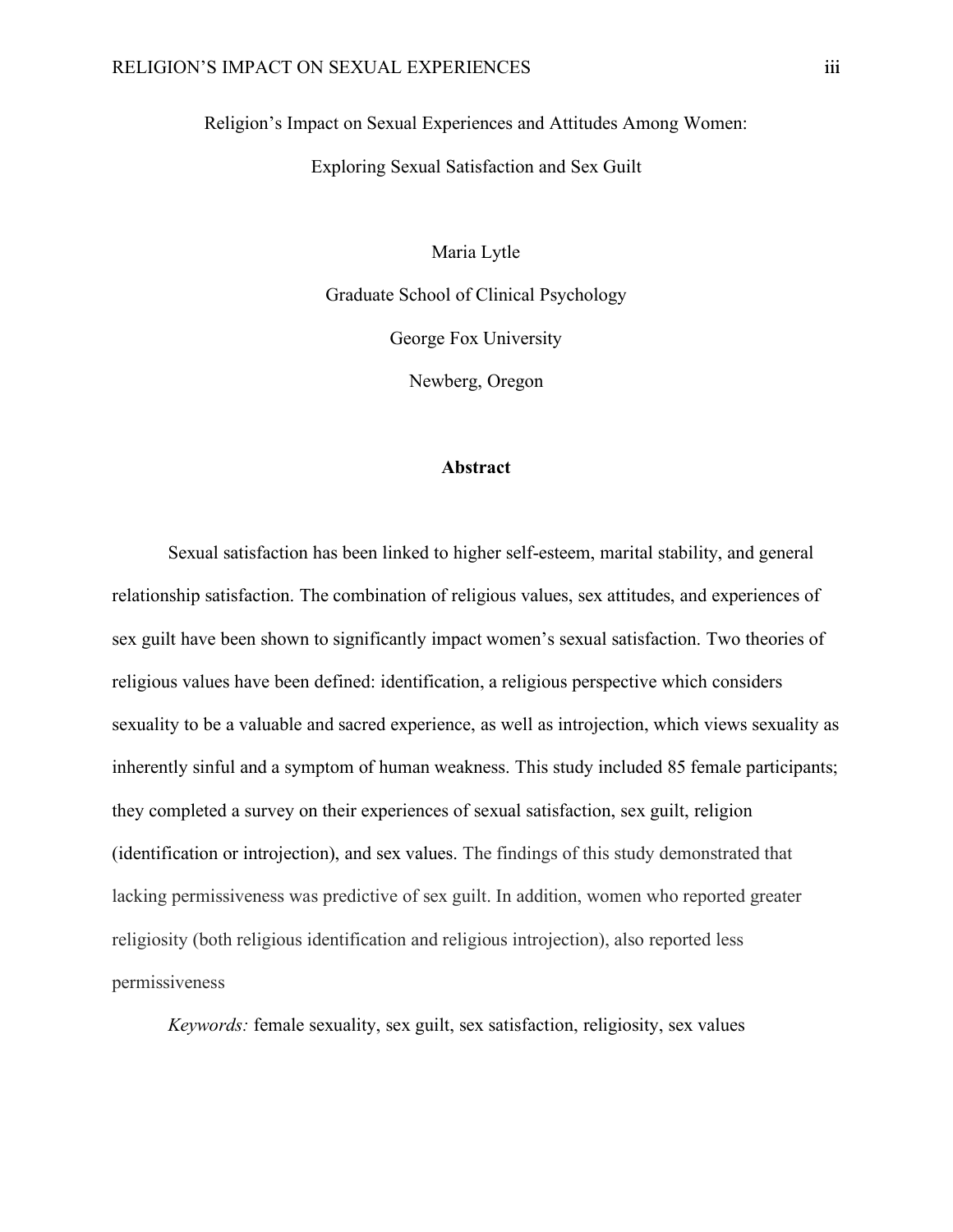### **Table of Contents**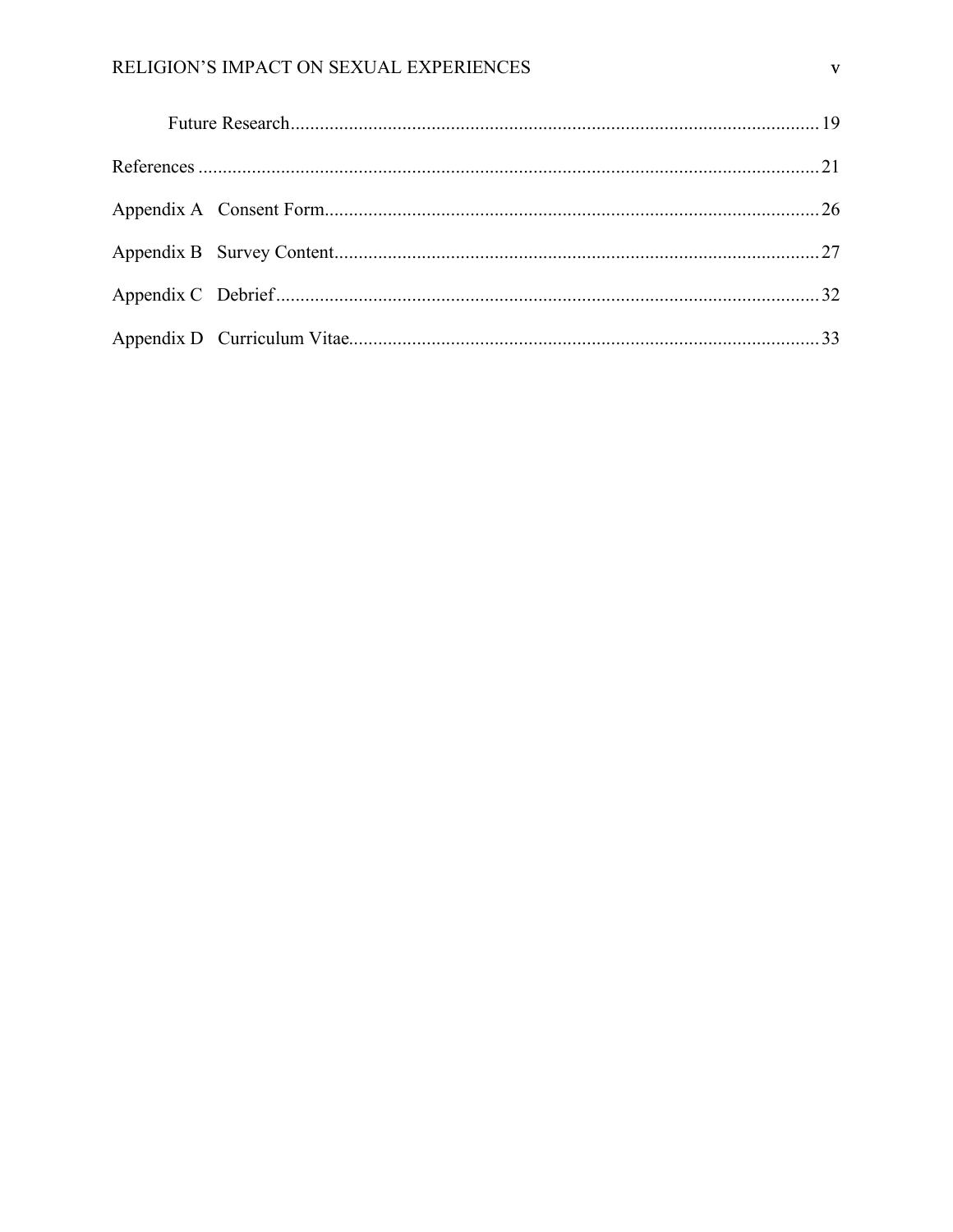#### List of Tables

| Table 2 Model Summary for Religiosity Predicting Sex Values (Permissiveness)  15 |  |
|----------------------------------------------------------------------------------|--|
|                                                                                  |  |
|                                                                                  |  |
|                                                                                  |  |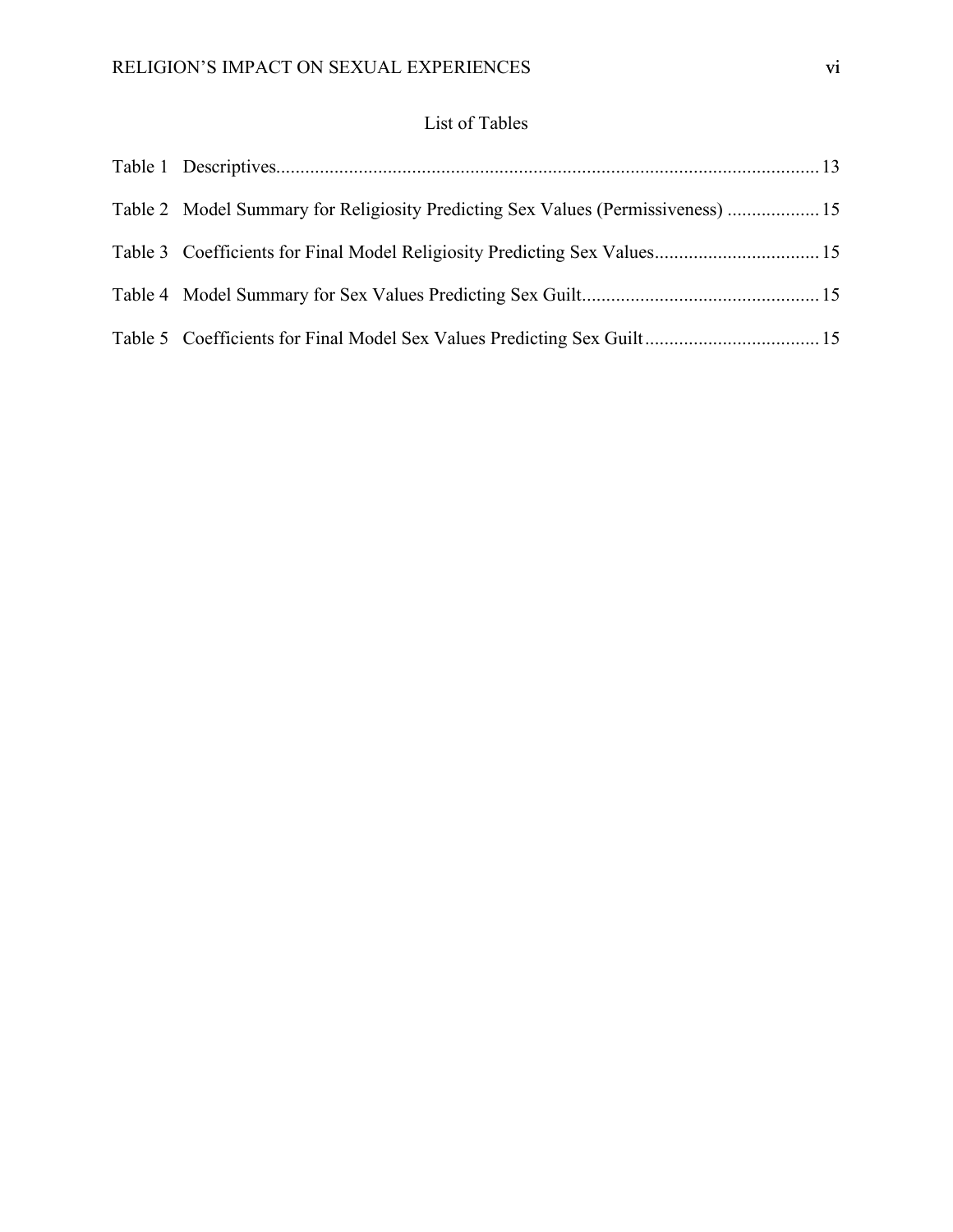## **List of Figures**

| Figure 1 Permissiveness Mediates the Relationship Between Introjection and Sex Guilt  16  |  |
|-------------------------------------------------------------------------------------------|--|
| Figure 2 Permissiveness Mediates the Relationship Between Identification and Sex Guilt 16 |  |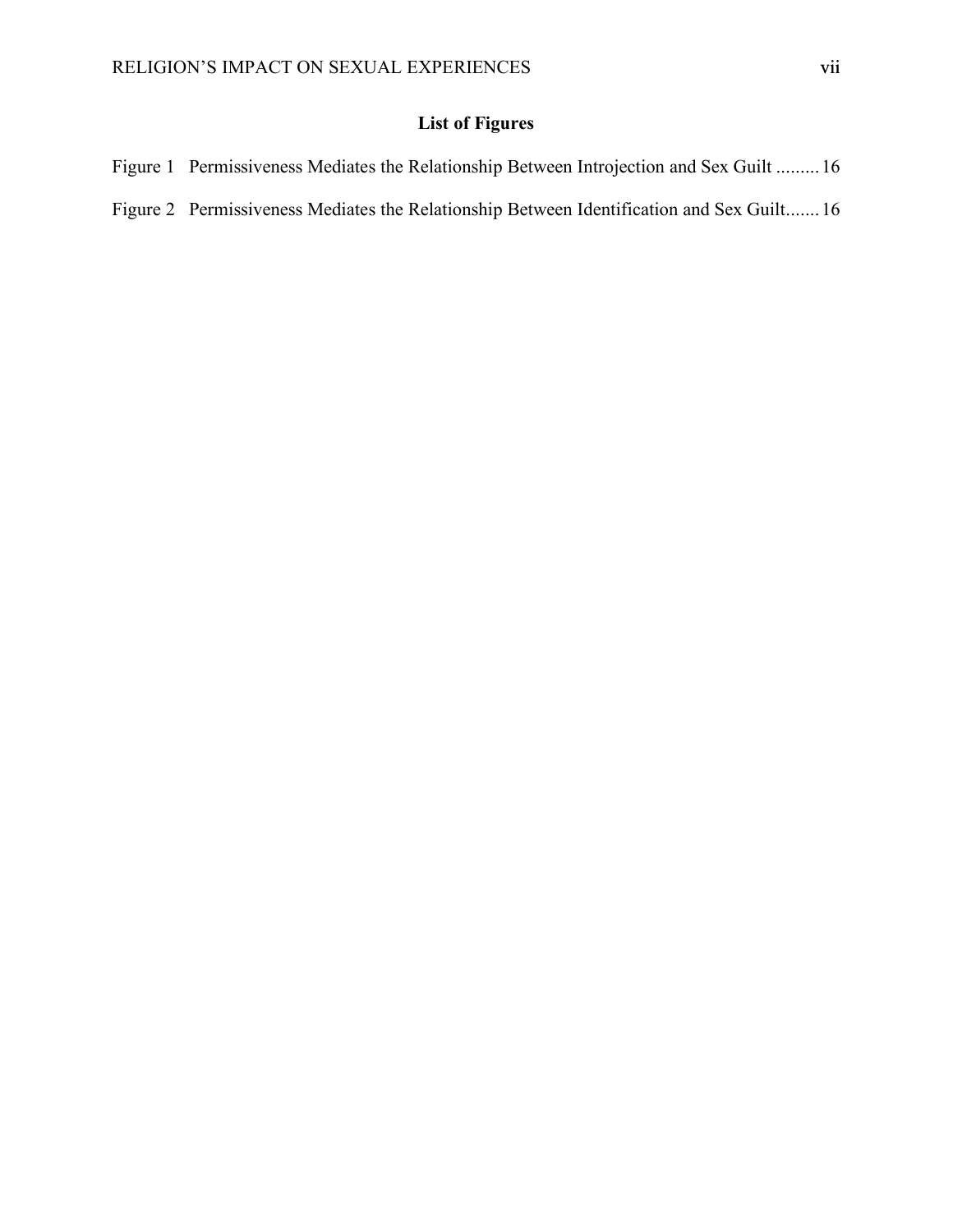#### Chapter 1

#### **Introduction**

The body of literature on the female sexual experience has expanded in recent decades, striving to identify the complex, contradictory, and nuanced nature of what predicts women's sexual satisfaction, with some attention to religiosity as well. With a high preponderance of Americans who believe in God, are affiliated with a religion, attend religious services, and engage in private religious practices (Pearce & Denton, 2011), influences of religiosity on sex attitudes, sex guilt, and their collective influences on sex satisfaction are worth exploring in more detail.

In addition to religion, research has identified that sexual satisfaction is another important aspect of well-being, with findings showing that individuals with high satisfaction in their sex lives possess higher self-esteem and adjustment in intimate relationships (Blanco et al., 2017). Sexual satisfaction also increases marital stability and general relationship satisfaction (Dew et al., 2018). In addition to factors such as religious behaviors, attitudes, and sex guilt have been found to significantly impact sexual satisfaction in young adults (Hackathorn et al., 2016).

However, models of the relationship between religiosity and sexual satisfaction are not necessarily linear (Robinson et al., 2019). Previously identified inverse relationships between religiosity and sex have come under question, as these findings open the possibility that other variables such as sex attitudes (and their influence on sex guilt) are involved in the relationship between religiosity and sex satisfaction, particularly for those who are highly religious.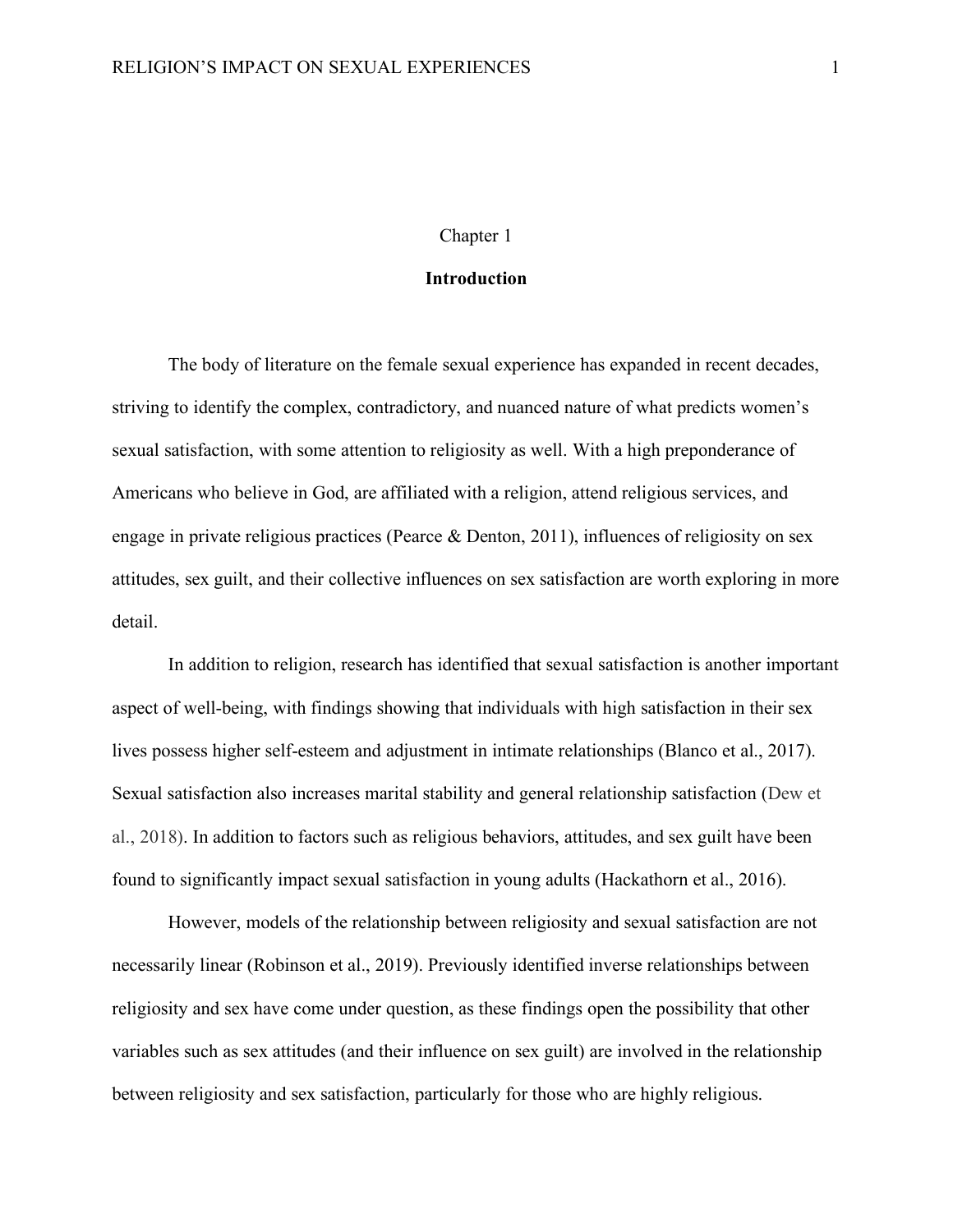However, more research is needed exploring the influences of religiosity (both behavior and internalization), sex attitudes (sociosexual orientation), and sex guilt on sexual satisfaction. The interactions of these factors can be particularly influential for women when faced with cultural mixed messages about sexual behavior.

#### **Cultural Influences on Women's Sexuality**

In general, favorable attitudes toward premarital sex, and the occurrence of it, have increased (Twenge et al., 2017). As young people transition into adulthood and independence, they are barraged with mixed messages about the significance of dating, self-discovery, and sex. Cultural messaging impacts female identity development at a time when women are learning about themselves as sexual beings (Eşsizoğlu, 2011). For instance, popular movies, songs, and television programs convey that having sex is an expected milestone for women in their late teens and 20s (Farvid et al., 2017). Conversely, Karin Martin (1996) found that young women felt profound anxiety about their bodies in addition to when and why to have sex,

Because female sexuality in our culture is associated with dirty, shame, taboo, and danger, girls are scared and unsure of their new bodies. They rarely take pleasure in and often feel that they are not in control of their bodies. (p. 11)

In these ways, sexual behavior is both encouraged and discouraged by American culture (Montemurro, 2014), making sexual development difficult to navigate.

In combination with societal pressures, women who identify as moderately to highly religious have an additional unique challenge. Religious moral codes about sex clash with mainstream messages that sexual expression is an integral aspect of one's identity (Sellers, 2017; Burdette et al., 2009). Therefore, understanding how religion and other cultural factors influence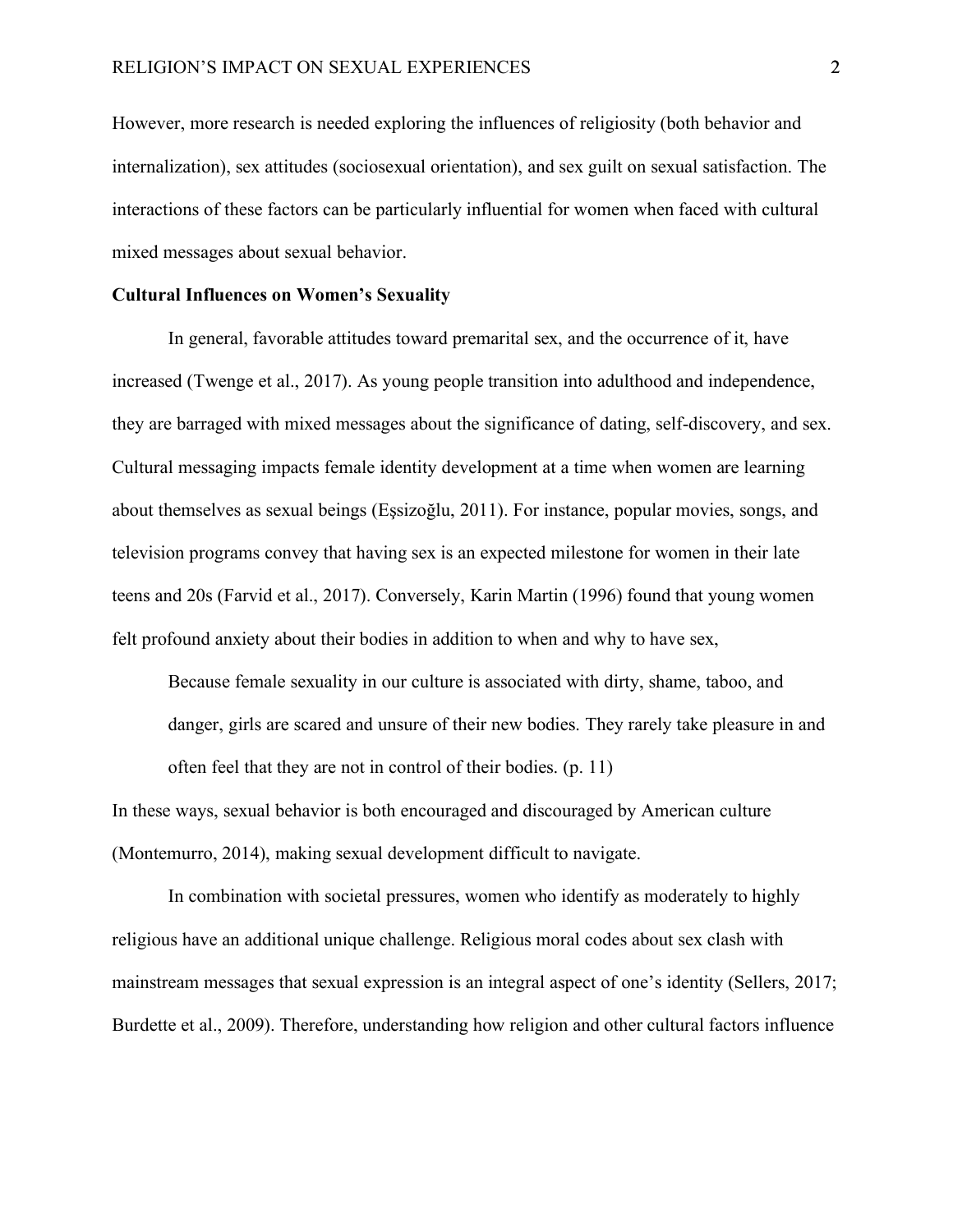sex attitudes and sex guilt is important in understanding sex satisfaction in adolescence and adulthood (Montemurro, 2014).

#### **Religion and Higher Sexual Satisfaction**

Regarding the positive influences, research has uncovered that married women who report higher levels of religiosity are more sexually satisfied within their marriage (Dew et al., 2018). Another study found that religiosity can imbue sexuality with positive meaning and increase sexual pleasure and bonding between partners. Other researchers have found that religious women who committed themselves to abstinence until marriage also reported a sense of community and empowerment, feeling that they had the agency to choose an alternative way to live from a mainstream culture where sex was a key part of identity (Sharma, 2008). With that alternative way of living, the women had a faith community to support their convictions (Sharma, 2008). Other researchers found that abstinence until marriage beliefs allowed religious women to redefine themselves, preserve their sense of femininity, and feel content with their decision to be sexually active (Montemurro, 2014). In sum, some researchers have found positive relationships between religiosity and sexual satisfaction. However, other research in this area has identified negative impacts of religiosity on sexual satisfaction, exploring sex guilt as a mediator (Hackathorn, 2016).

#### **Religion and Sexual Guilt**

Impacts of religiosity on sex guilt and sex satisfaction have been explored, with religiosity measured in the following ways: importance of faith, prayer frequency, closeness to God, and attending religious services (Hackathorn et al., 2016). Level of internalization of religious values has also been explored, describing identification as a perspective in which an aspect of life, such as close relationships, are seen to have divine character and significance.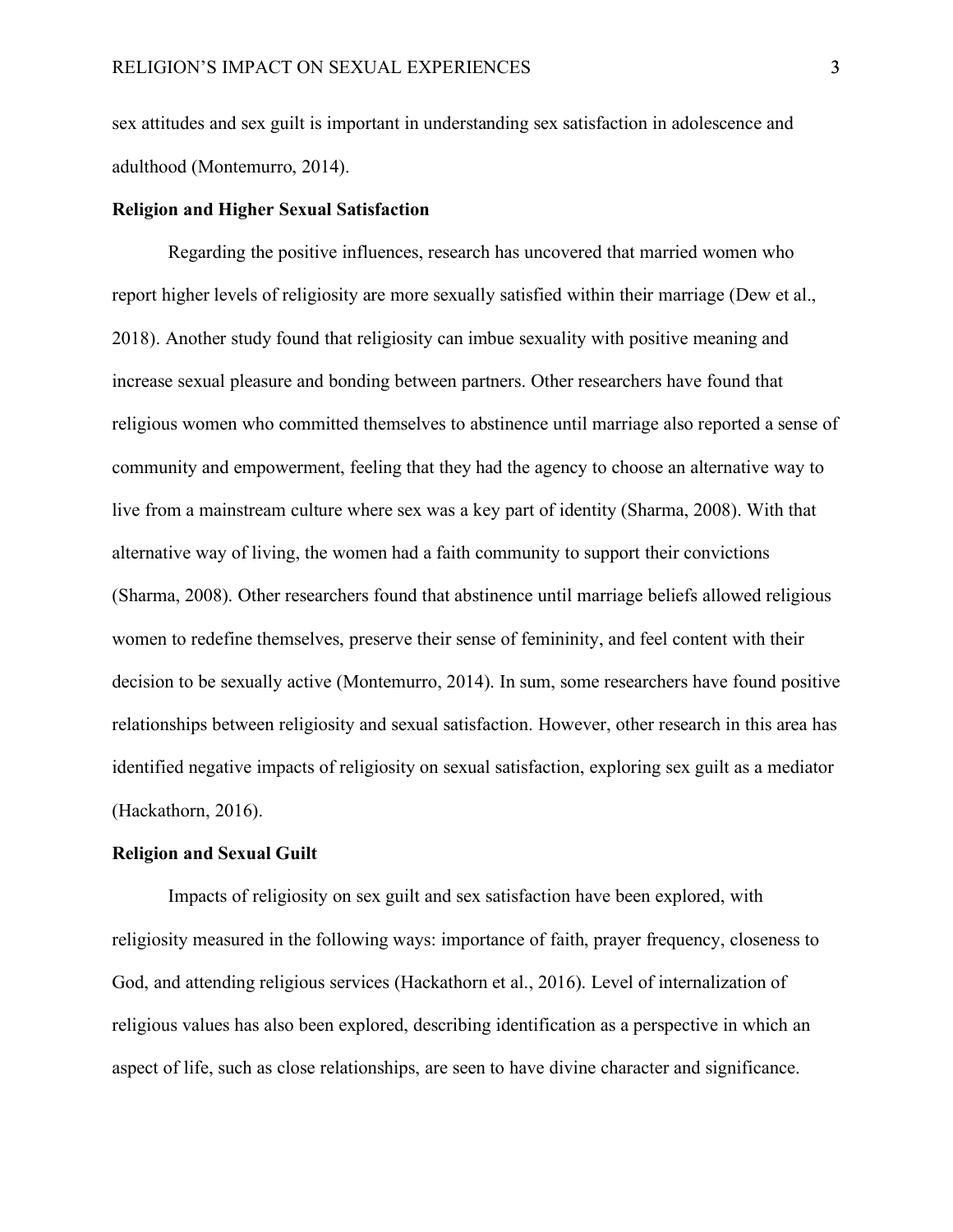With an identification perspective, sex is a sanctified manifestation of God. Alternately, introjection is an internalization of religion based on guilt, self-approval, and need for esteem (Hernandez-Kane & Mahoney, 2018). Individuals with an introjection perspective maintain a rule-bound, restrictive internalization of sex. In fact, research has found that religious introjection can negatively impact sexual satisfaction and promote sex guilt (Hernandez-Kane & Mahoney, 2018; Leonhardt et al., 2019).

Sexual guilt has been defined as a negative affective component imposing selfpunishment for violating standards of "proper" sexual conduct (Woo, Brotto, & Gorzalka, 2012). Montemurro (2014) asserts that when women adopt negative and fearful perspectives toward sex, it becomes difficult for them to accept their own sexual desire and allow themselves to feel entitled to sexual pleasure. For some women, internalization of religious teachings promotes sexual guilt, perception of being objectified, and fear of sexual experiences. Simply experiencing sexual desire can bring about feelings of inadequacy that one cannot properly suppress "sinful" urges (Blum, 2017). In the evangelical Christian church, three kinds of love are preached including *Agape* love (a Godly and unconditional love), *philia* love (a nonsexual and affectionate love), and *eros* (a sexual form of love). Agape and philia are openly allowed to be expressed, while eros is cautioned related to the perception that it can lead to corrupt behavior (Sellers, 2017). Even common language within religious communities communicates that premarital sex is inherently deviant, using terminology such as "battling" one's sexuality and referring to the "sickness" of sexual desire (CBN.com, 2016; Davidson et al., 2004).

In more restrictive religious traditions, a woman engaging in sex before marriage is proscribed and treated as a shameful act. Feeling as though they have broken a moral code, pre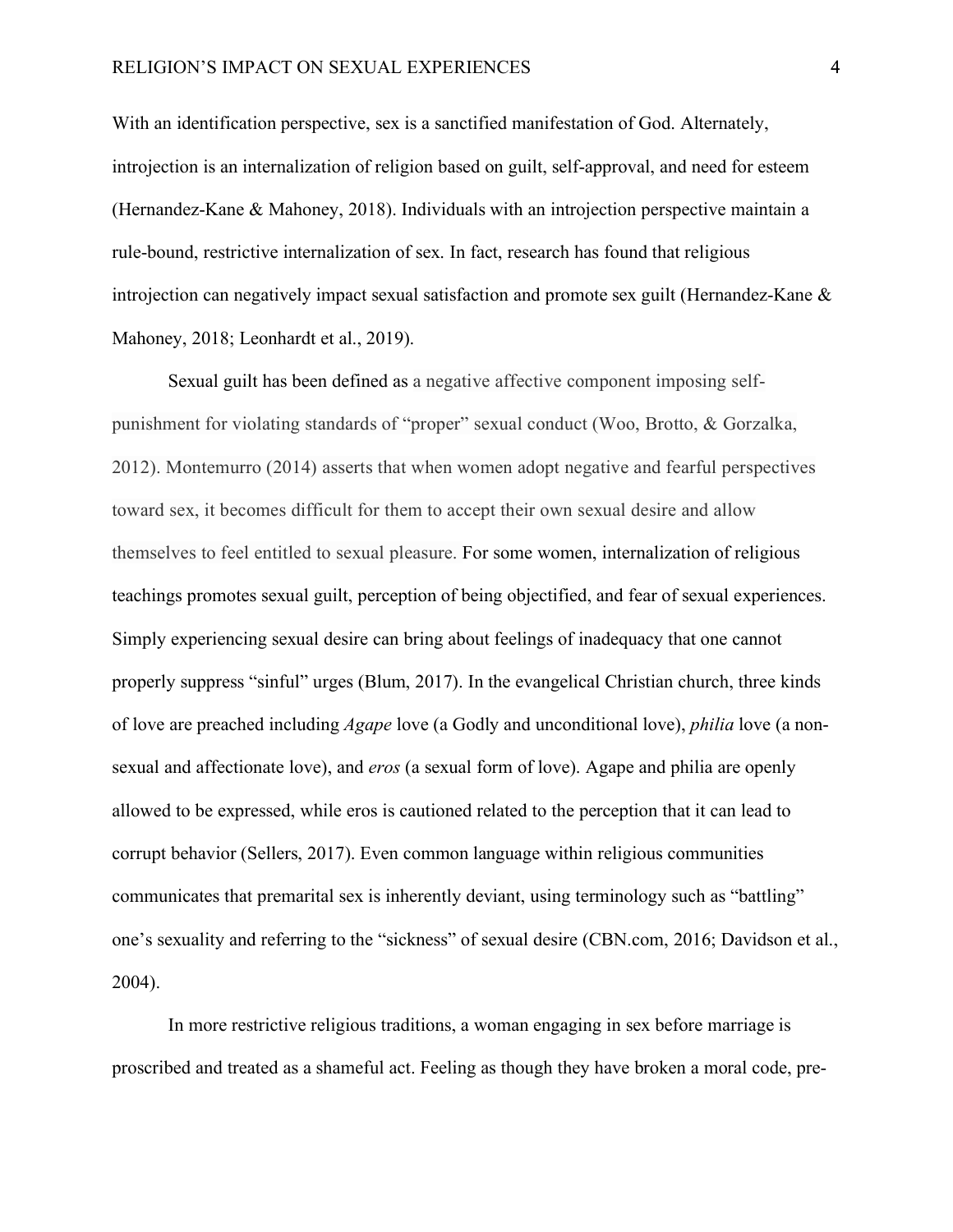marital sex produces guilt and low self-esteem for many women (Abbott et al., 2016; Davidson et al., 2004). For women involved in these kinds of religious communities, sexual guilt is common; even after marriage, sexual expression can instill feelings of guilt and anxiety for individuals who have deeply internalized the importance of sexual purity and the deviance of sexual desire (Leonhardt, et al., 2019). Additionally, the sex attitudes adopted by young women often persist into adulthood. If young women see sex as deviant and anxiety-producing, acceptance of sexual desire and pleasure carries forward even into later life (Opayemi, R., 2011). For instance, research on newly-married young women who committed purity pledges earlier in life revealed they experienced a delay in the onset of sexual activities and a significant increase in self-loathing and self-condemnation once they became sexually active with their spouses (Sellers, 2017).

In a study of qualitative interviews conducted by Sonya Sharma (2008), one young Baptist woman explained,

I think the church culture says that you need to take dating very seriously. You can't mess around with each other. Respect each other. In the experience of my friends, it is your close friends keeping you accountable and who have every right to be talking to you and keeping you accountable . . . it's like a fish bowl. (p 1)

In that same study, Sharma heard from women who found accountability and the pressure to conform to "conventional femininity and sexuality" distressing and overwhelming. As these women noticed themselves growing sexually and relationally, they ultimately decided to disaffiliate from the church to lessen the pressures of accountability and conformity. It is important to note that between religions, there is such diversity in how sexuality, sexual pleasure, and sexual "deviance" are understood (Browning et al., 2006)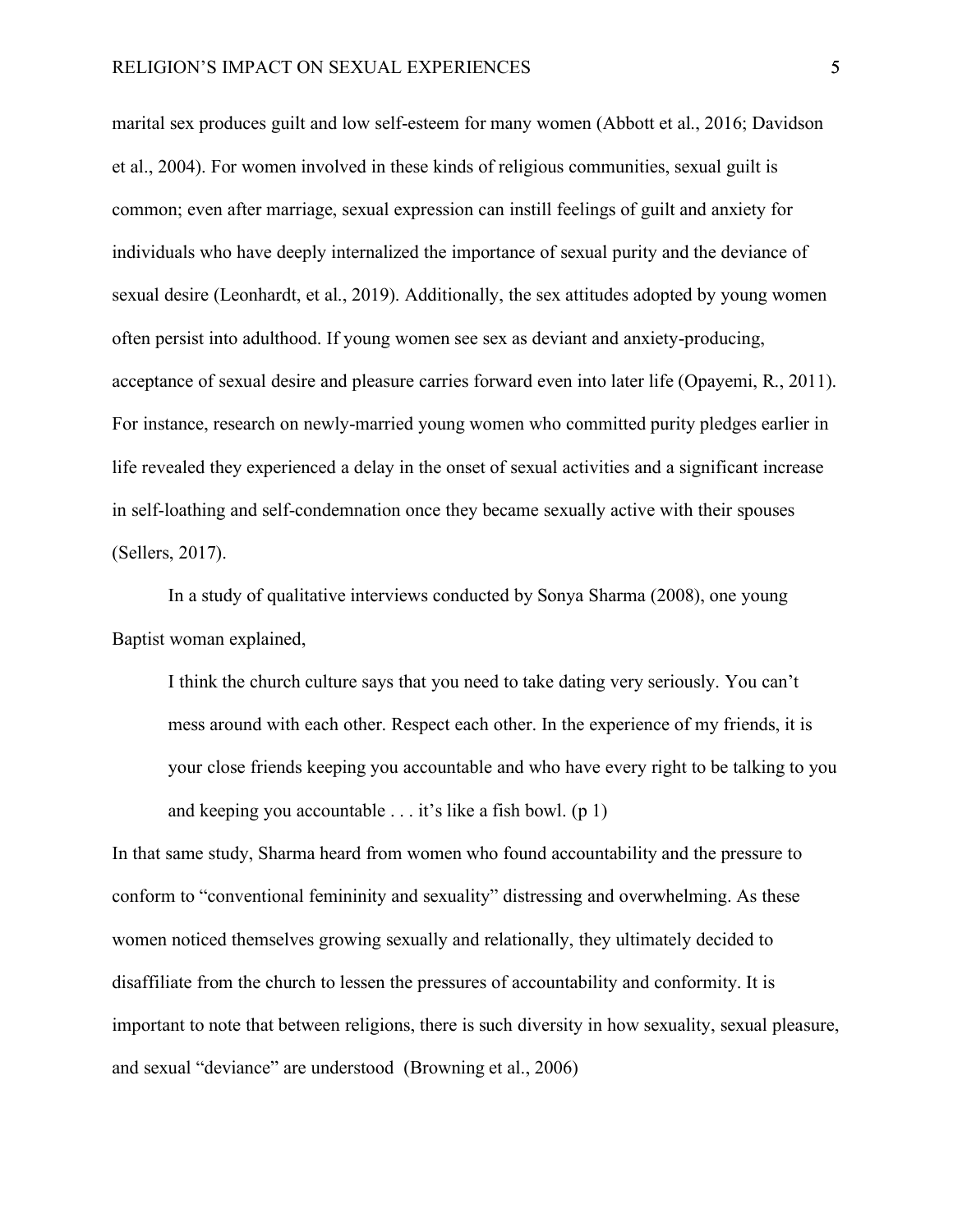#### **Identification Versus Introjection**

While research has outlined the influence of religion on sexual satisfaction and sex guilt, identification and introjection have begun to be explored as mediators of that relationship. Identification in this context describes an aspect of religious teachings that considers sexuality to be a valuable, spiritual, bonding, and a sacred experience. People who understand sexuality as being sanctified hold what's known as an *identification perspective* when it comes to sexuality, viewing sexuality as being a manifestation of their faith and God (Hernandez et al., 1999). A diverse range of religious teachings adopt a view of identification toward sex in the context of marriage. The Judeo-Christian, Islamic, Hindu, and Buddhist traditions consider sexual activity a God-given gift and path toward spiritual union (Hernandez-Kane & Mahoney, 2018). In recent studies, newlywed couples who held these identification perspectives experienced greater sexual satisfaction and higher sexual frequency in their marriage (Hardy et al., 2017; Hernandez et al., 2018). Murray-Swank et al. (2005) posit that within the context of love and commitment, sanctification of sex amongst religious men and women legitimizes sexual intercourse and therefore decreases sex guilt.

Conversely, introjection is defined as a perspective in which sexual drive and expression are viewed as weakness, sin, or evidence of human wickedness. Individuals with this perspective experience an internalization of religion that is characterized by approval-based pressures. Introjection emphasizes the restrictive nature of religion. In other words, individuals who internalize religion through an introjection stance focus greater attention on measuring up to spiritual standards. And when individuals perceive distance from God because they have not personally measured up to spiritual standards, they also suffer greater sexual shame than individuals who view sexual experiences through an identification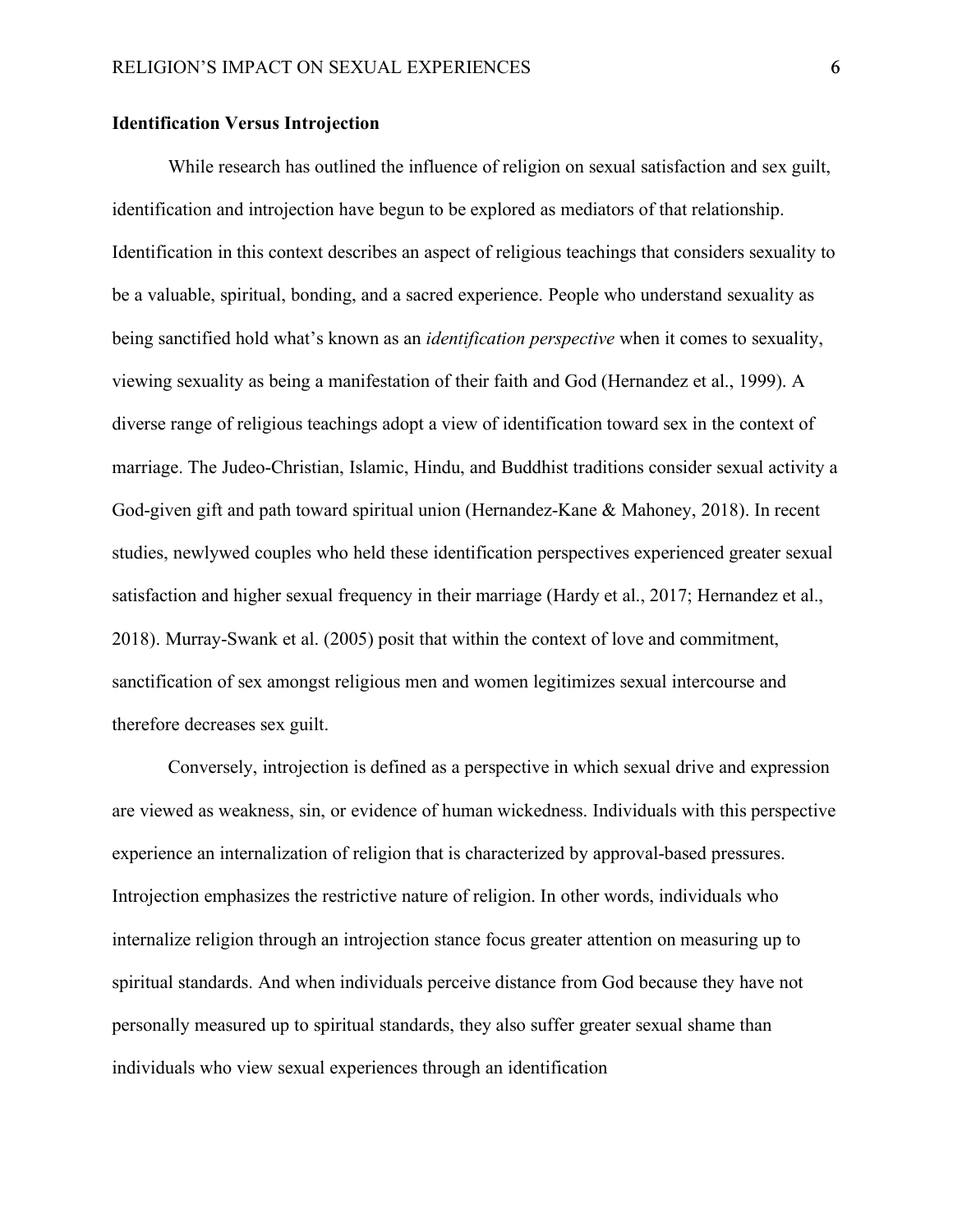In sum, women who have an identification perspective on their sexuality report little to no sexual shame and even higher sexual satisfaction than non-religious women. Conversely, prior research suggests that those with an introjection perspective on sexual drive and experiences have increased sexual guilt and decreased self-esteem. These findings describe initial research which has begun to uncover how identification and introjection mediate the relationship between religiosity and sexual satisfaction and sex guilt, but more research is needed in this area.

#### **Sex Attitudes**

Researchers Hendrick et al. (2006) identify four types of sexual attitudes; permissiveness, birth control, communion, and instrumentality. Permissiveness is an attitude characterized by an acceptance of open relationship/casual sex, birth control by responsibility in birth control, communion by connection or melting together with sex partner, and instrumentality by pleasure of physical sex. In three studies conducted by Hendrick et al. in 2006, men were more likely to endorse instrumentality and permissiveness in the Brief Attitude Sex Scale, while women displayed more responsible attitudes toward birth control and endorsed communion of sex. Highly religious adolescents were also shown to less frequently endorse a permissive attitude toward sex (Thornton et al., 1989). Additionally, studies conducted by Ahrold et al. (2011) and Beckwith et al. (2005) revealed that religiosity and fundamentalism were strong predictors of women's conservative sexual attitudes.

Though previous studies have explored the relationship between religiosity and sex shame or sexual satisfaction, there is a gap in the literature looking at the impact of religiosity and sex attitudes on sex guilt *and* sexual satisfaction, especially amongst women. The aim of the present study is to understand ways in which religiosity and sex attitudes play a role in women's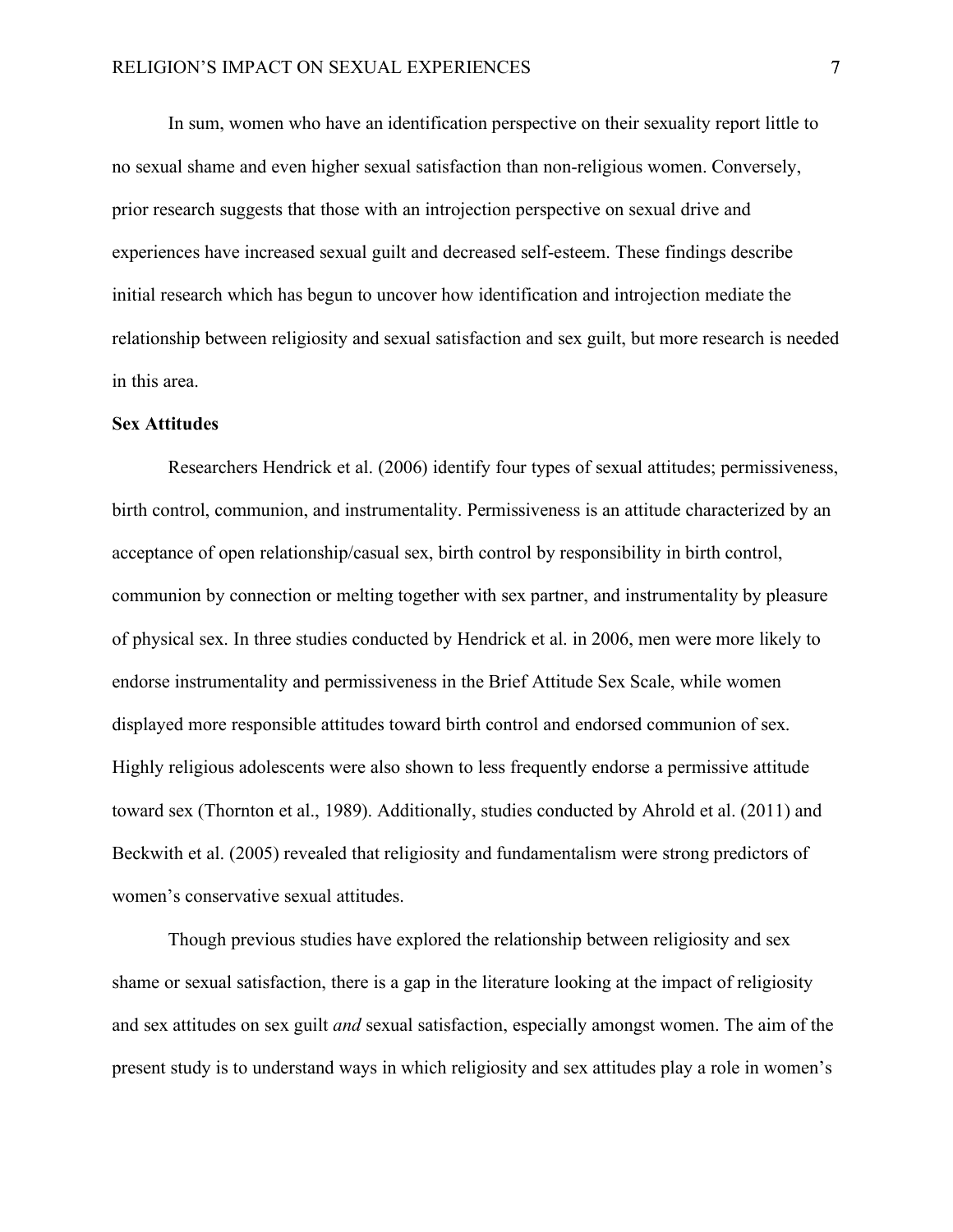sexual satisfaction and sex guilt. The results of this study will help provide greater insight into the relationship between religion, sex attitudes, sexual satisfaction, and sexual guilt. With the results of this study, therapists may be able to better assist their female clients in integrating sexuality and spirituality in a way that honors sex attitudes.

#### **Hypotheses**

- 1. Sex attitudes will mediate the relationship between religiosity and sexual satisfaction.
- 2. Sex attitudes will mediate the relationship between religiosity and sex guilt.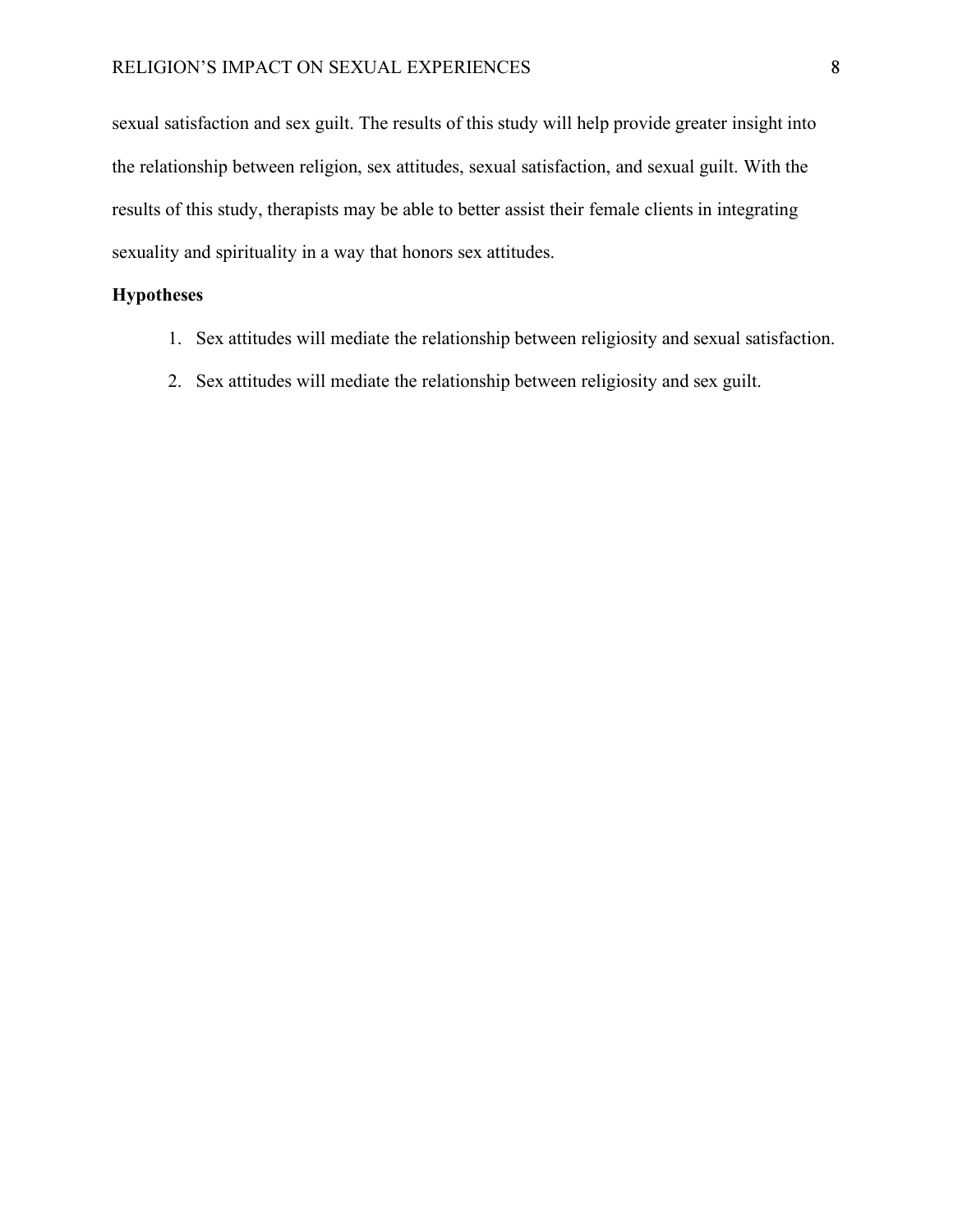#### **Chapter 2**

#### **Methods**

#### **Participants**

The sample of the present study consisted of 85 participants who identified as females from the United States, ages 18 and above.

#### *Demographics*

There were 82 female participants who participated. Regarding ethnicity, the sample was 91.8% White, 3.5 % Latino, 1.2% Asian, 1.2% Pacific Islander, and 2.4% Other. Of the participants, 18.8% endorsed pelvic pain, while 81.2% denied pelvic pain; 29.4% endorsed experiencing sexual violence at some point in their lives, 68.2% denied experiencing sexual violence, and 2.4% preferred not to say. Participants reported having anywhere between 1 and 400 sexual partners with 27% of participants reporting 1 sexual partner in their lifetime. Regarding frequency of vaginal sex, participants endorsed between 1 to 11 times a year and 8-10 times a week with a majority of participants (38.8%) endorsing having vaginal sex 1 to 2 times a week.

#### **Procedure**

A survey was electronically administered to individuals who volunteered to complete the study. The survey was e-mailed to graduate students at George Fox University and posted to Facebook groups including majority female members. Consent and a debrief were included in the survey form. Participants were allowed to withdraw from the study at any time up until data analysis.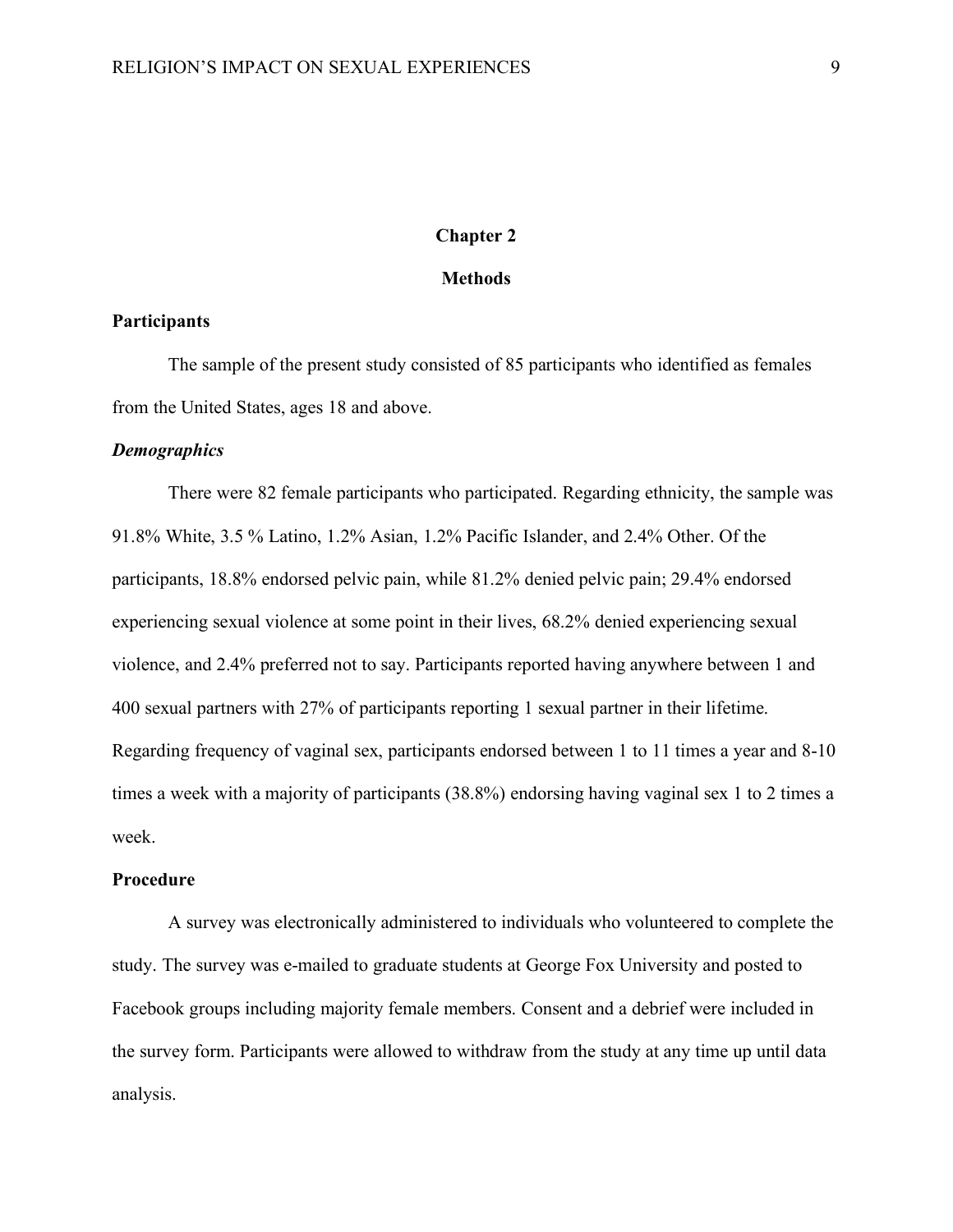For survey completion, participants were entered into a raffle for a \$20 Amazon gift card. Five gift cards were given to selected participants. Data will remain protected; the survey did not ask for participants' names and no names will be included in the report. Data was encrypted once electronically stored. This study was reviewed and approved by the George Fox University Human Subjects Research Committee.

#### **Measures**

#### *Demographics*

The survey allowed participants to remain anonymous, but asked individuals to identify their age, ethnicity, whether or not they have had sex, number of lifetime sexual partners, whether or not they are currently sexually active, whether or not they experience significant pelvic pain, as well as the frequency of sexual activity in the last month.

#### *Christian Religious Identity Scale*

Participants responded to the Christian Religious Identity Scale (CRIS; Ryan et al. 1993). This survey has twelve items that participants respond to using a four-point Likert scale  $(1 = never true; 4 = always true)$ . The items are then averaged for a final score. The scale consists of two subscales that represent two types of internalization: identification and introjection. Religious identification measures how much the individual experiences personal value in religious activities and beliefs and sees his or her religious behavior as based on an internal locus of control. An example of a religious identification item is "I often pray because I enjoy it". Higher scores indicate more religious internalization. The second subscale measures religious introjection, which is how much a person internalizes religion based on guilt, self-approval and need for esteem. An example of a religious introjection item is "I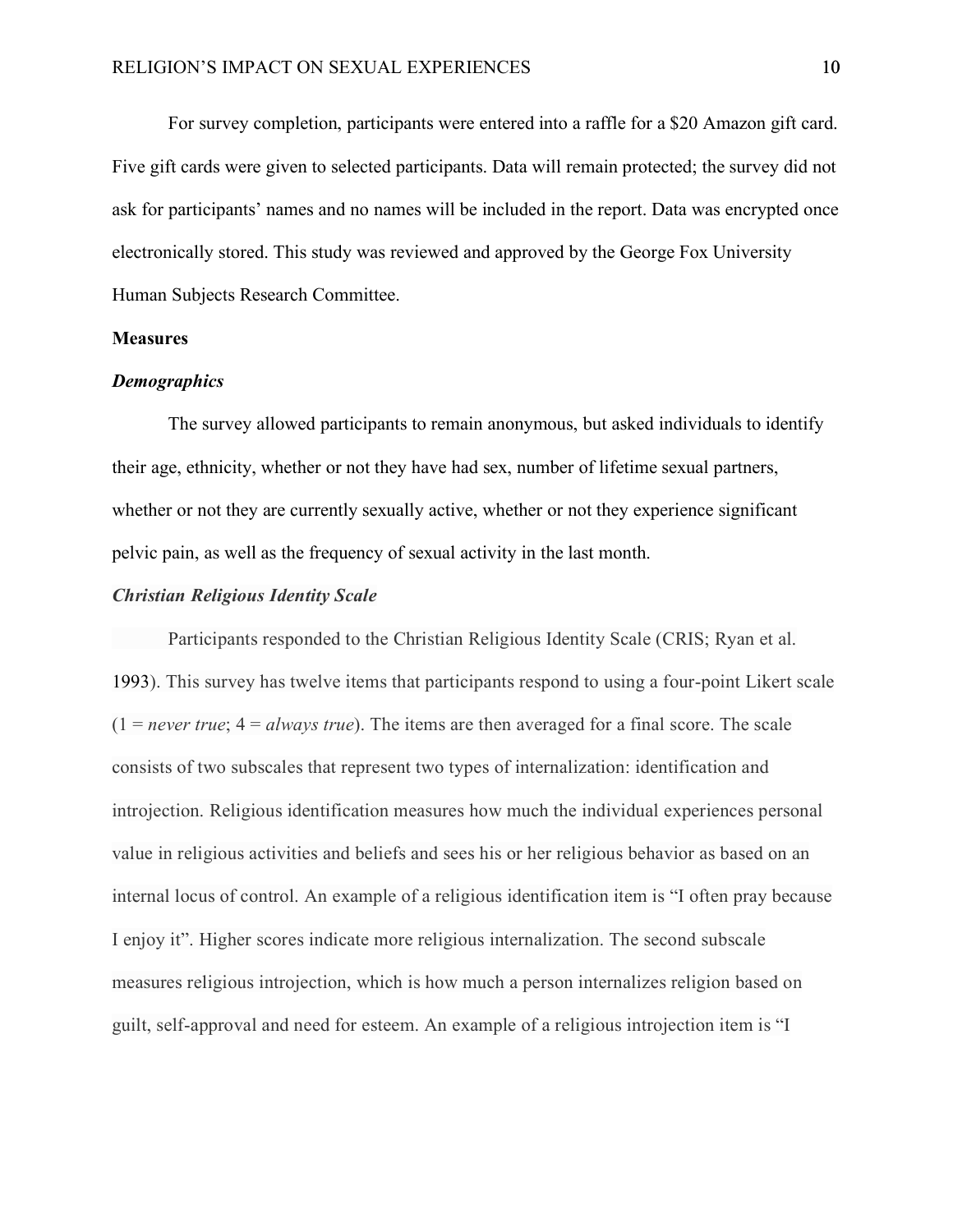attend church because one is supposed to go". Higher scores on this scale indicate more religious introjection. Cronbach's alpha has been reported to be 0.81 (Ryan et al., 1993).

#### *Brief Sexual Attitudes Scale*

This study employed the Hendrick et al.'s 2006 reliable and valid 23-item Brief Sexual Attitudes Scale. The scale is comprised of four dimensions assessing attitudes towards sexuality: (a) Permissiveness (alpha=.94), (b) Sexual Practices, (c) Communion in the Relationship, and (d) Instrumentality. Example questions are, "I do not need to be committed to a person to have sex with him/her," and "Sex as a simple exchange of favors is okay if both people agree to it." Respondents may choose from (a) Strongly Disagree, (b) Disagree, (c) Mildly Disagree, (d) Neutral, (e) Mildly Agree, (f) Agree, (g) Strongly Agree. Inter-rater reliability for the SAS factors are as follows: Permissiveness (.92), Sexual Practices (.78), Communion in the Relationship (.82), and Instrumentality (.77).

#### *Sexual Satisfaction Scale*

Sexual satisfaction was measured using items from the Sexual Satisfaction Scale (Ashdown et al., 2011). The Sexual Satisfaction Scale asks participants to rate on a Likert scale from 0-8 (0 = *do not agree*, 8 = *completely agree*) to statements including, "My sexual relationship is much better than others' sexual relationships". Cronbach's alpha was reported to be .91.

#### *Revised Mosher Sex-Guilt Scale*

Sex guilt was measured using the Revised Mosher Sex-Guilt Scale (Janda & Bazemore, 2011). The Sex-Guilt Scale requires participants to answer 10 items on a Likert scale from 1 to 7 (1 = *very strongly disagree*, 7 = *very strongly agree*) to statements like, "Unusual sex practices are dangerous to one's health and mental conditions." The measure has good convergent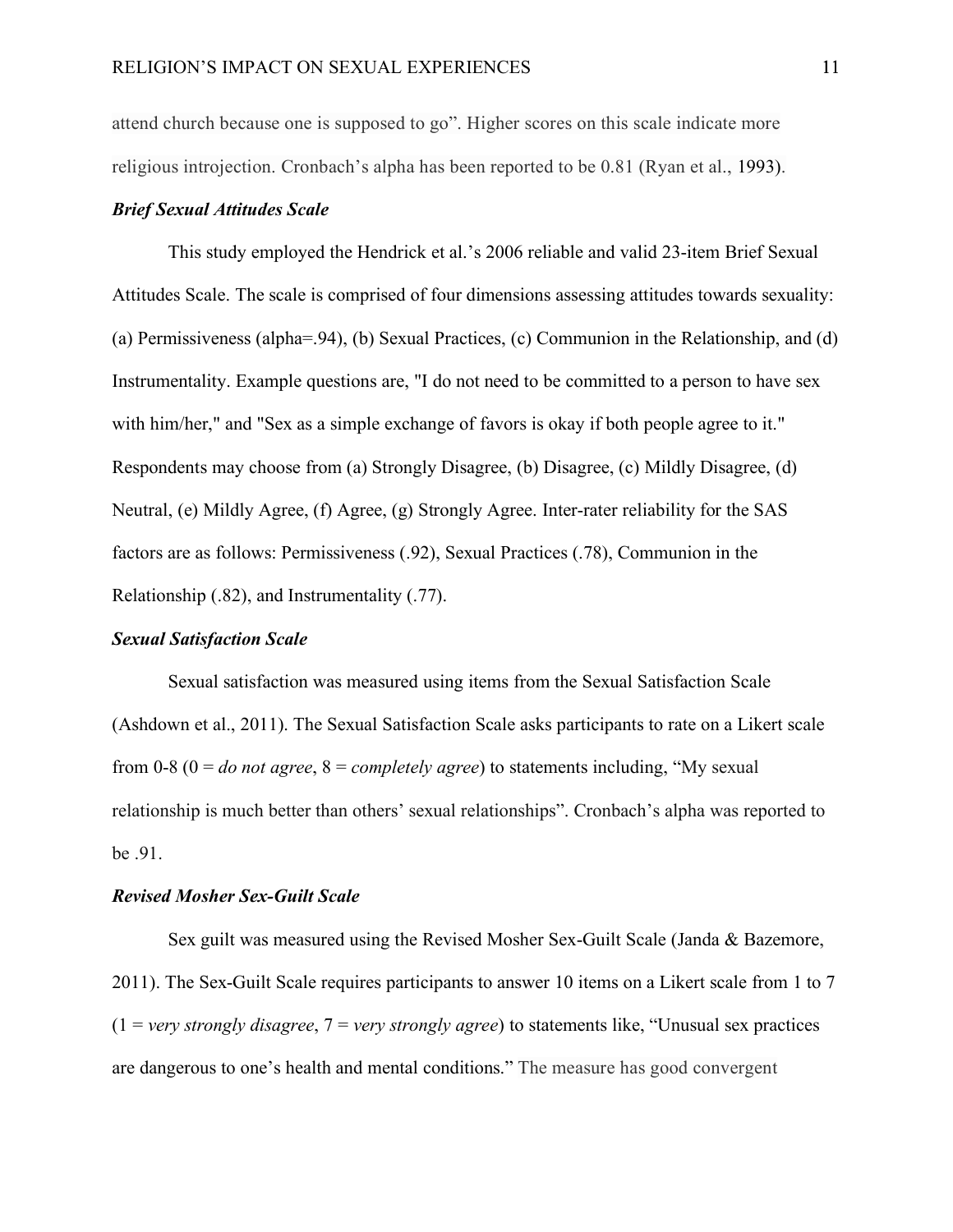validity, correlating as expected with constructs that often correlate with sexual guilt, such as regretting the decision to have sex for the first time and waiting longer to have sex for the first time (Janda & Bazemore 2011). Cronbach's alpha was reported as .93.

#### **Method of Analysis**

Multiple linear regression was used to explore how religiosity predicts sexual satisfaction and sex guilt. Test of mediation was used to explore sex values as a mediator of that relationship. Statistical software including Statistical Package for Social Sciences, PROCESS, and AMOS will be used to conduct these analyses.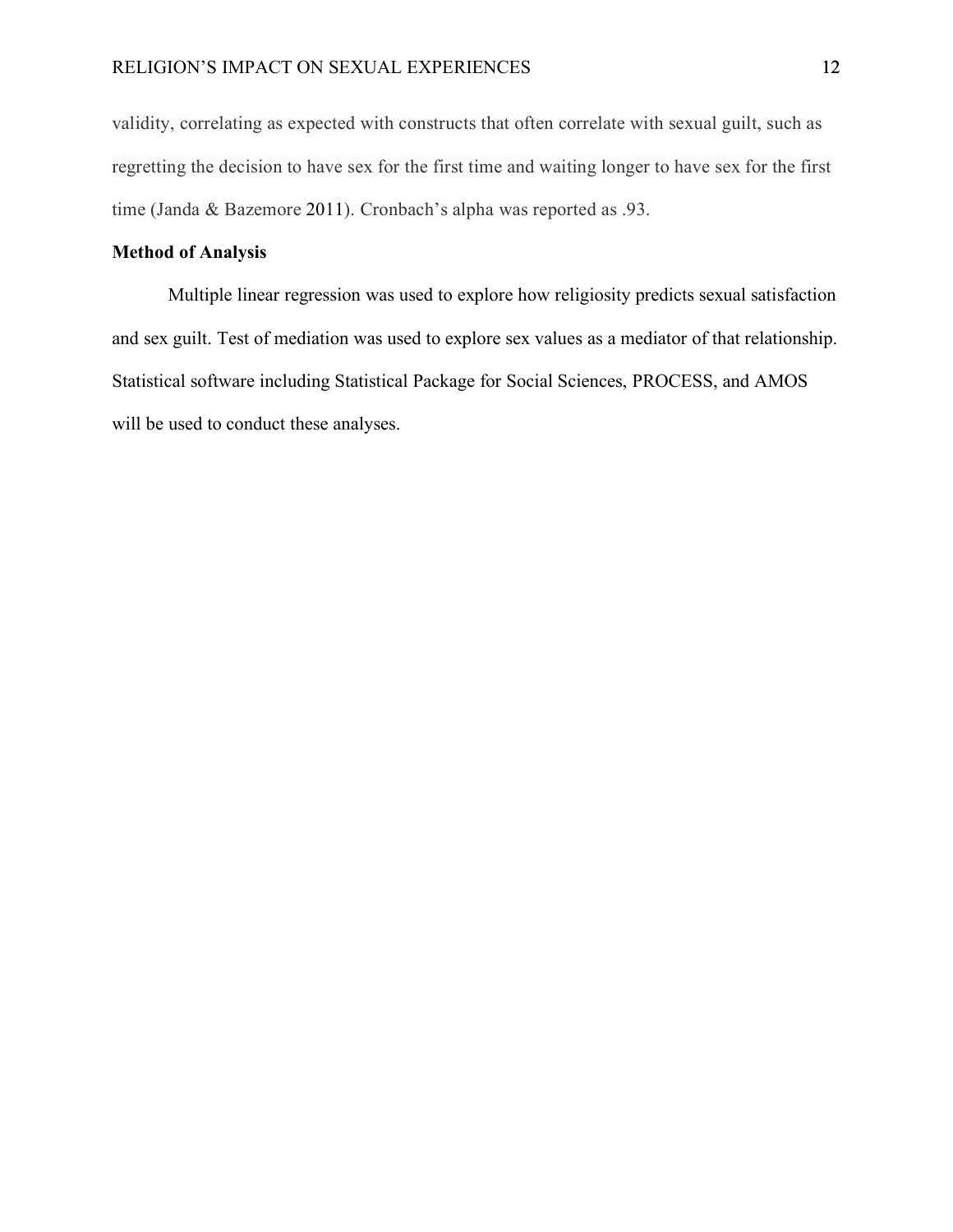#### **Chapter 3**

#### **Results**

#### **Descriptive Statistics**

Descriptive statistics for the measures included in this study are provided in Table 1,

including score means, standard deviations and kurtosis

#### **Table 1**

| Descriptives              |        |           |                            |
|---------------------------|--------|-----------|----------------------------|
| Variable                  | Mean   | <b>SD</b> | Shapiro-Wilk<br>$p$ -value |
|                           |        |           | (Normality)                |
| Number of Sexual Partners | 10.793 | 44.236    | < 0.001                    |
| CRISIntroject*            | 1.805  | 0.599     | < 0.001                    |
| CRISIdentif*              | 1.855  | 0.673     | < 0.001                    |
| $SSSAvg*$                 | 4.746  | 2.194     | < 0.001                    |
| RMSGSAvg*                 | 2.679  | 1.023     | 0.003                      |
| BSASPermisiveness*        | 2.988  | 0.911     | 0.99                       |
| BSASBirthControl*         | 1.380  | 0.552     | < 0.001                    |
| BSASCommunion*            | 2.436  | 0.689     | 0.234                      |
| BSASInstrumentality*      | 3.207  | 0.754     | 0.40                       |
|                           |        |           |                            |

*Note.* \*CRISIntroject = Christian Religious Identity Scale, Introjection, CRISIdentif = Christian Religious Identity Scale, Identification, SSSAvg = Sexual Satisifaction Scale average, RMSGSAvg = Revised Mosher Sex Guilt Scale Average, BSASPermisiveness = Brief Sexual Attitude Scale, Permisiveness, BSASBirthControl = Brief Sexual Attitude Scale, Communion, BSASInstrumentality = Brief Sexual Attitude Scale, Instrumentality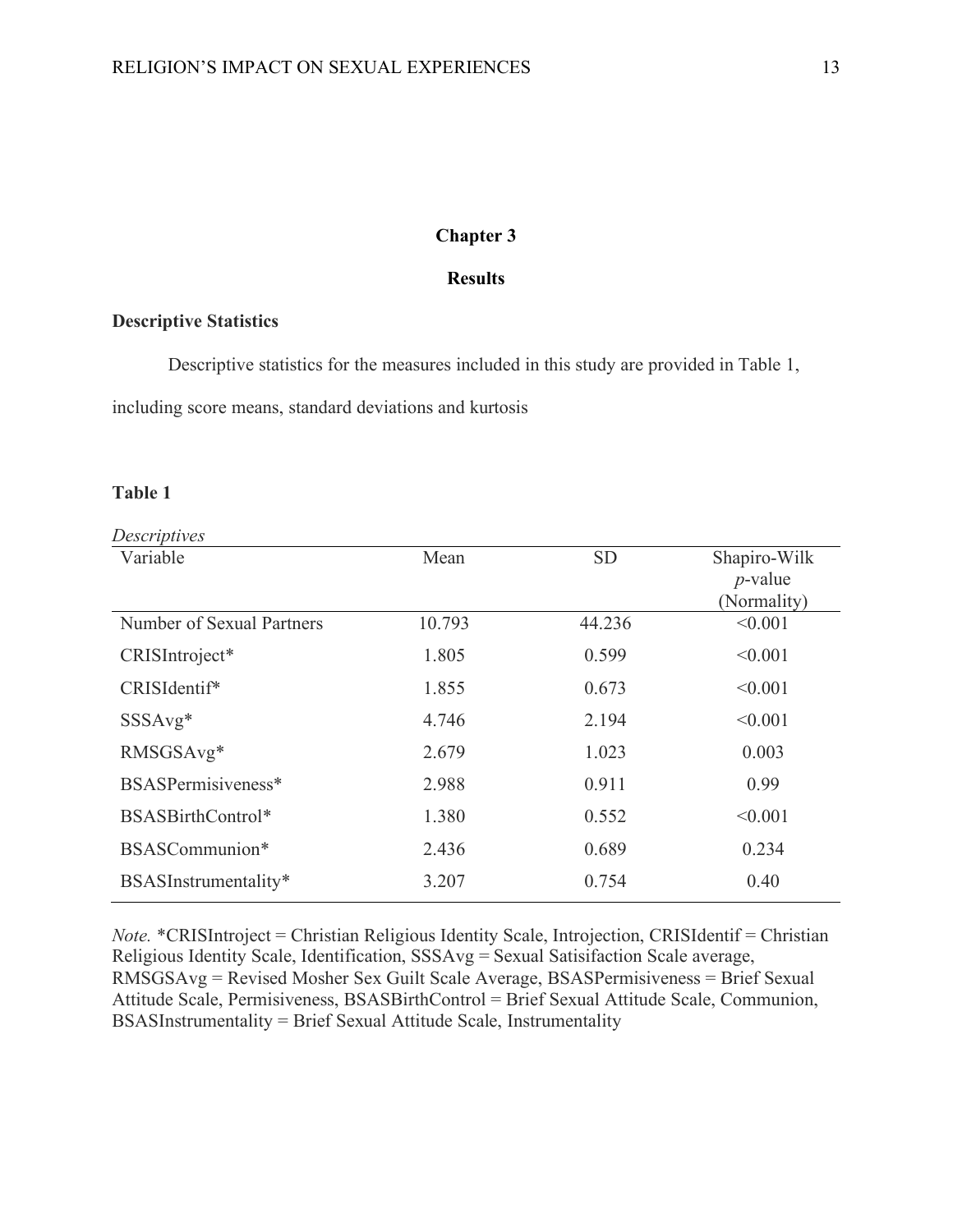#### **Regression and Test of Mediation**

In order to explore whether sex values mediated relationships between religiosity and sex satisfaction or religiosity and sex guilt, stepwise linear regressions and Sobel Test of Mediation were conducted.

Stepwise linear regressions were conducted to determine the accuracy of religiosity (introjection and identification) in predicting sex values (permissiveness, birth control, instrumentality, communion), sex satisfaction, and sex guilt. A second set of stepwise linear regressions were conducted to determine the accuracy of sex values (permissiveness, birth control, instrumentality, communion) in predicting sex satisfaction and sex guilt.

Significant predictors are outlined in Table 2, though of the four sex values domains, only one (permissiveness) was significantly predicted by religiosity (introjection and identification)  $(R^{2} = 0.293, R^{2}$  *adj* = 0.276,  $F(1, 82) = 6.853$ ,  $p < 0.001$ ). This model accounted for 29.3% of the variance in predicting sex values. In addition, neither religiosity nor sex values were significant predictors of sex satisfaction. Finally, only one of the sex values domains (permissiveness) was predictive of sex guilt ( $R^2 = 0.426$ ,  $R^2_{adj} = 0.420$ ,  $F(1, 83) = 62.705$ ,  $p < 0.001$ ). This model accounted for 42.6% of the variance in sex guilt. See Tables 2 through 5.

#### **Sobel Test of Mediation**

The effect of introjection on sex guilt was fully mediated via permissiveness. As Figure 1 illustrates, the regression coefficient between introjection and sex guilt and the regression coefficient between permissiveness and sex guilt was significant. The indirect effect was  $(.77)^*(.73) = .56$ . We tested the significance of this indirect effect using a Sobel Test of Mediation, in which the indirect effect was statistically significant  $(p < .001)$ .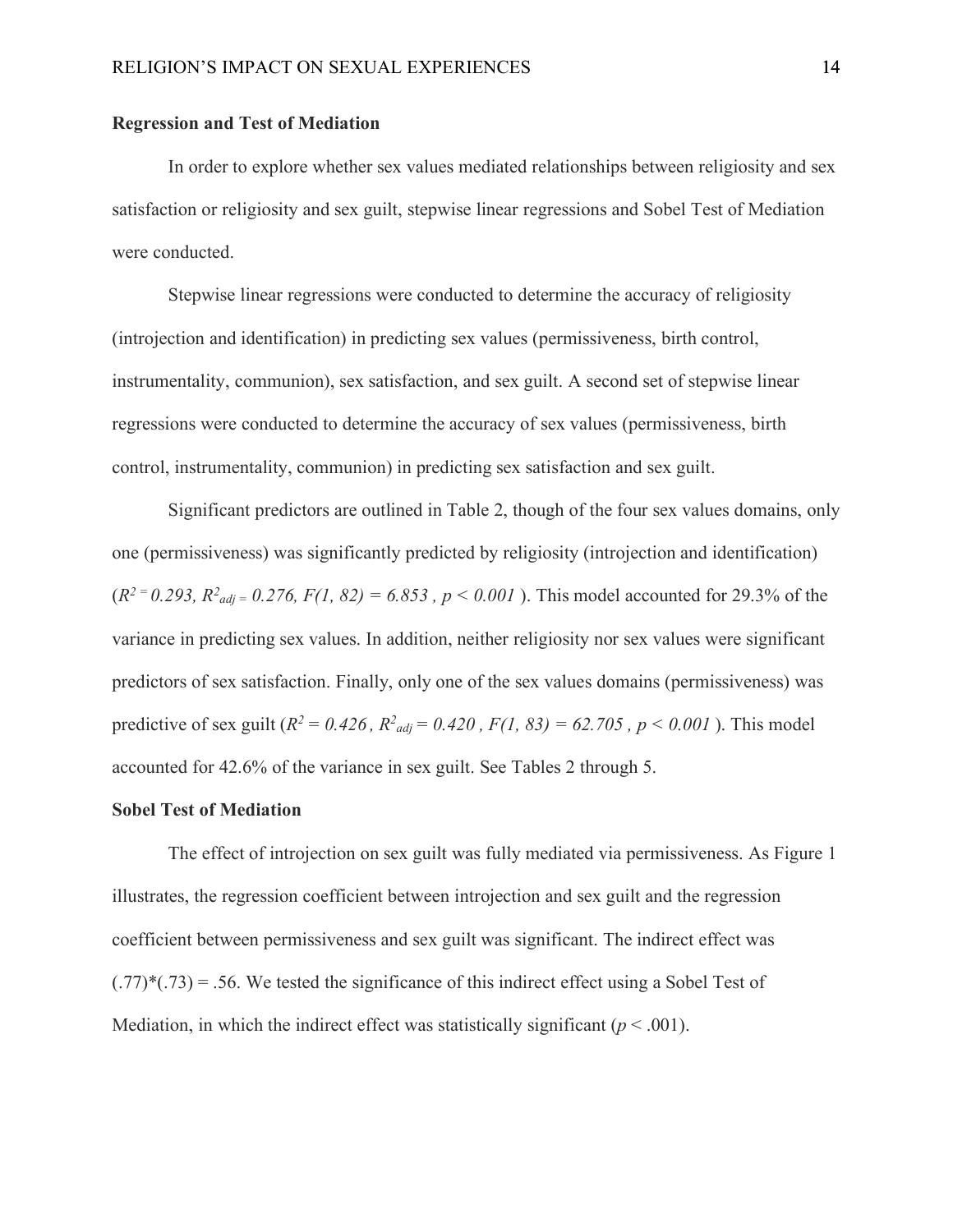#### **Table 2**

|                                          | $\mathbb{R}$ | $R^2$ | $R^2_{adi}$ | $\Delta R^2$ | $F_{\rm chg}$ | $\mathcal{D}$ | df1 | df2 |
|------------------------------------------|--------------|-------|-------------|--------------|---------------|---------------|-----|-----|
| Identification                           | .297         | .088  | .077        | .088         | 8.05          | .006          |     | 83  |
| Introjection                             | .484         | .234  | .225        | .234         | 25.371        | < 0.01        |     | 83  |
| Introjection $& 0.541$<br>Identification |              | .293  | .276        | .059         | 6.853         | < 001         | 2   | 82  |

*Model Summary for Religiosity Predicting Sex Values (Permissiveness)*

#### **Table 3**

*Coefficients for Final Model Religiosity Predicting Sex Values*

| $\cdot$                           |                |        |         |         |           |
|-----------------------------------|----------------|--------|---------|---------|-----------|
| <b>BSAS</b>                       | <b>CRIS</b>    |        |         |         | Partial r |
| Permissiveness Introjection 1.376 |                |        | .904    | 4874    | 474       |
|                                   | Identification | $-658$ | 33-.486 | $-2618$ | $-.243$   |

#### **Table 4**

*Model Summary for Sex Values Predicting Sex Guilt*

|                     | D2   | $R^2$ adi | $\Delta R^2$ | $F_{\rm chg}$ | $\mathcal{D}$ | df |  |
|---------------------|------|-----------|--------------|---------------|---------------|----|--|
| Permissiveness .653 | .426 | .420      |              | $.426$ 61.705 | < 001         |    |  |

#### **Table 5**

*Coefficients for Final Model Sex Values Predicting Sex Guilt*

| IJ<br>$\cdot$  |     |     |      |           |
|----------------|-----|-----|------|-----------|
|                |     |     |      | Partial r |
| Permissiveness | 722 | vvJ | 7055 |           |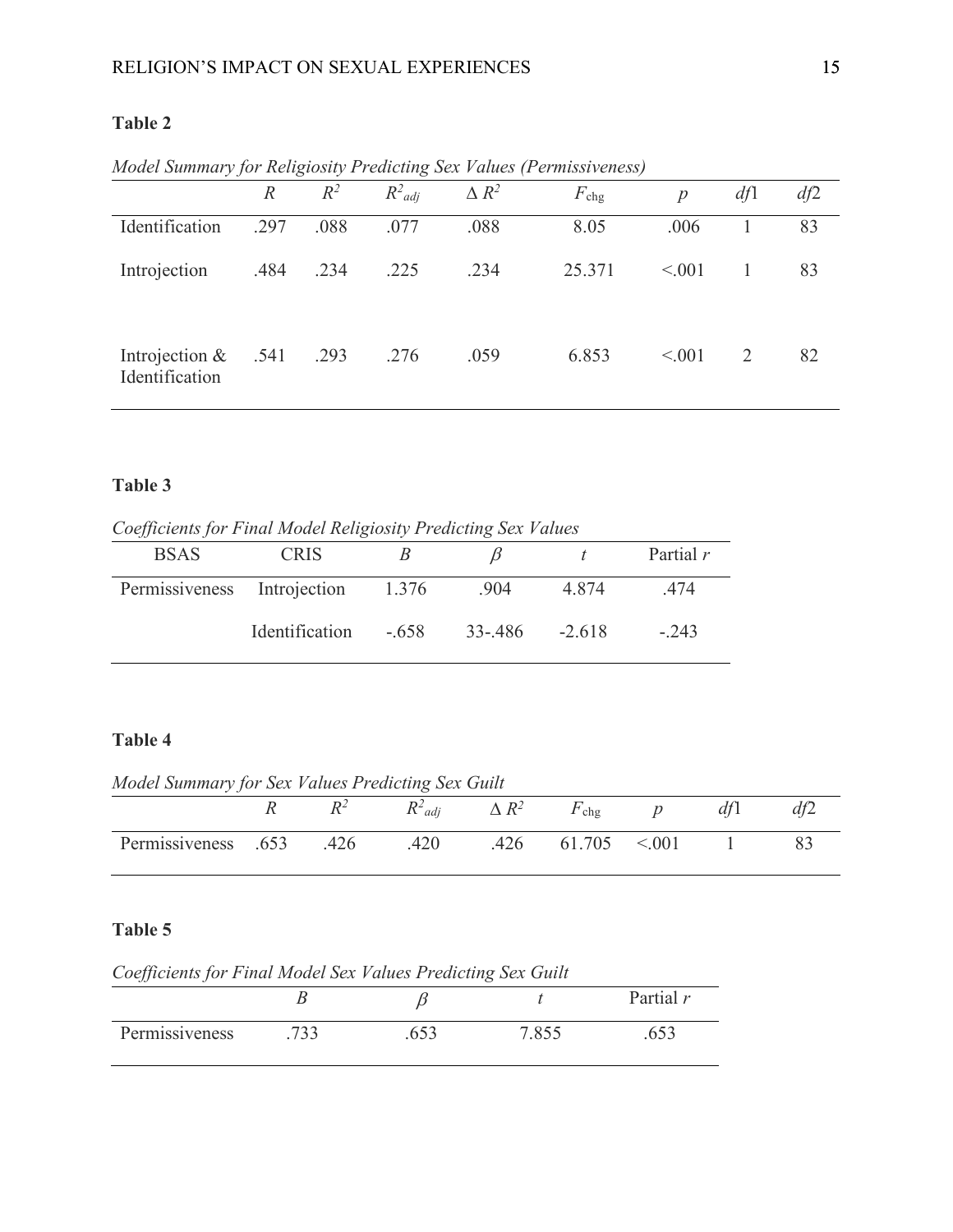#### **Figure 1**

*Permissiveness Mediates the Relationship Between Introjection and Sex Guilt*



The effect of identification on sex guilt was fully mediated via permissiveness. As Figure 2 illustrates, the regression coefficient between identification and sex guilt and the regression coefficient between permissiveness and sex guilt was significant. The indirect effect was  $(.40)^*(-73) = .29$ . We tested the significance of this indirect effect using a Sobel Test of Mediation, in which the indirect effect was statistically significant  $(p < .01)$ .

#### **Figure 2**

*Permissiveness Mediates the Relationship Between Identification and Sex Guilt*

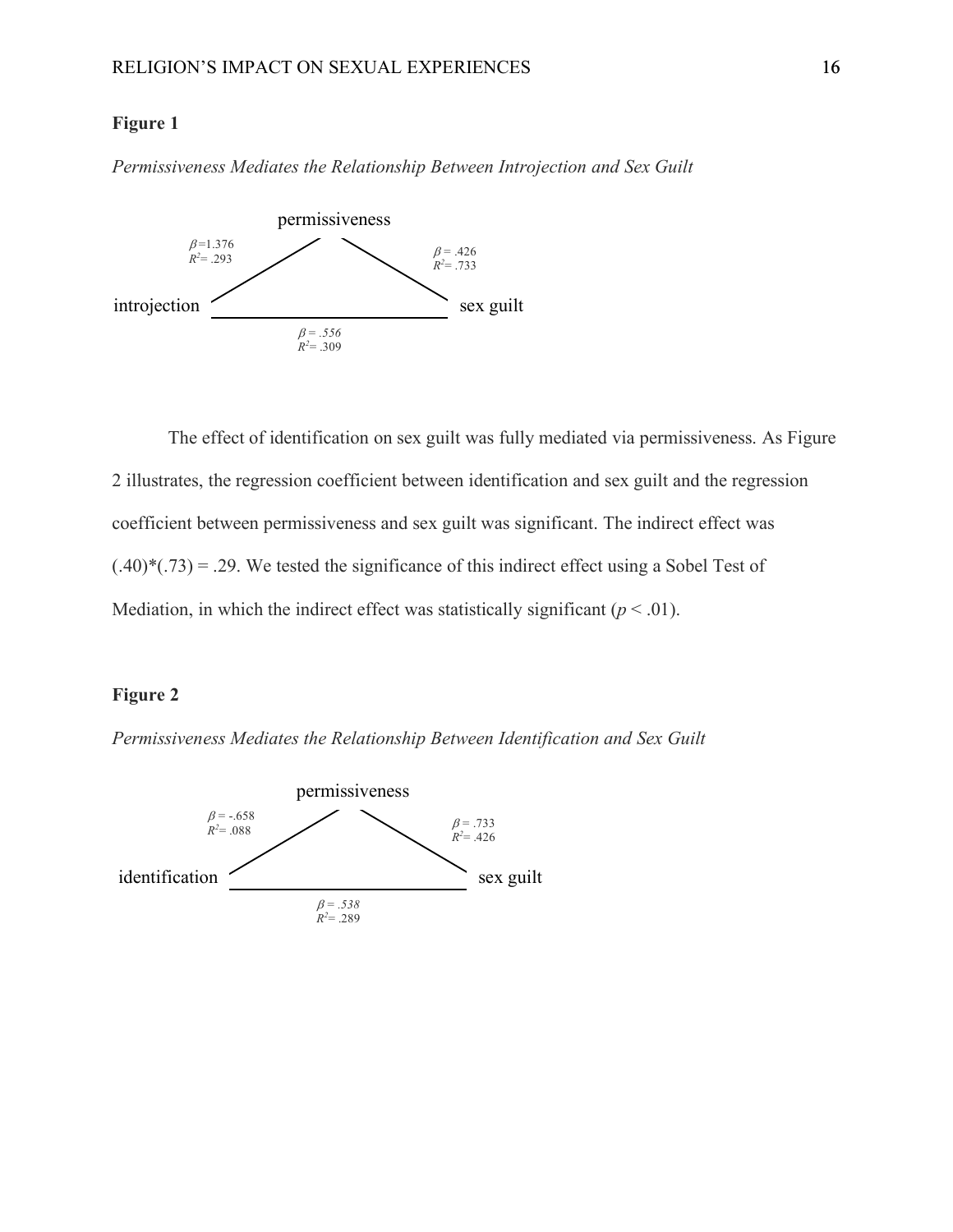#### **Chapter 4**

#### **Discussion**

Just in the last couple decades, the body of literature on female sexuality has begun to more comprehensively look at the impact of contextual factors on women's sense of sex satisfaction and sex guilt. Religiosity is a significant dimension of identity that has been correlated with higher sex shame for women who have held beliefs that expression of sexuality outside of marriage is inherently bad (Leonhardt, et al., 2019). Women who have experienced highly religious upbringings often continue to experience sex shame and anxiety in adulthood, even after marrying and/or being in loving, committed relationships for years (Carpenter & Levy, 2005).

Additionally, we know that sex satisfaction has been linked to higher self-esteem, marital stability, and general relationship satisfaction (Hackathorn et al., 2016). The relationship between religiosity and sex satisfaction is nuanced. Religious identification, or an experience of religion that ascribes sacredness to sexual expression, has been linked with higher sex satisfaction (Hernandez et al., 2011). On the other hand, religious introjection (a more restrictive, shame-based experience of religion that emphasizes sexual drive as weakness), has been correlated with lower sex satisfaction and higher sex shame than identification (Murray et al., 2007).

Sexual attitudes also play a significant role in predicting sex satisfaction and sex guilt (Hendrick et al., 2006). While there are some studies that employ Hendrick's Brief Sexual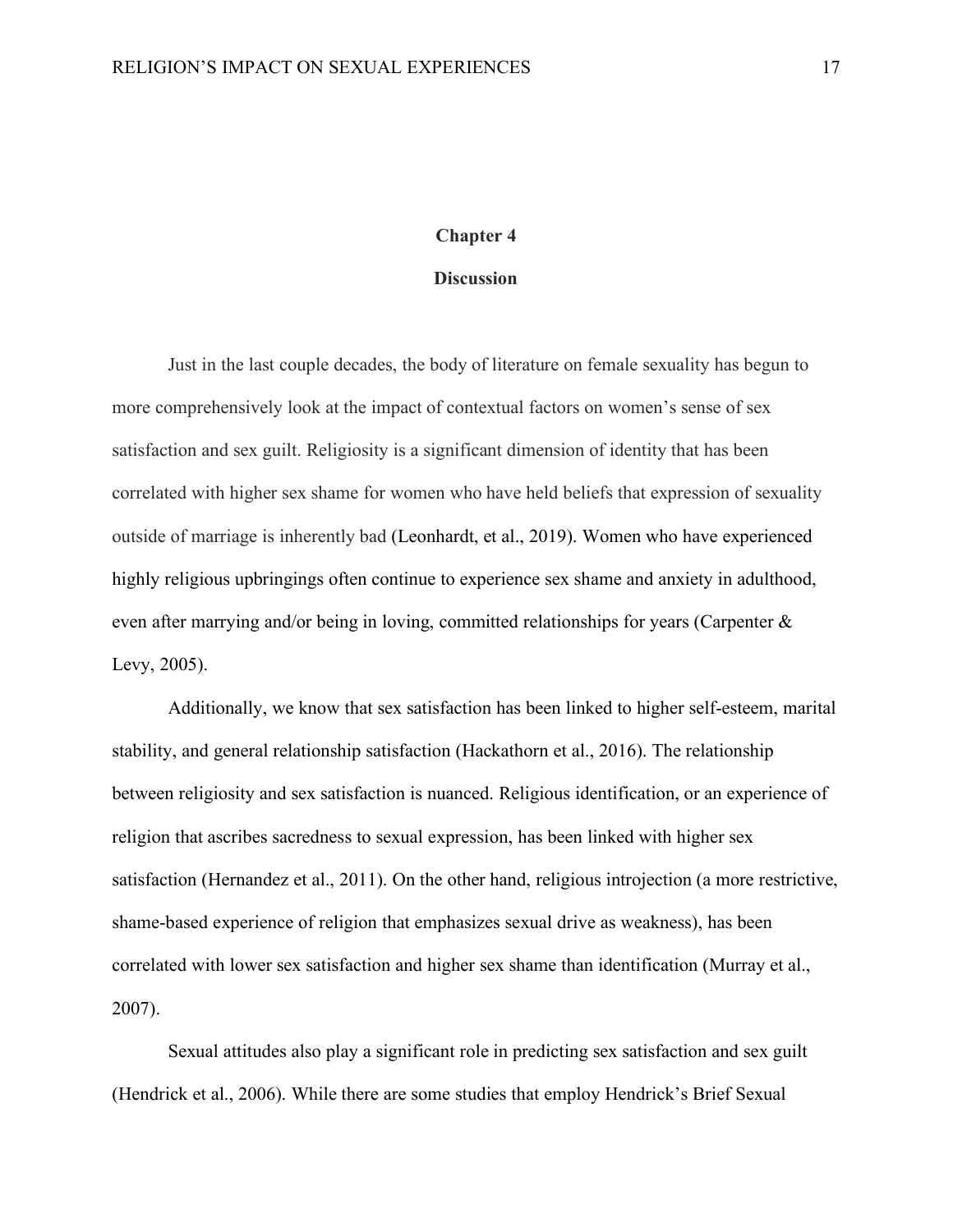Attitude Scale, which measure four attitudes toward sex (permissiveness, birth control, communion, and instrumentality), there is an absence in the literature of how sex attitudes and religiosity interact to shape women's experiences of sex satisfaction and sex guilt. The present study utilized the Christian Religious Identity Scale, Brief Sexual Attitudes Scale, Sexual Satisfaction Scale, and Revised Mosher Sex Guilt Scale to assess how sex attitudes among women mediate the relationship between religiosity and sex satisfaction as well as how sex attitudes mediate the relationship between religiosity and sex guilt.

The findings of this study demonstrated that lacking permissiveness was predictive of sex guilt. In addition, women who reported greater religiosity (both religious identification and religious introjection), also reported less permissiveness. These findings assert that women who reported higher religiosity were less likely to be open to casual sex in their own lives. Furthermore, less openness to casual sex predicted higher sex guilt for participants. However, neither religiosity nor sex values were significant predictors of sex satisfaction.

Prior research, such as Sharma's 2008 study, corroborates these findings; women who grow up within religious traditions that define a strict moral code that upholds purity are more likely to hold negative attitudes toward casual sex and also experience sex shame after becoming sexually active. Interestingly, religiosity did not predict sex satisfaction. However, previous research reveals that level of religious practice and belief appear to influence sex behavior for only 8-30% of adolescents and emerging adults (Hawyard, 2019). Additionally, numerous studies reveal variability within religious women's experiences of sex satisfaction; different religious traditions highlight the importance of female pleasure and satisfaction in sex while others assert it is inherently "wrong" to enjoy sex (Hernandez-Kane & Mahoney, 2018). There are also other variables not explored in this study that impact sex satisfaction and could have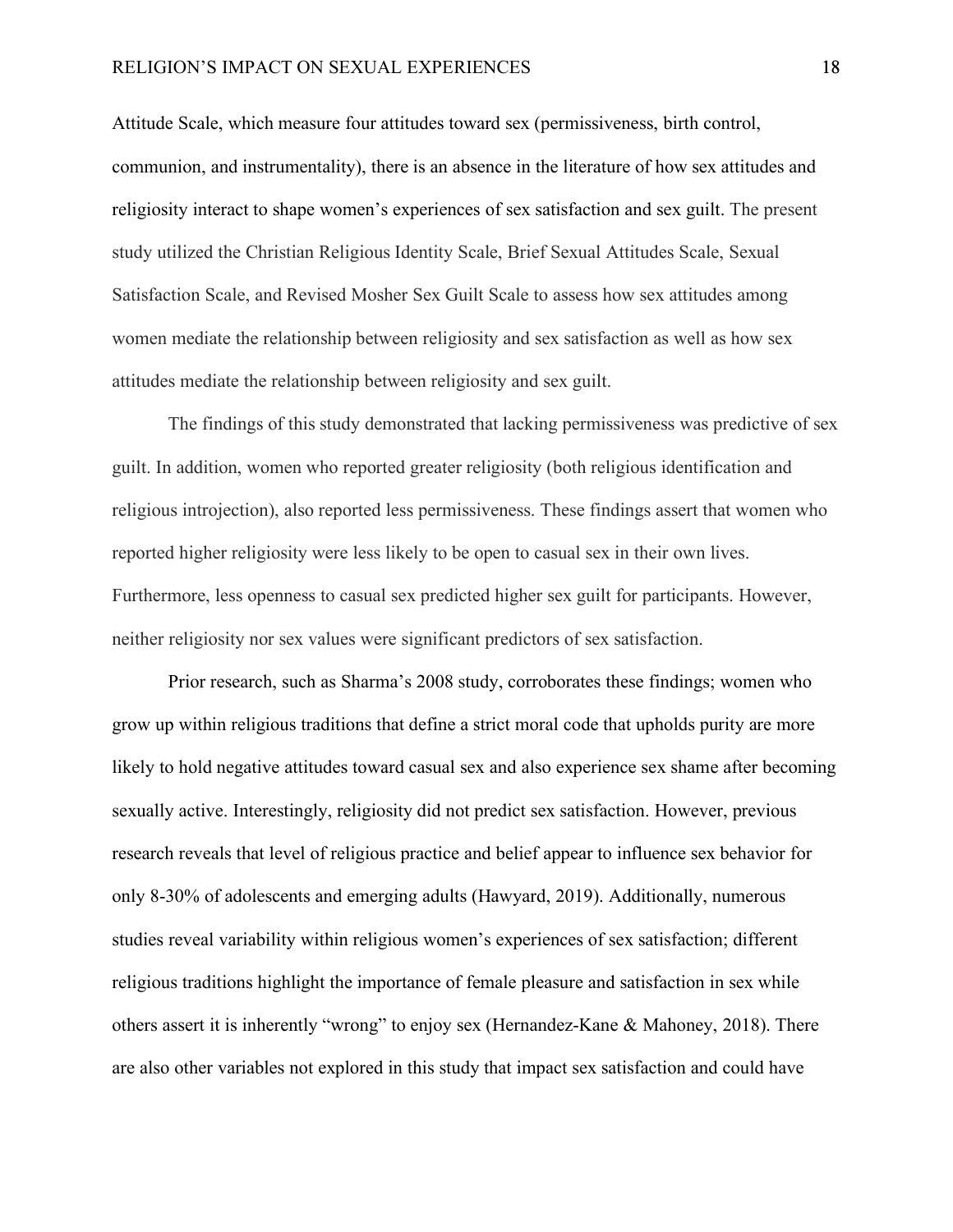impacted findings. For instance, education level, socioeconomic status, and parental upbringing are factors that influence one's experience of sex satisfaction (DelPriore & Hill, 2013).

#### **Limitations**

The scales in this study, as well as majority of empirically validated sex measures, define sex in heteronormative language that excludes women who vary in gender and sexual identity from participating. For example, an item on Ashdown's revision of the Sex Satisfaction Scale, "my current sexual relationship does not fully satisfy my sexual needs", assumes that participants are in a monogamous sexual relationship. The sex guilt and sex satisfaction scale also define sex as "vaginal intercourse", which fails to address the scope of sexual expression that exists, including oral and anal sex, and also excludes female participants who have a penis. Therefore, the findings of this study can only speak to the experience of heterosexually-partnered, monogamous, cis-gender women.

Additionally, few women in this study endorsed high religiosity. Religious institutions that were contacted to share the survey were unwilling to disperse the study. In addition, participants who were willing to respond to this study were those more likely to be open to the topic of sex and perhaps espouse a more permissive mentality. For these reasons, there was limited variability on religiosity, which could have minimized findings.

#### **Future Research**

Future research would benefit from looking into the impact of specific religions or denominations on experiences of sex shame and satisfaction. While this study looked at participants' religiosity without delineating their branch of religion, perhaps we would see meaningful differences in sex shame, sex satisfaction, and sexual attitudes held by women of different religious practices. Additionally, research that examines experiences of sex guilt for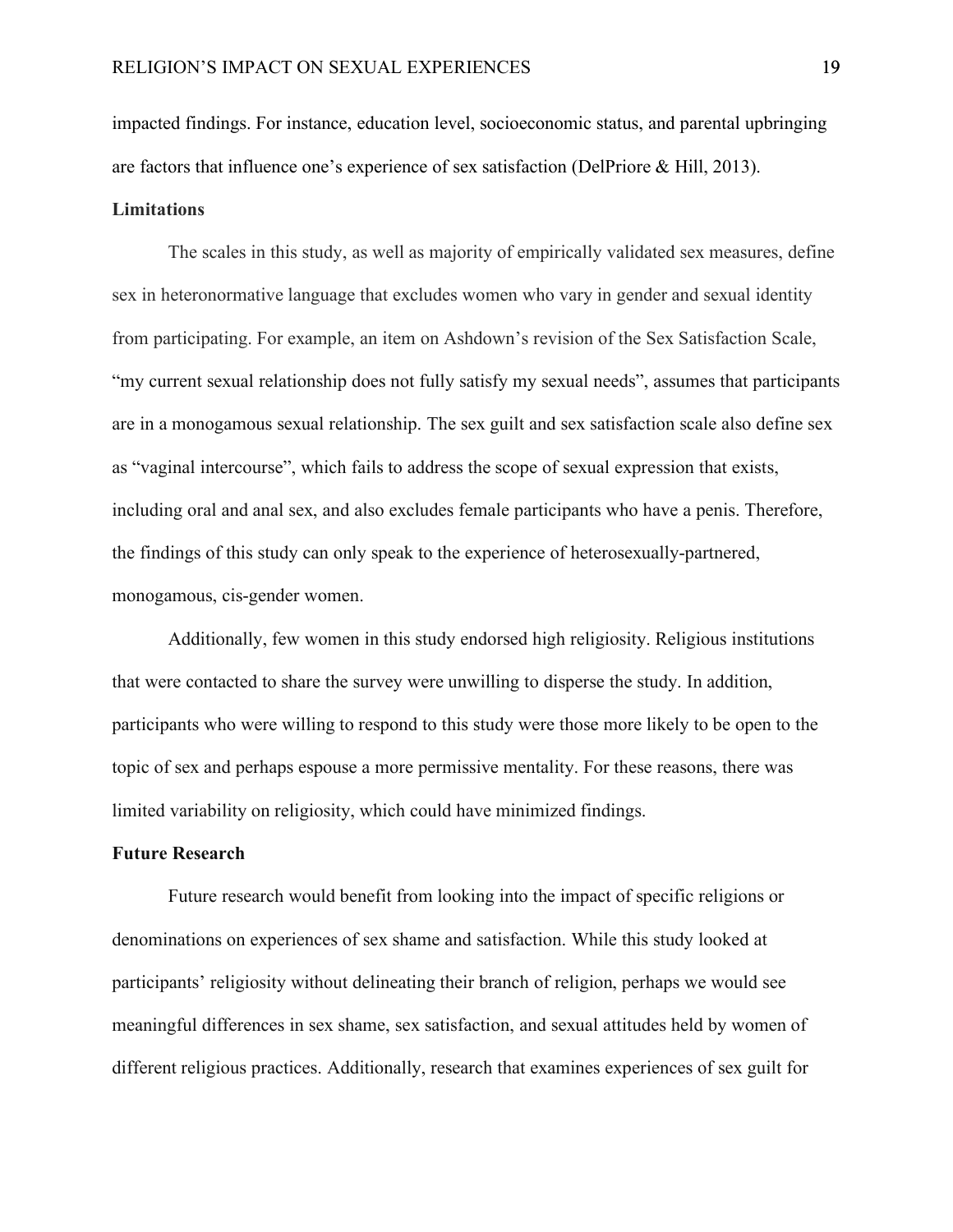women who have left religions would be meaningful work. What this study was not able to explore and what is important to uncover in future research is, do religious, restrictive messages around sexuality instill sex shame in women, even after they no longer identify with that religion?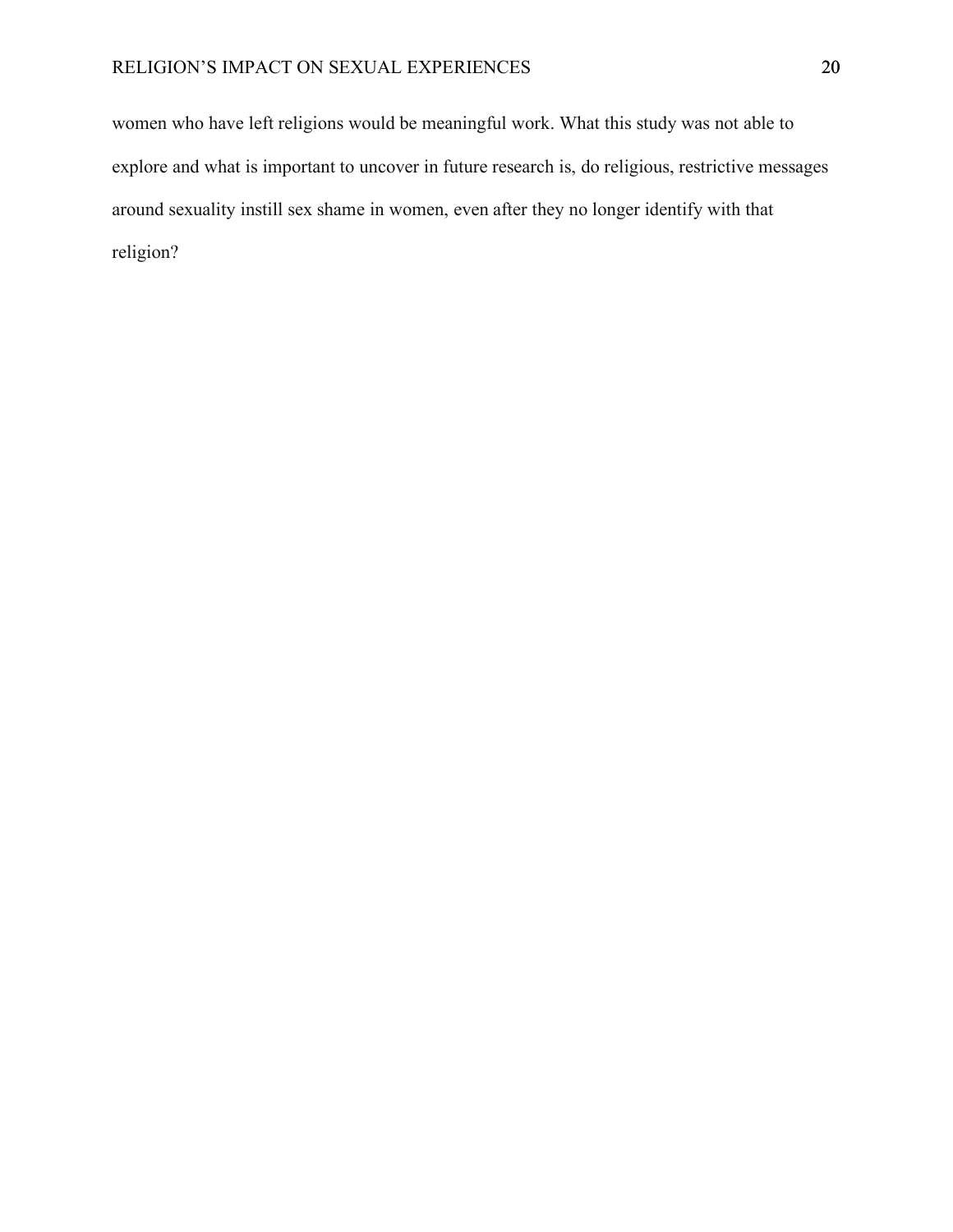#### **References**

- Abbott, D. M., Harris, J. E., & Mollen, D. (2016). The impact of religious commitment on women's sexual self-esteem. *Sexuality & Culture: An Interdisciplinary Quarterly, 20*(4),
- Ahrold, T. K., Farmer, M., Trapnell, P. D., & Meston, C. M. (2011). The relationship among sexual attitudes, sexual fantasy, and religiosity. *Archives of Sexual Behavior, 40*(3), 619- 30. doi:http://dx.doi.org.georgefox.idm.oclc.org/10.1007/s10508-010-9621-4
- Ashdown, B. K., Hackhorton, J., & Clark, E. M. (2011). In and out of the bedroom: Sexual satisfaction in the marital relationship. *Journal of Integrated Social Sciences, 2*(1), 40-57.
- Beckwith, H. D., & Morrow, J. A. (2005). Sexual attitudes of college students: The impact of religiosity and spirituality. *College Student Journal*, *39*(2), 357.
- Blanco, A. I., Izquierdo, D. G., Pérez, M. L., & García, J. F. (2017). La frecuencia de las actividades sexuales como variable mediadora de la satisfacción sexual en mujeres jóvenes. (Frequency of sexual activities as a mediator of sexual satisfaction among young women.). *Anales De Psicología,33*(3), 732. doi:10.6018/analesps.33.3.276541
- Blum, P. S. (2017). Women, sex, and God: Women's sexuality and the internalization of religious messages. *Dissertation Abstracts International: Section B: The Sciences and Engineering*. ProQuest Information & Learning. https://georgefox.idm.oclc.org/login ?url=http://search.ebscohost.com/login.aspx?direct=true&db=psyh&AN=2016-47711- 207&scope=site
- Browning, D. S., Green, M. C., & Witte, J., Jr. (2006). *Sex, marriage, & family in world religions.* (D. S. Browning, M. C. Green, & J. Witte Jr., Eds.). New York, NY: Columbia University Press. https://georgefox.idm.oclc.org/login?url=http://search.ebscohost.com/ login.aspx?direct=true&db=psyh&AN=2006-22746-000&scope=site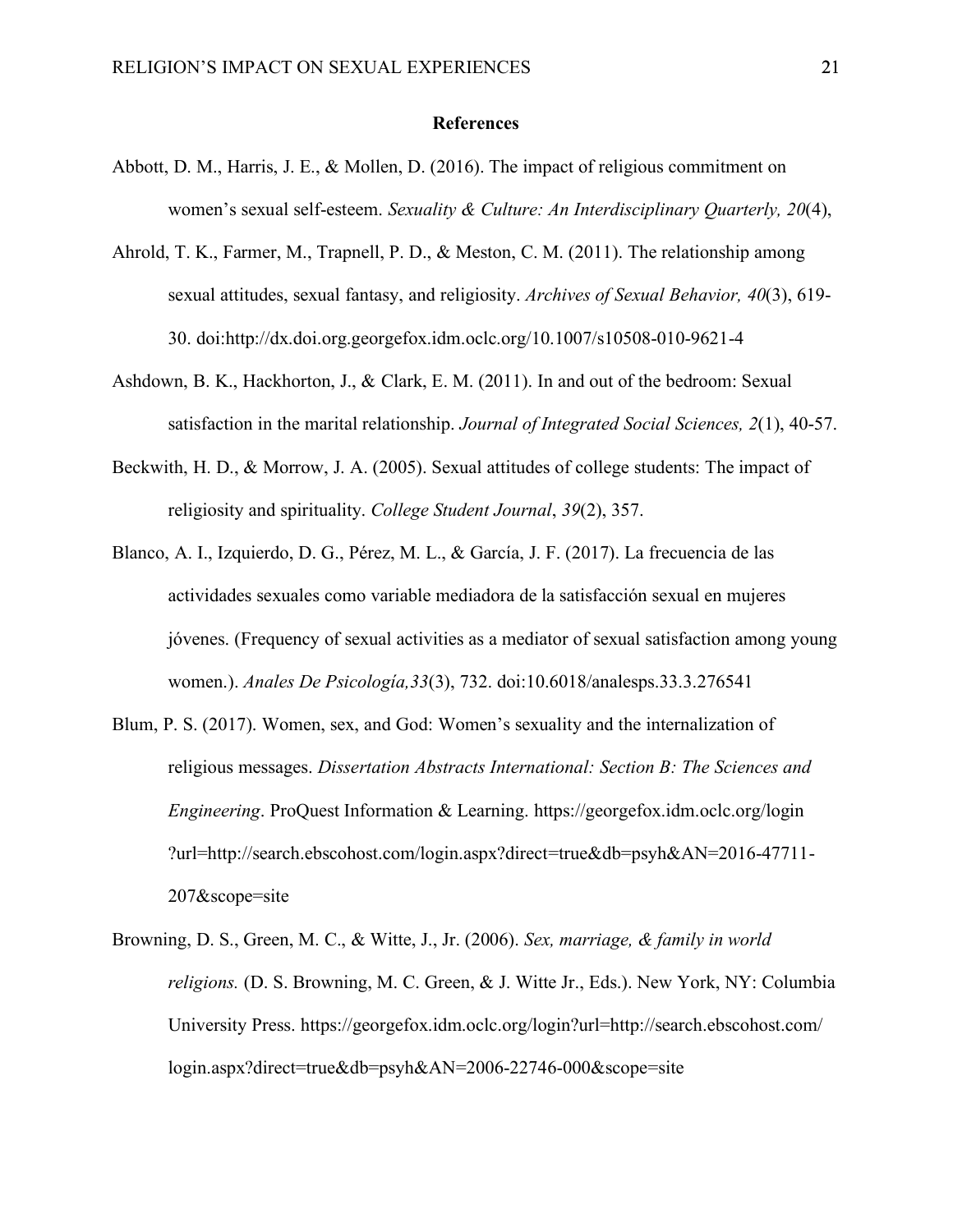- Burdette, A., Ellison, C., Hill, T., & Glenn, N. (2009). "Hooking up" at college: Does religion Make a difference? *Journal for the Scientific Study of Religion*, *48*(3), 535-551.
- CBN.com. (2016, February 12). How can people overcome sexual sins? https://www1.cbn.com/questions/overcoming-sexual-sins.
- Davidson, J. K., Moore, N. B., & Ullstrup, K. M. (2004). Religiosity and sexual responsibility: Relationships of choice. *American Journal of Health Behavior, 28*(4), 335–346. https://doi-org.georgefox.idm.oclc.org/10.5993/AJHB.28.4.5
- DelPriore, D. J. & Hill, S. E. (2013). The effects of paternal disengagement on women's sexual decision making: An experimental approach. *Journal of Personality and Social Psychology, 105*(2), 234–246. https://doi-org.georgefox.idm.oclc.org/10.1037/a0032784
- Dew, J. P., Uecker, J. E., & Willoughby, B. J. (2018). Joint religiosity and married couples' sexual satisfaction. *Psychology of Religion and Spirituality*. (Advance online publication). https://doi-org.georgefox.idm.oclc.org/10.1037/rel0000243
- Eşsizoğlu, A., Yasan, A., Yildirim, E., Gurgen, F., & Ozkan, M. (2011). Double standard for traditional value of virginity and premarital sexuality in Turkey: A university student's case. *Women & Health*, *51*(2), 136-150.
- Farvid, P., Braun, V., & Rowney, C. (2017). 'No girl wants to be called a slut!': Women, heterosexual casual sex and the sexual double standard. *Journal of Gender Studies, 26*(5), 544–560. https://doi.org/10.1080/09589236.2016.1150818
- Hackathorn, J. M., Ashdown, B. K., & Rife, S. C. (2016). The sacred bed: Sex guilt mediates religiosity and satisfaction for unmarried people. *Sexuality & Culture: An Interdisciplinary Quarterly, 20*(1), 153–172. https://doiorg.georgefox.idm.oclc.org/10.1007/s12119-015-9315-0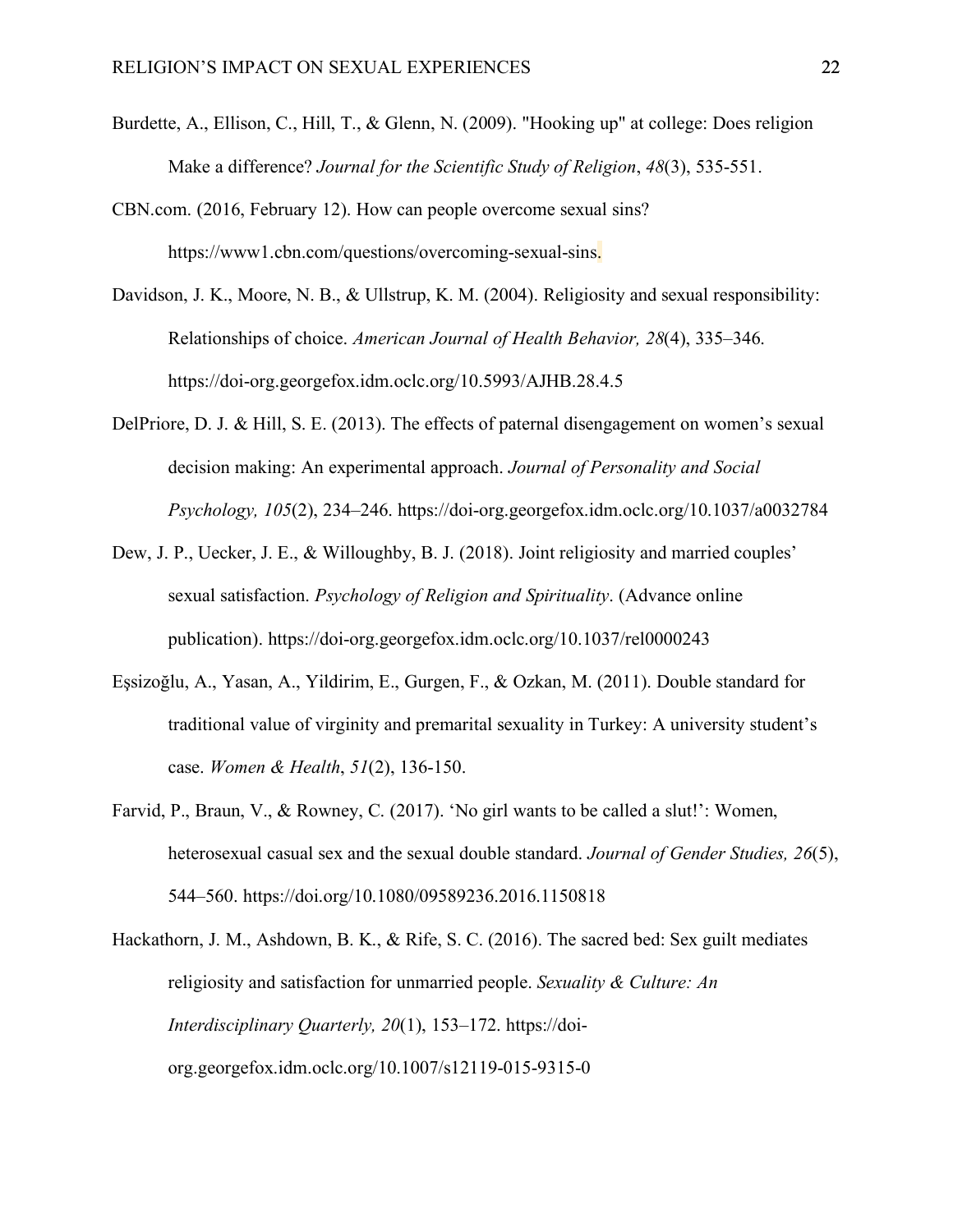- Hardy, S. A., & Willoughby, B. J. (2017). Religiosity and chastity among single young adults and married adults. *Psychology of Religion and Spirituality, 9*(3), 285–295. https://doiorg.georgefox.idm.oclc.org/10.1037/rel0000112Hayward, G. (2019). Religiosity and premarital sexual behaviors among adolescents: an analysis of functional form. *The Journal for the Scientific Study of Religion*, 58(2), 439.
- Hayward, G. M. (2019). Religiosity and premarital sexual behaviors among adolescents: An analysis of functional form. *Journal for the Scientific Study of Religion*, *58*(2), 439–458. https://doi.org/10.1111/jssr.12588
- Hendrick, C., Hendrick, S. S., & Reich, D. A. (2006). The brief sexual attitudes scale. *Journal of Sex Research*, *43*, 76-86.
- Hernandez-Kane, K. M., & Mahoney, A. (2018). Sex through a sacred lens: Longitudinal effects of sanctification of marital sexuality. *Journal of Family Psychology, 32*(4), 425–434. https://doi-org.georgefox.idm.oclc.org/10.1037/fam0000392
- Janda, L. H., & Bazemore, S. D. (2011). The revised Mosher Sex-Guilt Scale: Its psychometric properties and a proposed ten-item version. *Journal of Sex Research*, *48*(4), 392–396. https://doi-org.georgefox.idm.oclc.org/10.1080/00224499.2010.482216
- Leonhardt, N. D., Busby, D. M., & Willoughby, B. J. (2019). Sex guilt or sanctification? The indirect role of religiosity on sexual satisfaction. *Psychology of Religion and Spirituality.* (Advance online publication). https://doi-org.georgefox.idm.oclc.org/10.1037/rel0000245
- Martin, K. A. (2002). Book review: Puberty, sexuality, and the self: Girls and boys at adolescence. *Child & Adolescent Social Work Journal*, *19*(5), 487–490.
- Montemurro, B. (2014). *Deserving desire: Women's stories of sexual evolution*. New Brunswick, NJ: Rutgers University Press.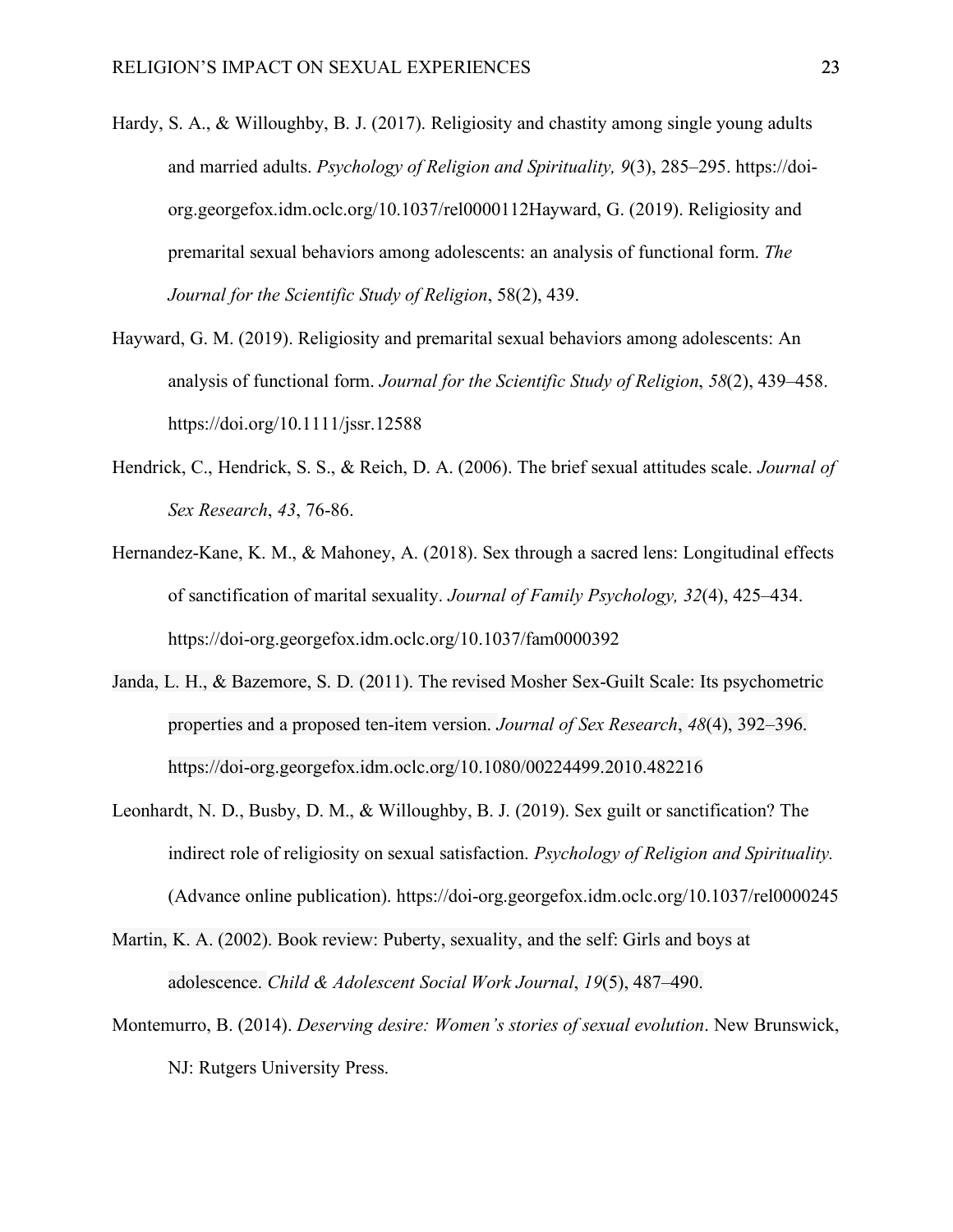- Murray-Swank, N. A., Pargament, K. I., & Mahoney, A. (2005). At the crossroads of sexuality and spirituality: The sanctification of sex by college students. *The International Journal for the Psychology of Religion, 15*(3), 199–219. http://search.ebscohost.com.georgefox. idm.oclc.org/login.aspx?direct=true&db=a6h&AN=ATLA0001510781&scope=site
- Opayemi, R. (2011). Gender, self-esteem, religiosity and premarital sex among young adults. *Gender & Behaviour*, *9*(1), 3495-3512.
- Pearce, L. D., & Denton, M. (2011) A faith of their own: Stability and change in the religiosity of America's adolescents, New York, NY: Oxford University Press.
- Robinson, O. C., Hanson, K., Hayward, G., & Lorimer, D. (2019). Age and cultural gender equality as moderators of the gender difference in the importance of religion and spirituality: Comparing the United Kingdom, France, and Germany. *Journal for the Scientific Study of Religion*, *58*(1), 301–308. https://doiorg.georgefox.idm.oclc.org/10.1111/jssr.12567
- Ryan, R. M., Rigby, S., & King, K. (1993). Two types of religious internalization and their relations to religious orientations and mental health. *Journal of Personality and Social Psychology, 65*(3), 586–596. https://doi-org.georgefox.idm.oclc.org/10.1037/0022- 3514.65.3.586
- Sellers, T. (2017). *Sex, God, and the conservative church: Erasing shame from sexual intimacy*. New York, NY: Routledge.
- Sharma, S. (2008). Young women, sexuality and protestant church community: Oppression or empowerment? *European Journal of Women's Studies*, *15*(4), 345–359. https://doi.org/10.1177/1350506808095274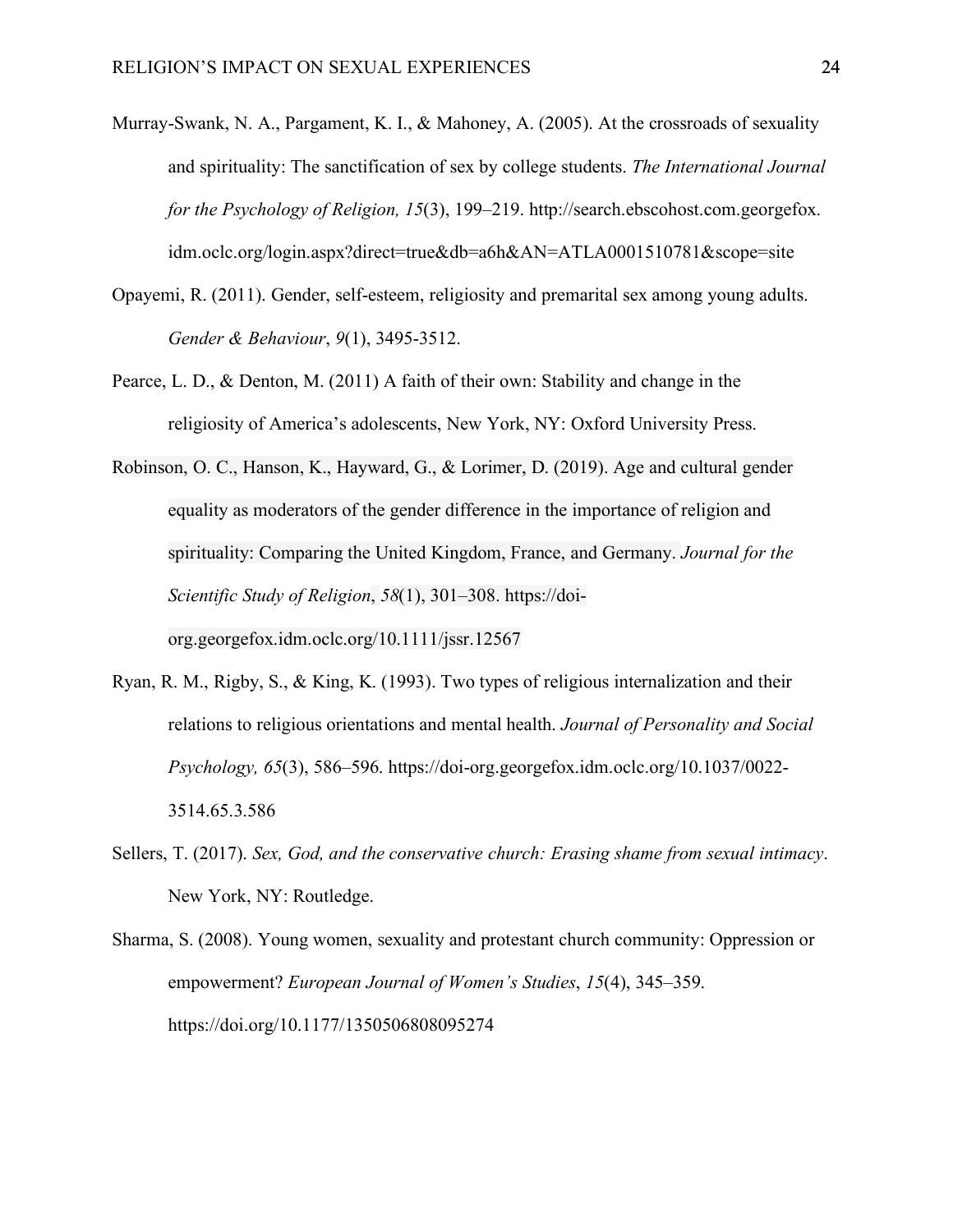- Thornton, A., & Camburn, D. (1989). Religious participation and adolescent sexual behavior and attitudes. *Journal of Marriage and the Family, 51*(3), 641-53. Retrieved from https://georgefox.idm.oclc.org/login?url=https://search-proquestcom.georgefox.idm.oclc.org/docview/63046389?accountid=11085
- Twenge, J. M., Sherman, R. A., & Wells, B. E. (2017). Declines in sexual frequency among American adults, 1989–2014. *Archives of Sexual Behavior*, *46*(8), 2389–2401. doi: 10.1007/s10508-017-0953-1
- Woo, J. S., Brotto, L. A., & Gorzalka, B. B. (2012). The relationship between sex guilt and sexual desire in a community sample of Chinese and Euro-Canadian women. *Journal of sex research*, *49*(2-3), 290–298. https://doi.org/10.1080/00224499.2010.551792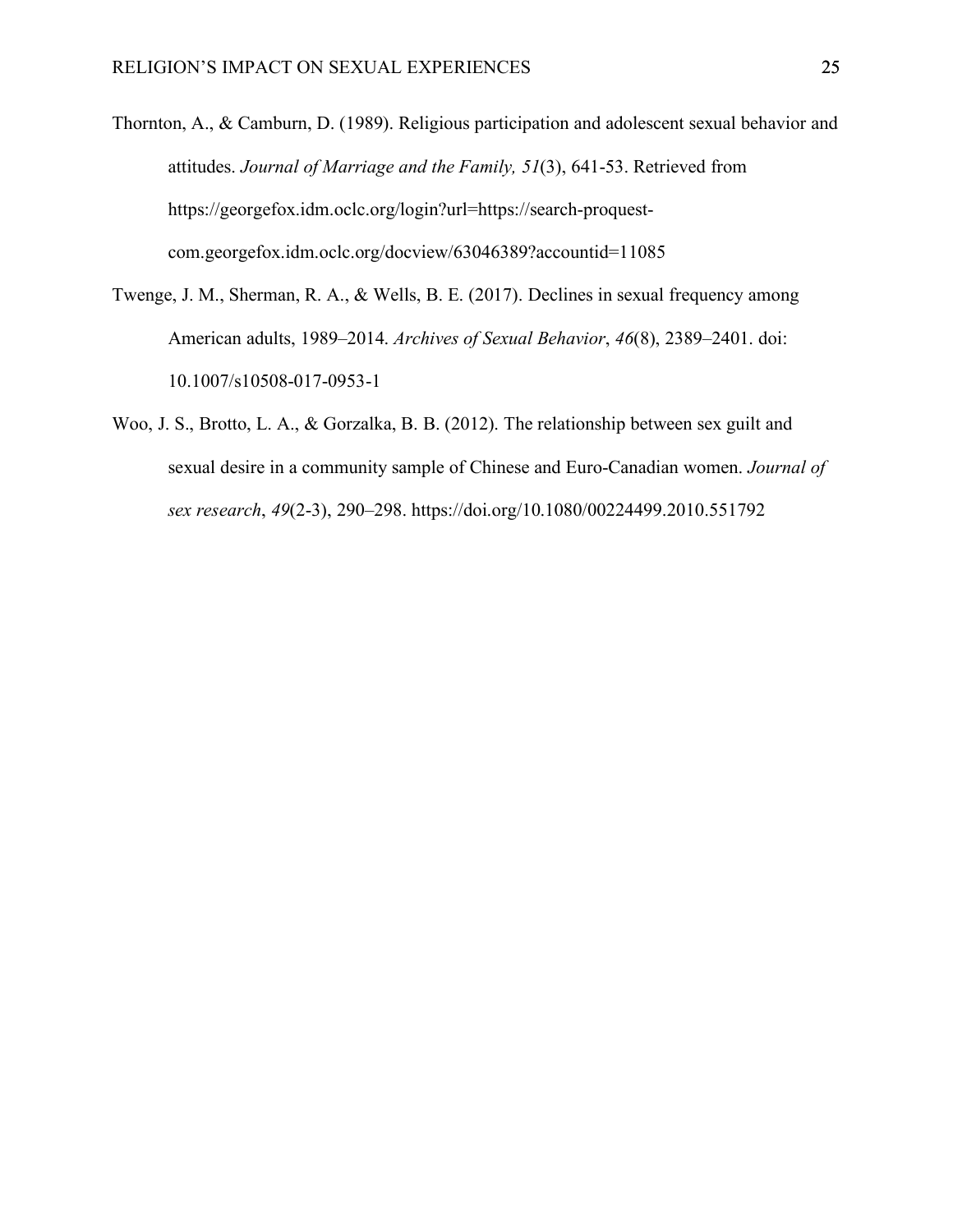#### **Appendix A**

#### **Consent Form**

Q1 This study has been created to assess women's sexual experiences and how religion might play a role in shaping those experiences. You do not have to identify as "religious" to participate in this study. If you feel uncomfortable at any time during this survey, you are free to discontinue. Your participation and answers will remain entirely anonymous throughout the course of this study and after the completion of this study, meaning that no one will ever know your survey was yours. The survey will take an approximate 10-15 minutes of your time to complete. Your participation in this study is huge! You are helping researchers better understand women's experience of sexual satisfaction and sex guilt. By beginning this survey, you consent your answers are truthful and are your own experience(s). Further, by completing this survey and subsequently submitting it, you consent your answers may be used for research purposes.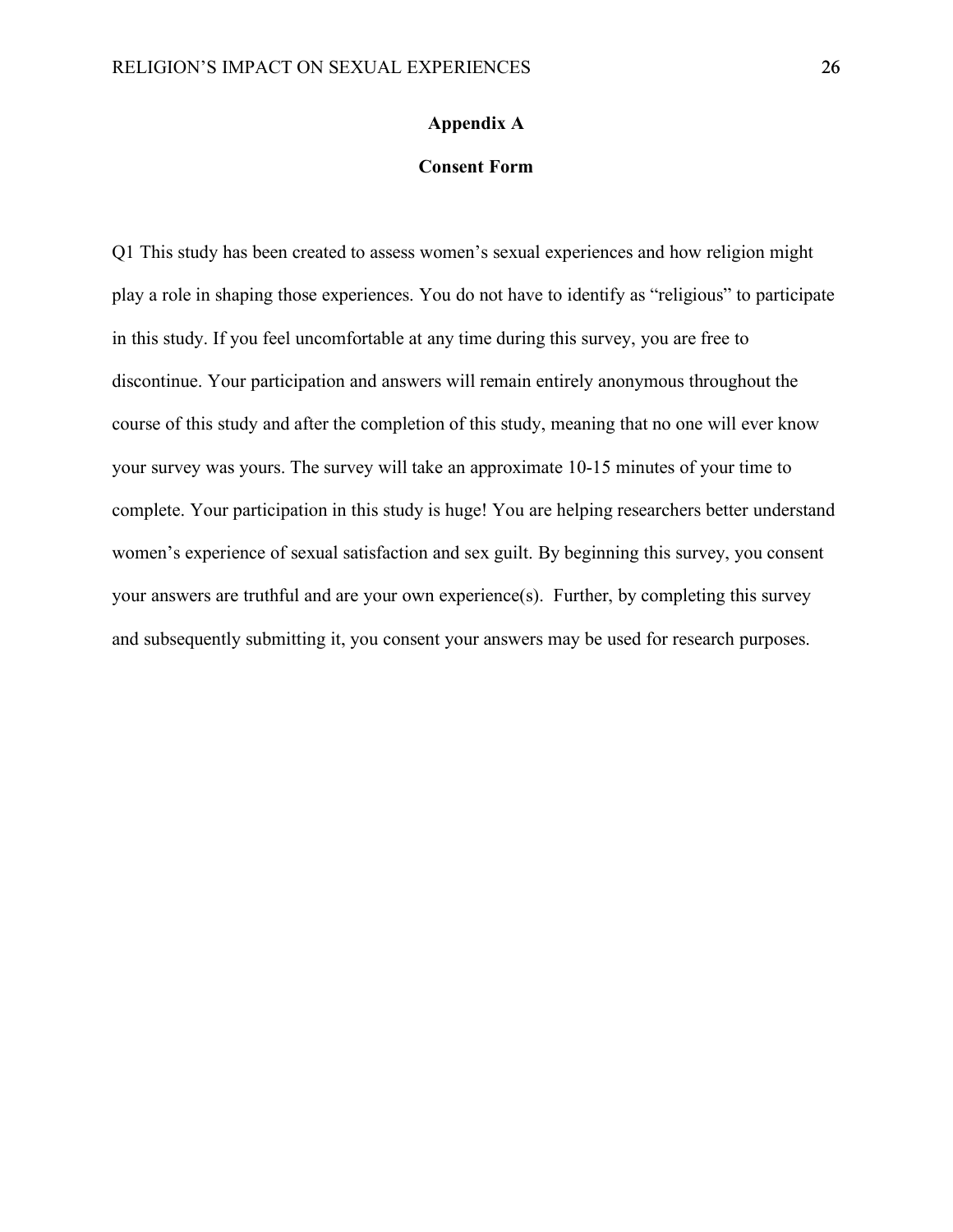#### **Appendix B**

#### **Survey Content**

#### **Revised Mosher Sex-Guilt Scale (Janda and Bazemore 2011)**

Please read the following statements and then use the 7-point scale to indicate how true each statement is when applied to you. Simply write the number that corresponds to the correct response in the line provided.

- $1 =$  Very strongly disagree
- $2$  = Moderately disagree
- $3$  = Slightly disagree
- $4$  = Neither agree or disagree
- $5 =$ Slightly agree
- $6$  = Moderately agree
- $7 =$  Very Strongly Agree
	- 1. Masturbation helps one feel eased and relaxed.  $*$
	- 2. Sex relations before marriage are good, in my opinion.  $*$
	- 3. Unusual sex practices don't interest me.
	- 4. When I have sexual dreams I try to forget them.
	- 5. "Dirty" jokes in mixed company are in bad taste.
	- 6. When I have sexual desires I enjoy them like all healthy human beings.
		- $*$

 $\mathcal{L}$ 

- 7. Unusual sex practices are dangerous to one's health and mental conditions.
- 8. Sex relations before marriage help people adjust.  $*$
- 9. Sex relations before marriage should not be recommended.
- 10. Unusual sex practices are all right if both partners agree.  $\overline{\phantom{a}}^*$

Note: Items with an (\*) are reverse scored so that higher numbers indicate more guilt.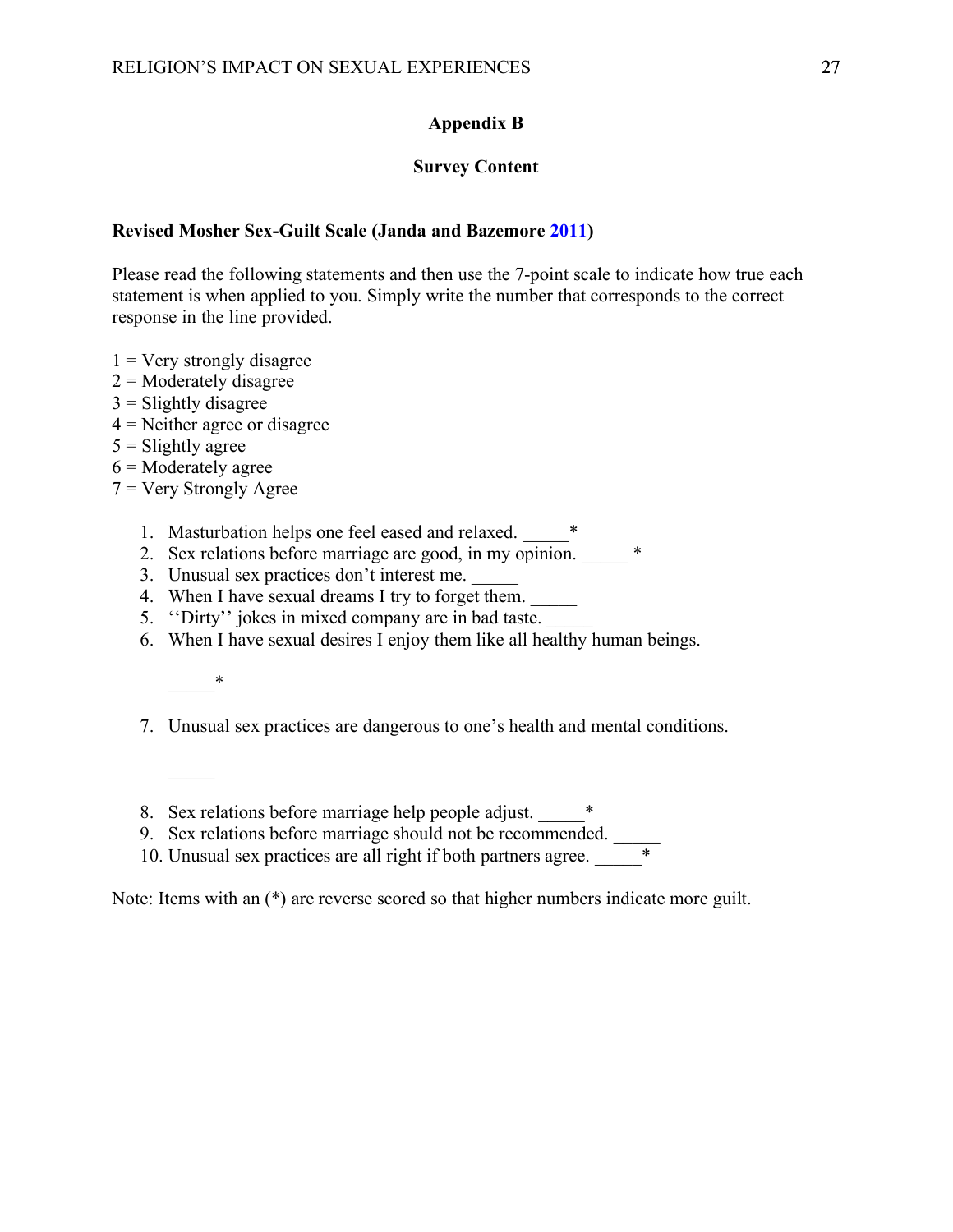#### **Christian Religious Internalization Scale (Ryan et al. 1993)**

Please read the following statements and then use the 4-point scale to indicate how true each statement is when applied to you. Simply write the number that corresponds to the correct response in the line provided.

 $1$  = Never true

 $2 =$  Seldom true

 $3 =$  Often true

 $4 =$  Always true

 $\mathcal{L}$ 

1. I pray because I enjoy it.

2. I turn to a higher power because it is satisfying.

3. I turn to a higher power because I enjoy spending time with God.

4. I share my faith because my higher power is important to me and I'd like others to know about my higher power, too.  $\_\_$ 

5. I pray because I find it satisfying.

6. I attend my religious institution because by going I learn new things. \_\_\_\_\_

7. I share my faith because I want other people from my religious tradition to approve of me.

8. I attend my religious institution because others would disapprove if I didn't.

9. I turn to a higher power because I'd feel guilty if I didn't. \_\_\_\_\_

10. I pray because my higher power would disapprove if I didn't.

11. I attend my religious institution because one is supposed to go.

12. I actively share my faith because I'd feel bad about myself if I didn't. \_\_\_\_\_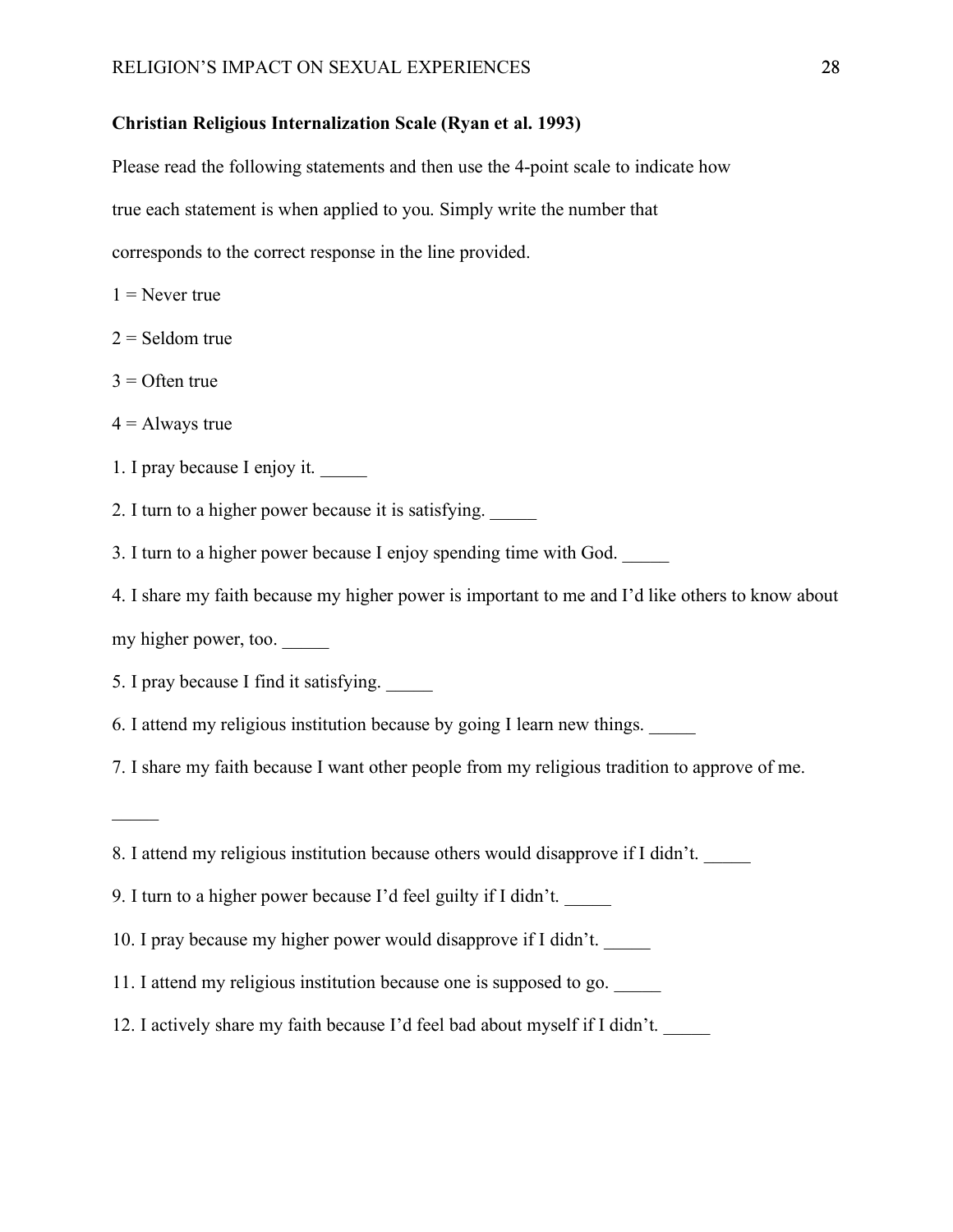#### **Sexual Satisfaction Scale (Revision of Rusbult et al. 1998; see Ashdown et al. 2011)**

Please indicate the degree to which you agree with each of the following statements regarding your current relationship (circle an answer for each item).

1. I feel satisfied with my sex life (please circle a number).

012345678 Do Not Agree Agree Agree At All Somewhat Completely

2. My sexual relationship is much better than others' sexual relationships.

012345678 Do Not Agree Agree Agree At All Somewhat Completely

3. I wish my sexual relationship was better.

012345678 Do Not Agree Agree Agree At All Somewhat Completely

4. My sexual relationship is close to ideal.

012345678 Do Not Agree Agree Agree At All Somewhat Completely

5. Our sexual relationship makes me very happy.

012345678 Do Not Agree Agree Agree At All Somewhat Completely

6. My current sexual relationship does not fully satisfy my sexual needs.

012345678 Do Not Agree Agree Agree At All Somewhat Completely

7. Our sexual relationship does a good job of fulfilling my needs for intimacy, companionship, etc.

012345678 Do Not Agree Agree Agree At All Somewhat Completely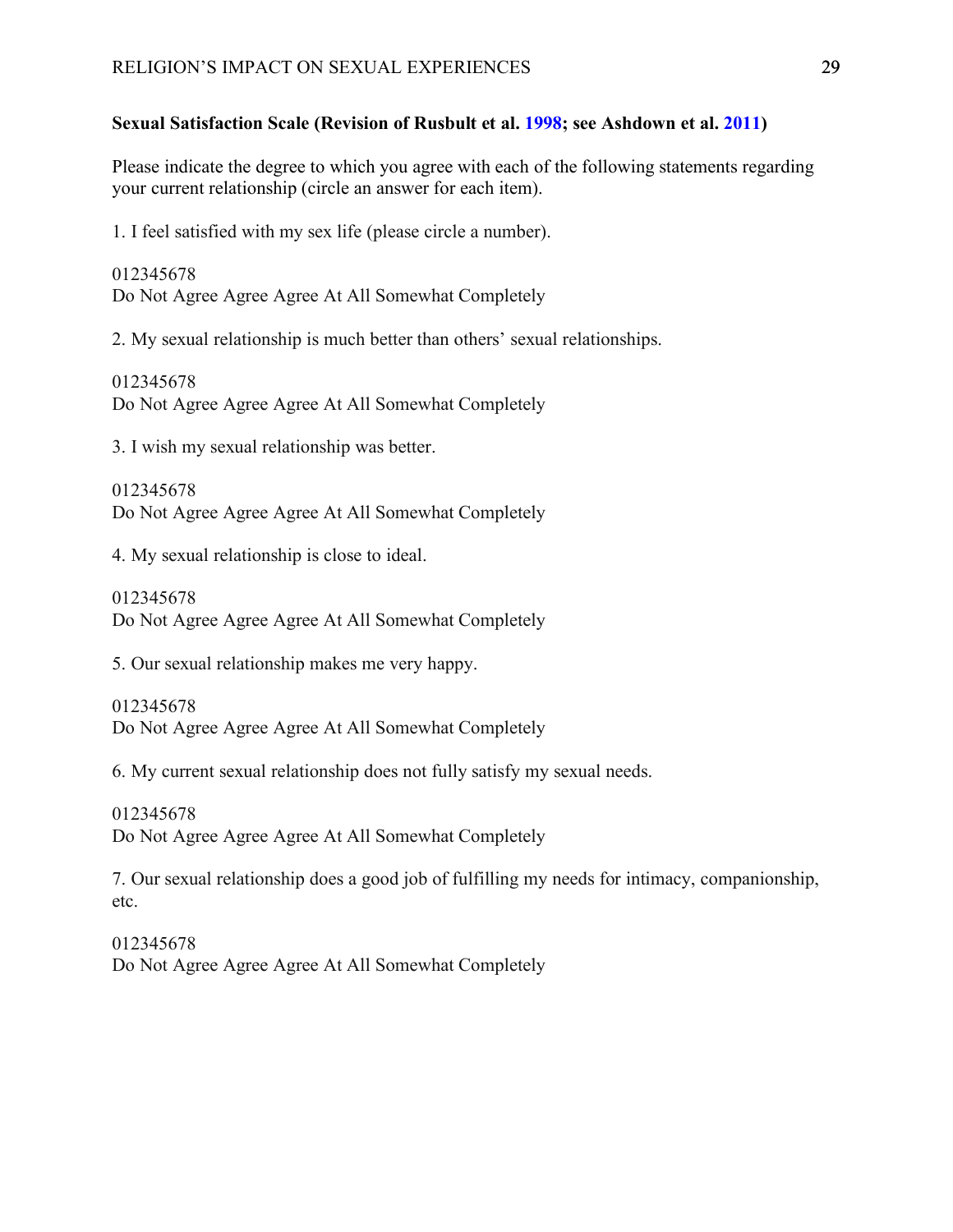#### **Brief Sexual Attitude Scale (Hendrick, Hendrick, & Reich 2006)**

Listed below are several statements that reflect different attitudes about sex. For each statement fill in the response on the answer sheet that indicates how much you agree or disagree with that statement. Some of the items refer to a specific sexual relationship, while others refer to general attitudes and beliefs about sex. Whenever possible, answer the questions with your current partner in mind. If you are not currently dating anyone, answer the questions with your most recent partner in mind. If you have never had a sexual relationship, answer in terms of what you think your responses would most likely be.

For each statement:

- $A =$  Strongly agree with statement
- **= Moderately agree with the statement**
- $C$  = Neutral neither agree nor disagree
- $D =$ Moderately disagree with the statement
- $E =$  Strongly disagree with the statement
- 1. I do not need to be committed to a person to have sex with him/her.
- 2. Casual sex is acceptable.
- 3. I would like to have sex with many partners.
- 4. One-night stands are sometimes very enjoyable.
- 5. It is okay to have ongoing sexual relationships with more than one person at a time.
- 6. Sex as a simple exchange of favors is okay if both people agree to it.
- 7. The best sex is with no strings attached.
- 8. Life would have fewer problems if people could have sex more freely.
- 9. It is possible to enjoy sex with a person and not like that person very much.
- 10. It is okay for sex to be just good physical release.
- 11**.** Birth control is part of responsible sexuality.
- 12. A woman should share responsibility for birth control.
- 13. A man should share responsibility for birth control.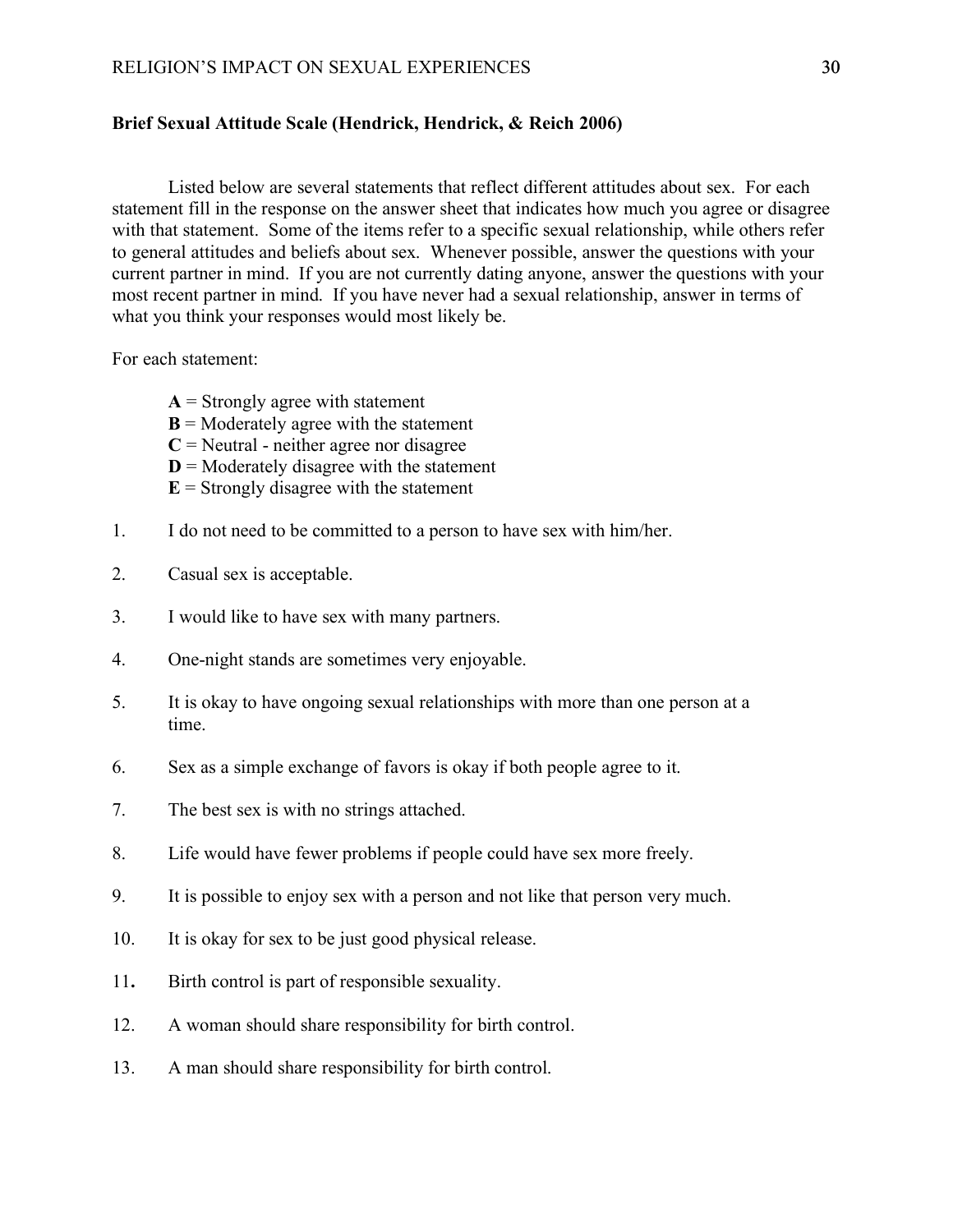#### RELIGION'S IMPACT ON SEXUAL EXPERIENCES 31

- 14. Sex is the closest form of communication between two people.
- 15. A sexual encounter between two people deeply in love is the ultimate human interaction.
- 16. At its best, sex seems to be the merging of two souls.
- 17. Sex is a very important part of life.
- 18. Sex is usually an intensive, almost overwhelming experience.
- 19. Sex is best when you let yourself go and focus on your own pleasure.
- 20. Sex is primarily the taking of pleasure from another person.
- 21. The main purpose of sex is to enjoy oneself.
- 22. Sex is primarily physical.
- 23. Sex is primarily a bodily function, like eating.

**Note**. The BSAS includes the instructions shown at the top. The items are given in the order shown. The BSAS is usually part of a battery with items numbered consecutively. For purposes of analyses, we have  $A=1$  and  $E=5$ . (The scoring may be reversed, so that  $A =$  strongly disagree, etc.) A participant receives four subscale scores, based on the mean score for a particular subscale (i.e., we add up the 10 items on Permissiveness and divide by 10). An overall scale score is really not useful.

 $\mathcal{L}_\text{max} = \mathcal{L}_\text{max} = \mathcal{L}_\text{max} = \mathcal{L}_\text{max} = \mathcal{L}_\text{max} = \mathcal{L}_\text{max} = \mathcal{L}_\text{max} = \mathcal{L}_\text{max} = \mathcal{L}_\text{max} = \mathcal{L}_\text{max} = \mathcal{L}_\text{max} = \mathcal{L}_\text{max} = \mathcal{L}_\text{max} = \mathcal{L}_\text{max} = \mathcal{L}_\text{max} = \mathcal{L}_\text{max} = \mathcal{L}_\text{max} = \mathcal{L}_\text{max} = \mathcal{$ 

- **Items Scoring Key**
- 1-10 Permissiveness
- 11-13 Birth Control
- 14-18 Communion
- 19-23 Instrumentality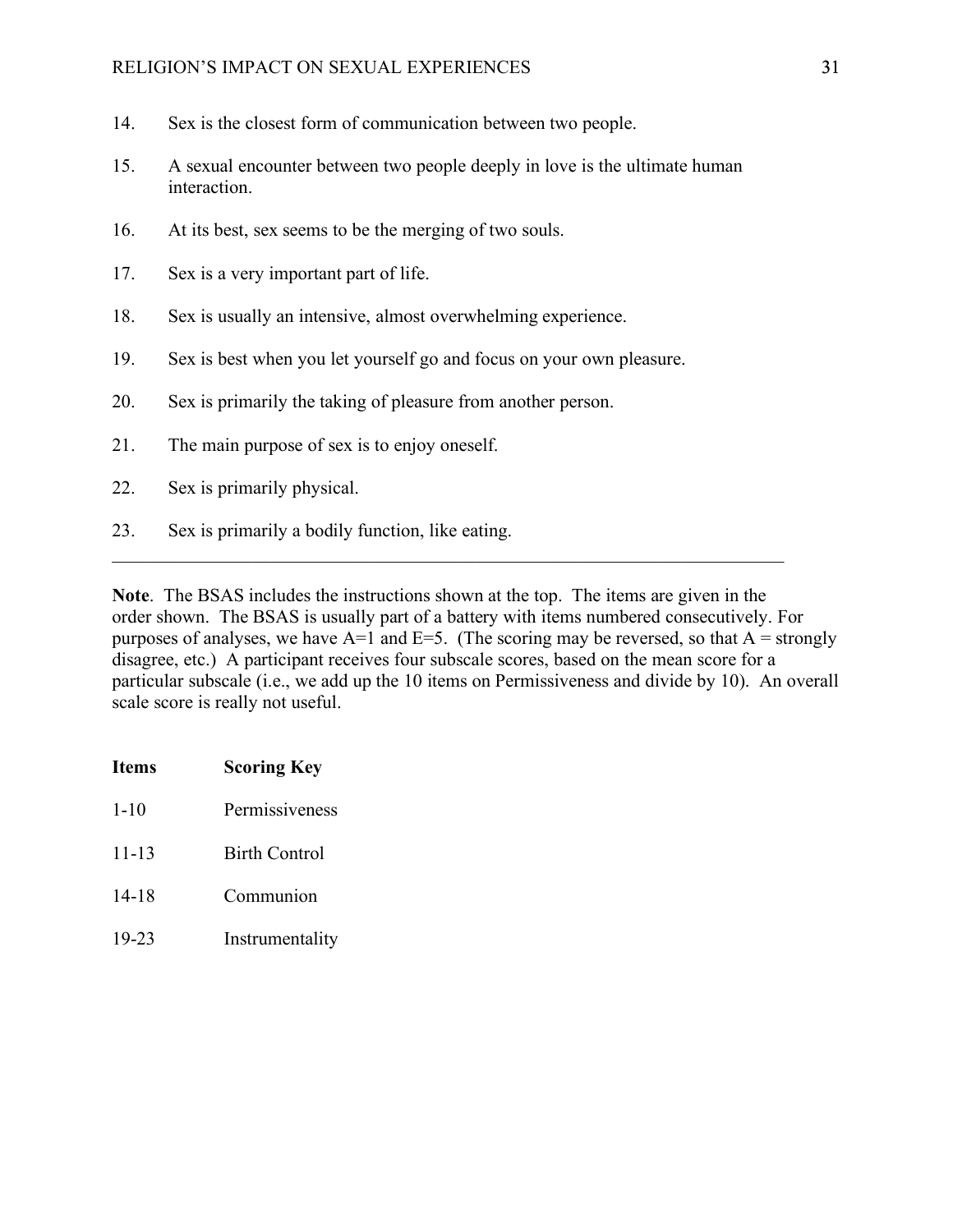#### **Appendix C**

#### **Debrief**

Thank you for your participation! Your responses to this survey are appreciated and will benefit the growing body of research on female sexuality. This study is looking into women's sexual satisfaction and sex guilt, and exploring religion's impact on sexual experiences. Any feedback, questions, or concerns are welcome and encouraged. You may address your feedback to Maria Lytle at mlytle17@georgefox.edu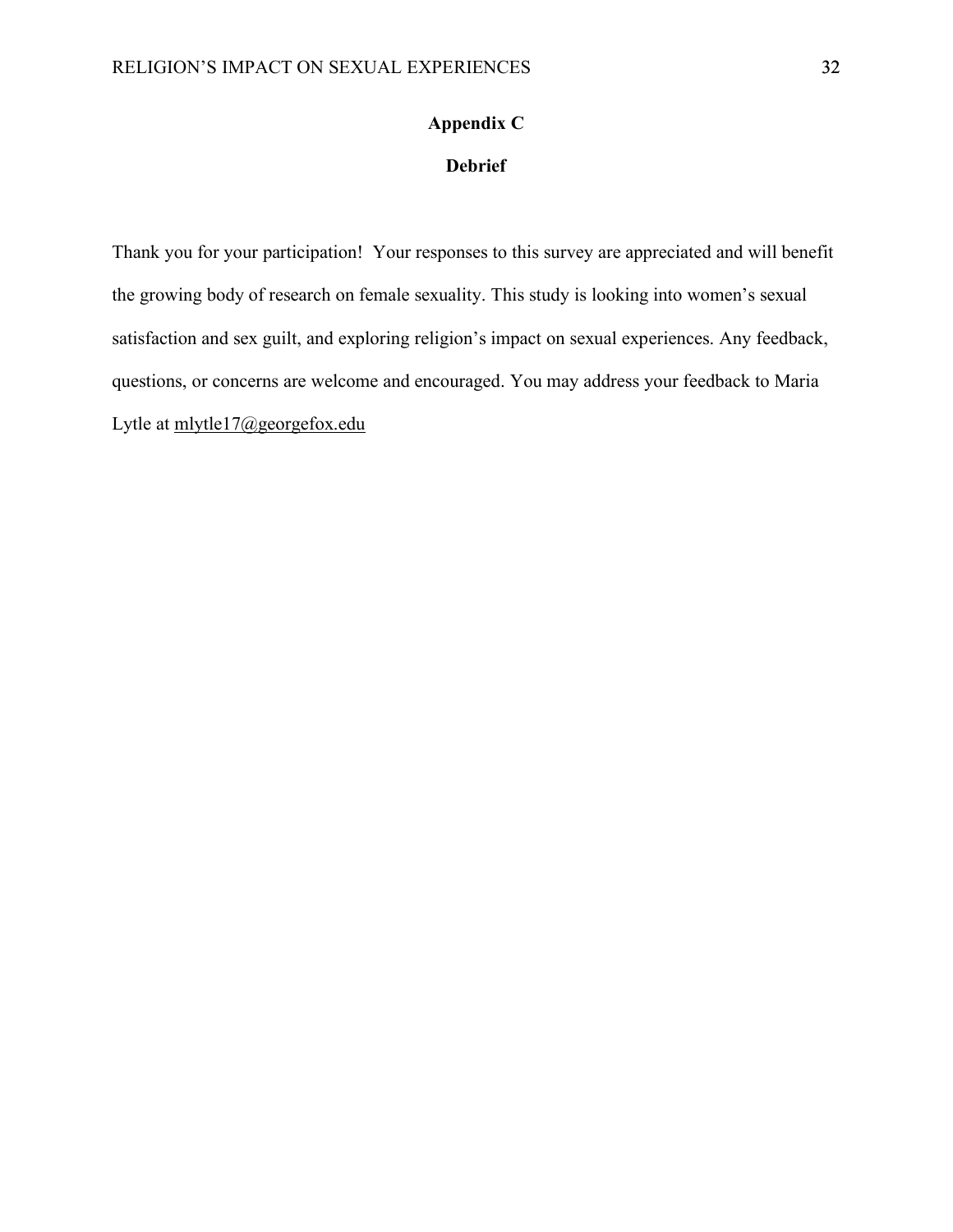#### **Appendix D**

### **Curriculum Vitae**

# Maria Lytle

215 South College Street • Newberg, Oregon • 97132 717-779-6293 • mlytle17@georgefox.edu

#### EDUCATION

| Present | Doctor of Clinical Psychology (PsyD), George Fox University, Graduate<br>School of Clinical Psychology (APA-Accredited)<br>Newberg, OR<br>Anticipated graduation: May 2022<br>Advisor: Celeste Jones, PsyD<br>4.0 GPA |
|---------|-----------------------------------------------------------------------------------------------------------------------------------------------------------------------------------------------------------------------|
| 2019    | Master of Science in Clinical Psychology, George Fox University,<br>Graduate School of Clinical Psychology<br>Newberg, OR                                                                                             |
| 2016    | <b>Bachelor of Science in Psychology, Franklin and Marshall College</b><br>Lancaster, PA<br>Cum Laude graduate                                                                                                        |

#### CLINICAL EXPERIENCE

| 2020-present | <b>Portland Mental Health and Wellness</b>                                                        |
|--------------|---------------------------------------------------------------------------------------------------|
|              | Provide individual telehealth therapy to adults across the lifespan in a<br>$\bullet$             |
|              | private group practice setting                                                                    |
|              | • Coordinate patient care with in-practice psychiatrists and mental health<br>nurse practitioners |
|              | Participate in didactic trainings on anti-racist EFT, risk assessment,<br>$\bullet$               |
|              | and Gestalt therapy                                                                               |
|              | • Receive individual and group supervision weekly                                                 |
|              | Supervisors: Caryn Zaner, PsyD and Jordan Hendrickson, PsyD<br>$\bullet$                          |
| 2019-2020    | <b>Oregon State University Counseling and Psychological Services</b>                              |
|              | Provided individual therapy to ethnically, racially, and sexually<br>$\bullet$                    |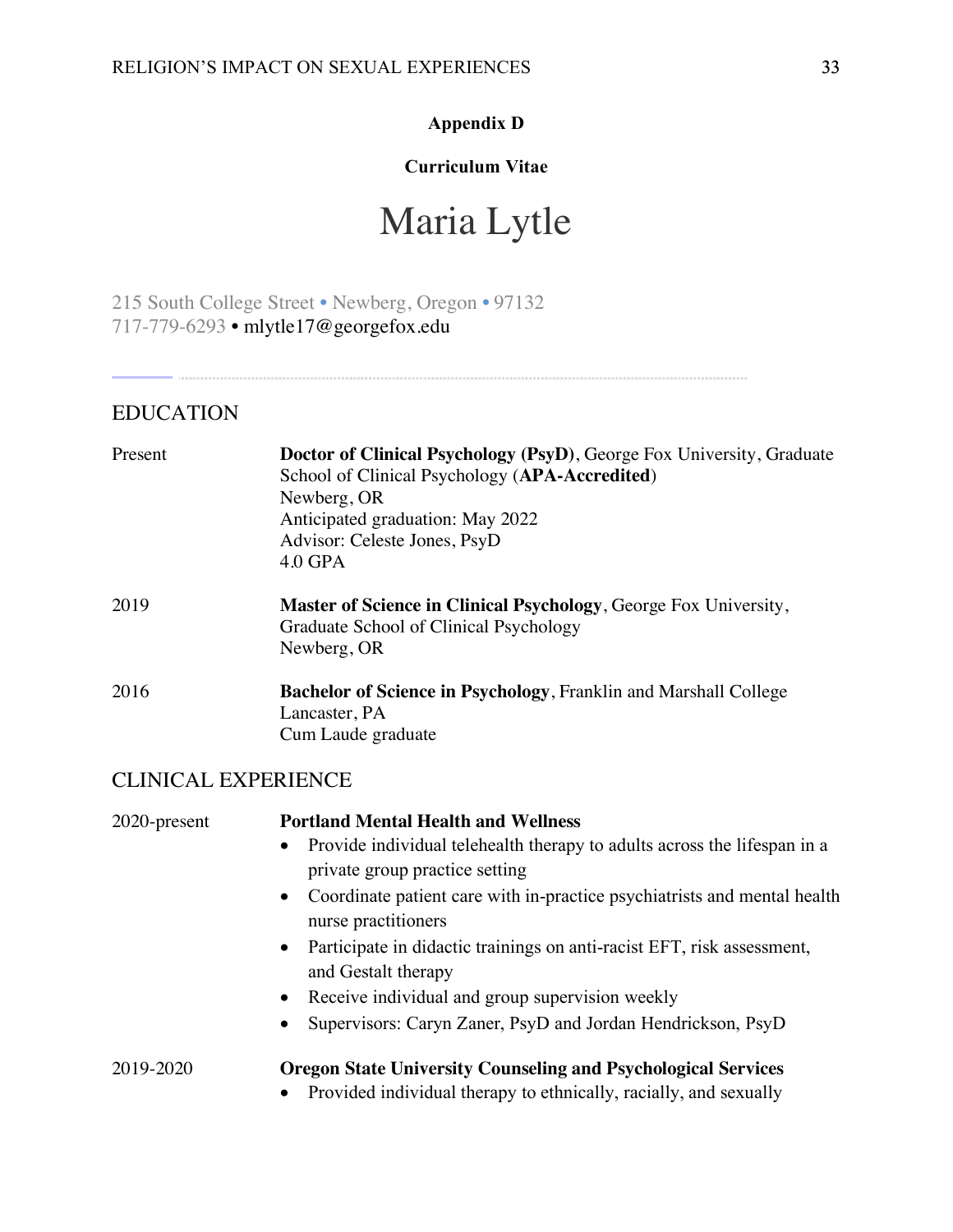|           | diverse undergraduate and graduate students                                     |
|-----------|---------------------------------------------------------------------------------|
|           | Sessions in-person and via telehealth<br>$\circ$                                |
|           | Co-facilitated weekly transgender and LGBTQ+ support groups<br>$\bullet$        |
|           | Conducted triage services                                                       |
|           | Received individual and group supervision weekly                                |
|           | Supervisors: Emi Sumida-Brown, PhD and Amanda Buduris, MS                       |
| 2018-2019 | <b>Rural Child and Adolescent Psychological Services,</b>                       |
|           | St. Paul Elementary School                                                      |
|           | Provided short-term and long-term therapeutic interventions,                    |
|           | individual and group therapy, suicide risk assessments, and EBT                 |
|           | implementation of behavioral health for elementary students                     |
|           | Facilitated psychoeducational classes on making healthy lifestyle               |
|           | choices as a part of outcome research                                           |
|           | Administered comprehensive batteries including intellectual,                    |
|           | academic, behavioral, and psychological assessments                             |
|           | Wrote integrated reports and presented assessment results for IEP<br>۰          |
|           | meetings and 504 plans to families and faculty members                          |
|           | Supervisor: Elizabeth Hamilton, PhD                                             |
| 2017-2018 | Pre-practicum student, Graduate Department of Clinical Psychology,              |
|           | George Fox University                                                           |
|           | Provided weekly therapy sessions for two simulated undergraduate                |
|           | students over the course of 10 weeks                                            |
|           | Conducted intake reports, formulated treatment plans, administered<br>$\bullet$ |
|           | MMSE and SRS, and documented progress notes                                     |
|           | Received individual and group supervision weekly<br>$\bullet$                   |
|           | Supervisor: Glena Andrews, PhD                                                  |
|           | Graduate teaching assistant: Daniel Rodriguez, MA                               |
| 2016-2017 | <b>Therapeutic Support Specialist, Pennsylvania Counseling Services</b>         |
|           | Implemented treatment plans using Applied Behavior Analysis for                 |
|           | children and adolescents with trauma-related and conduct disorders              |
|           | Documented daily progress notes                                                 |
|           | Communicated with families, teachers, and school administration<br>$\bullet$    |
|           | surrounding clients' psychological treatment and progress                       |
|           | Supervisor: Carrissa Oakes, LCSW                                                |
|           |                                                                                 |

# RESEARCH EXPERIENCE

2017-Present **Dissertation**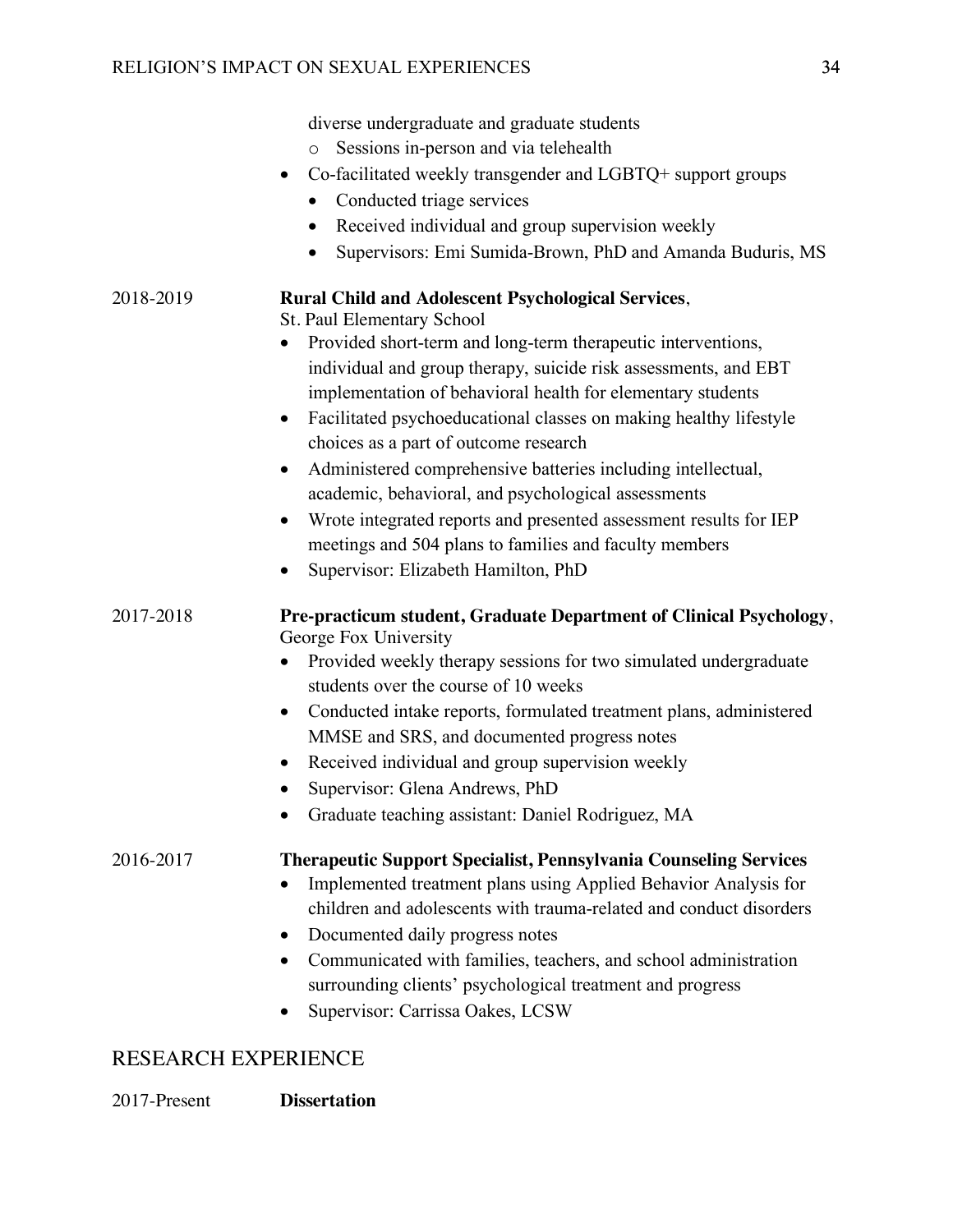*Religion's Impact on Sexual Experiences Among Women: Exploring Sexual Satisfaction and Sex Guilt* Committee: Celeste Jones, PsyD (chair), Kathleen Gathercoal PhD, Kristi Knows His Gun, PsyD, George Fox University

#### **Research Team Member**

- Provide edits on working manuscripts
- Collaborate with team members on dissertation topics and engage in supplemental research
- Participate in qualitative research methods and provide feedback to peers

#### 2015-2016 **Research Assistant**

- Research assistant in explorative studies on psychophysiology of sexual arousal and cognitive variables in sexuality
	- o Advisor: James Geer, PhD, Franklin and Marshall College
- Presenter at the Psychology Student Research Symposium
	- o Bilateral Art Therapy's Efficacy in Promoting Emotion Regulation
	- o Rejection Sensitivity's Role in Facial Expression Recognition

#### TEACHING AND SUPERVISION EXPERIENCE

#### Present **Graduate Teaching Assistant for Clinical Foundations**

- Conduct weekly (80-minute) supervision sessions to support four graduate students in the development of foundational therapeutic skills grounded in Person-Centered theory
- Review, evaluate, and provide feedback on videoed therapy sessions focusing on the students' clinical skill development and therapeutic presence
- Grading all course assignments, providing comprehensive feedback, and entering all student grades into the online grading system
- Participate in weekly (75-minute) group supervision meetings with the course instructor and TA team to guide course progress and student development
- Supervisor/Course Instructor: Aundrea Paxton, PsyD

#### **4th Year Mentor**

- Meet weekly with practicum 1 student to provide additional supervision
- Oversee clinical work, provide mentorship, and guide professional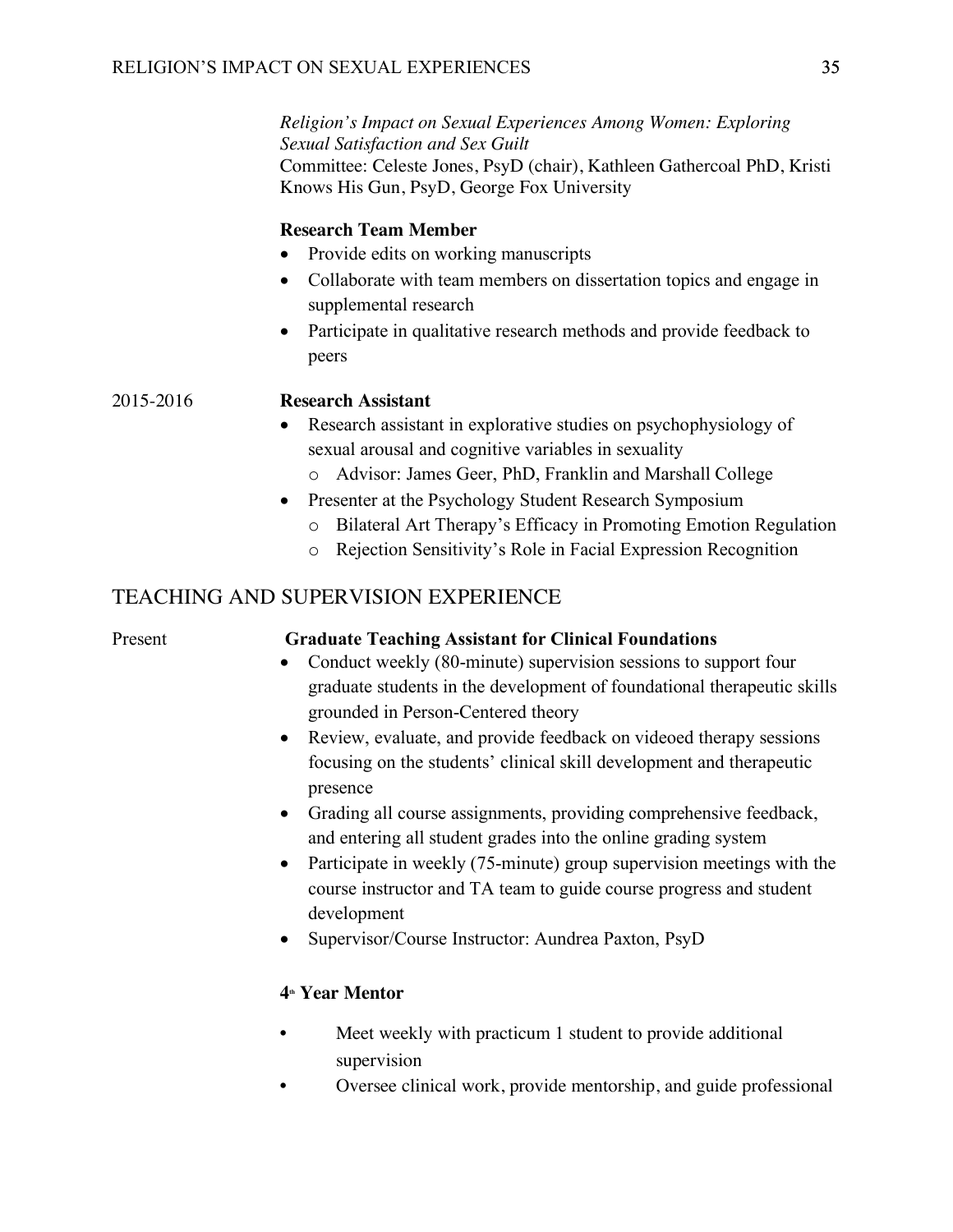development

Receive supervision of supervision from Aundrea Paxton, PsyD

#### January-May 2020 **Graduate Teaching Assistant for Theories of Personality**

- Provided individual feedback to students regarding performance on exams and papers
- Facilitated group study sessions and maintained routine office hours to meet with students

#### June-August 2019 **Graduate Teaching Assistant for Child and Adolescent Therapy**

- Lectured on assessing for risk and providing trauma-informed interventions for children and adolescents who endorse suicidality/exhibit suicidal and self-harm behavior
- Provided individual feedback for students regarding performance on exams and papers

#### PRESENTATIONS AND PUBLICATIONS

| September 2020                            | <b>Didactic Presenter</b>                   |
|-------------------------------------------|---------------------------------------------|
|                                           | Ableism and Disability                      |
|                                           | <b>Multicultural Community</b>              |
|                                           | Graduate School of Clinical Psychology      |
|                                           | George Fox University, Newberg, OR          |
| $E_{\alpha}$ $E_{\alpha}$ $\cdots$ $2010$ | $\mathbf{D}_{\alpha}$ $\mathbf{L}_{\alpha}$ |

February 2019 **Panelist** *Being an Ethnic Minority in Positions of Leadership* Multicultural Community Graduate School of Clinical Psychology George Fox University, Newberg, OR

Peters, K., Jones, C., **Lytle, M**. (2019) *Growth from Adversity in Parents of Children with Autism Spectrum Disorder*. Poster presented at American Psychological Association Annual Convention 2019, Chicago, IL

Blasini, M., Seegobin, W., **Lytle, M**. (2018) *Post-Traumatic Growth and Resiliency in Puerto Rican Hurricane María Victims*. Poster presented at American Psychological Association Annual Convention 2018, San Francisco, CA

#### AWARDS AND RECOGNITIONS

| 2017-present | <b>Multicultural Diversity Scholarship Recipient</b>              |  |
|--------------|-------------------------------------------------------------------|--|
|              | Yearly scholarship awarded to students who demonstrate dedication |  |

• Yearly scholarship awarded to students who demonstrate dedication to diversity advocacy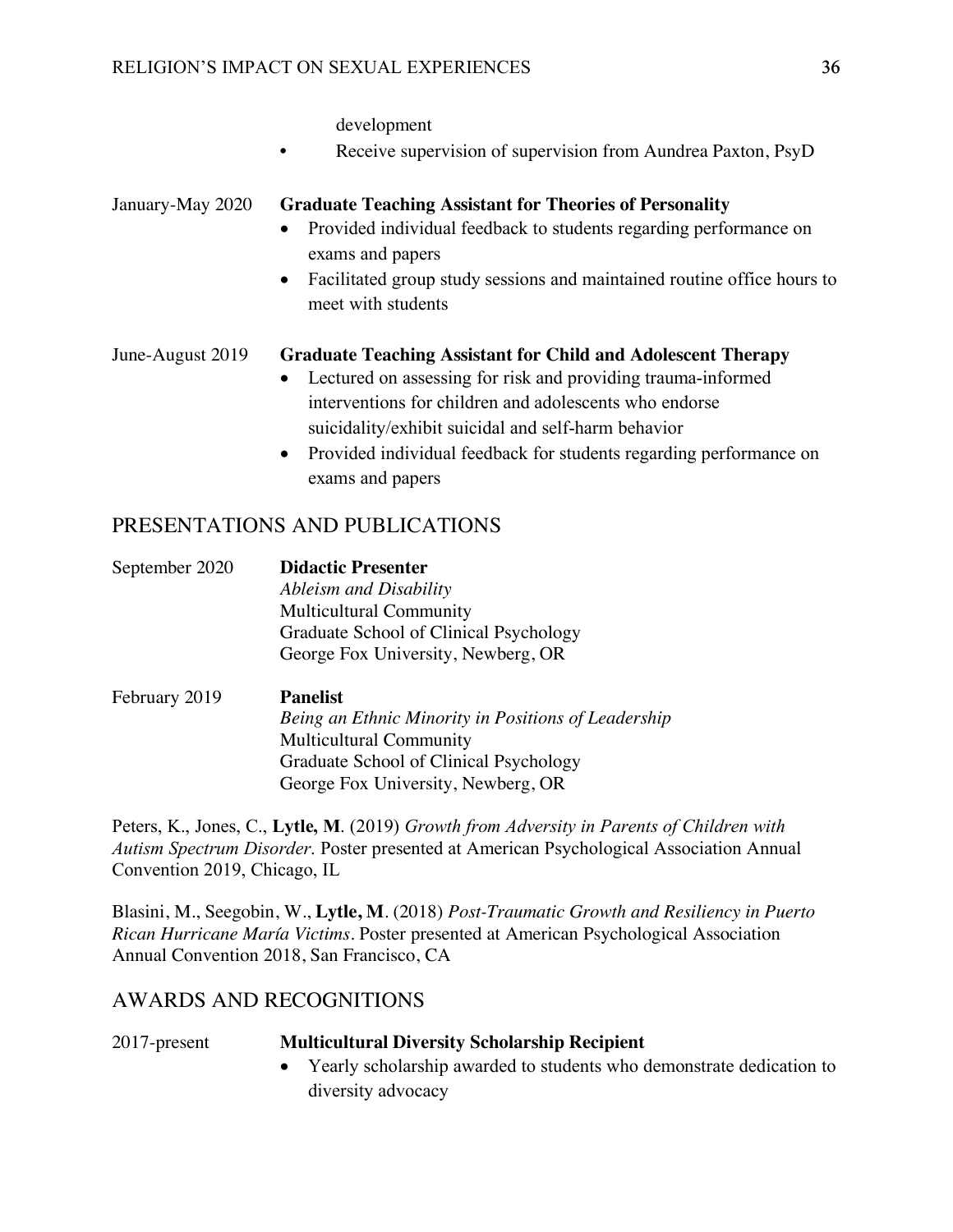| 2016      | <b>Marshall Fellows Scholar</b><br>Research funding awarded by Franklin and Marshall College for<br>$\bullet$<br>outstanding academic achievement                                  |
|-----------|------------------------------------------------------------------------------------------------------------------------------------------------------------------------------------|
| 2012-2016 | <b>Robert Fischer Scholarship Recipient</b><br>Scholarship awarded to a student of need at Franklin and Marshall<br>$\bullet$<br>College based on high school academic achievement |

#### RELATED WORK AND VOLUNTEER EXPERIENCE

#### Present **Student Council President**

- Preside over all Student Council meetings
- Coordinate work of Student Council through the other officers and committees
- Maintain frequent contact with faculty and administrators
- Lead Town Hall meetings to facilitate dialogue between faculty and student body
- Keep the Program Director informed of Student Council activities on a regular basis
- Call executive committee meetings, as needed
- Follow up with student who have received Emergency Aid

#### **Student editor and writing tutor**

- Offer edits and suggestions for PsyD student papers based on APA guidelines
- Supervise students in improving writing techniques and research strategies

#### **OPA Ethics Committee student member**

- Educate professionals and consult with committee members regarding professional conduct of practicing clinicians in the state of Oregon
- Publish articles for OPA bulletin concerning ethical practice

#### **Crisis Text Line Counselor**

• Provide crisis counseling, formulate safety plans, and make referrals

| 2013      | <b>English teaching assistant</b>                                                                              |
|-----------|----------------------------------------------------------------------------------------------------------------|
|           | • Facilitated lesson plans in an English classroom at Carmel<br>Matriculation School in Semmanda kuppam, India |
| 2015-2016 | <b>IFSA-Butler Global Ambassador</b>                                                                           |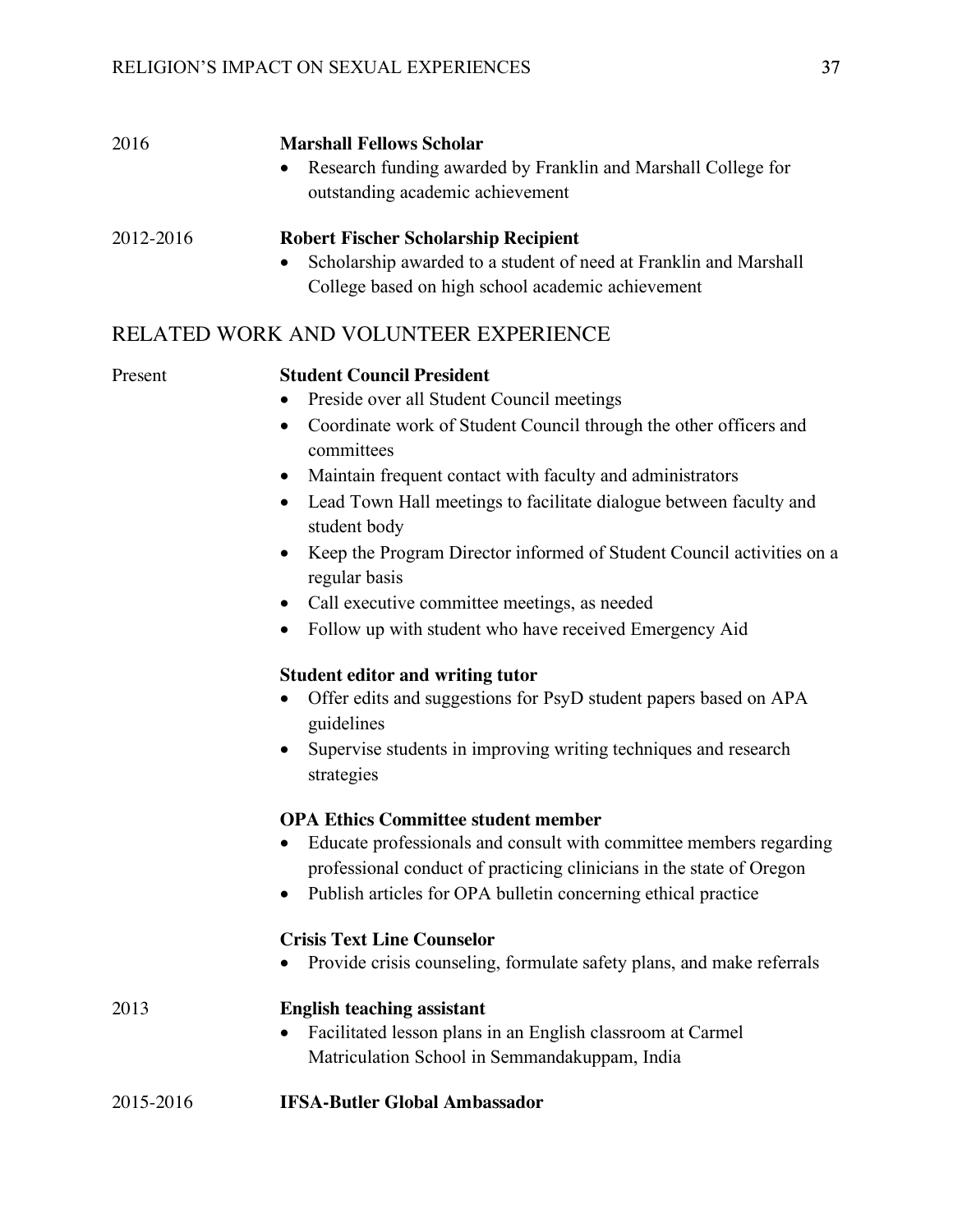• Published articles for IFSA-Butler website about maintaining mental health while living abroad

#### ASESSMENT COMPETENCIES

#### **Cognitive Assessment**

- Comprehensive Test of Nonverbal Intelligence Second Edition
- Wechsler Adult Intelligence Scale Fourth Edition
- Wechsler Intelligence Scale for Children Fifth Edition
- Wechsler Memory Scale Fourth Edition
- Wechsler Nonverbal Scale of Ability
- Woodcock-Johnson: Cognitive Abilities

#### **Achievement and Academic Assessment**

• Wechsler Individual Achievement Test — Third Edition

#### **Behavioral and Diagnostic Assessment**

- ACORN
- Beck Anxiety Inventory
- Beck Depression Inventory
- Behavioral Assessment System of Children Third Edition
- Brief Pain Inventory
- Counseling Center Assessment of Psychological Symptoms
- Conners Third Edition
- Generalized Anxiety Disorder 7-Item Scale
- Patient Health Questionnaire 9
- Patient Health Questionnaire extended version
- Patient Activation Measure

#### **Personality Assessment**

- Millon Clinical Multiaxial Inventory Fourth Edition
- Minnesota Multiphasic Personality Inventory 2
- Minnesota Multiphasic Personality Inventory 2–Restructured Form
- Minnesota Multiphasic Personality Inventory Adolescent
- Personality Assessment Inventory
- Sixteen Personality Factor Questionnaire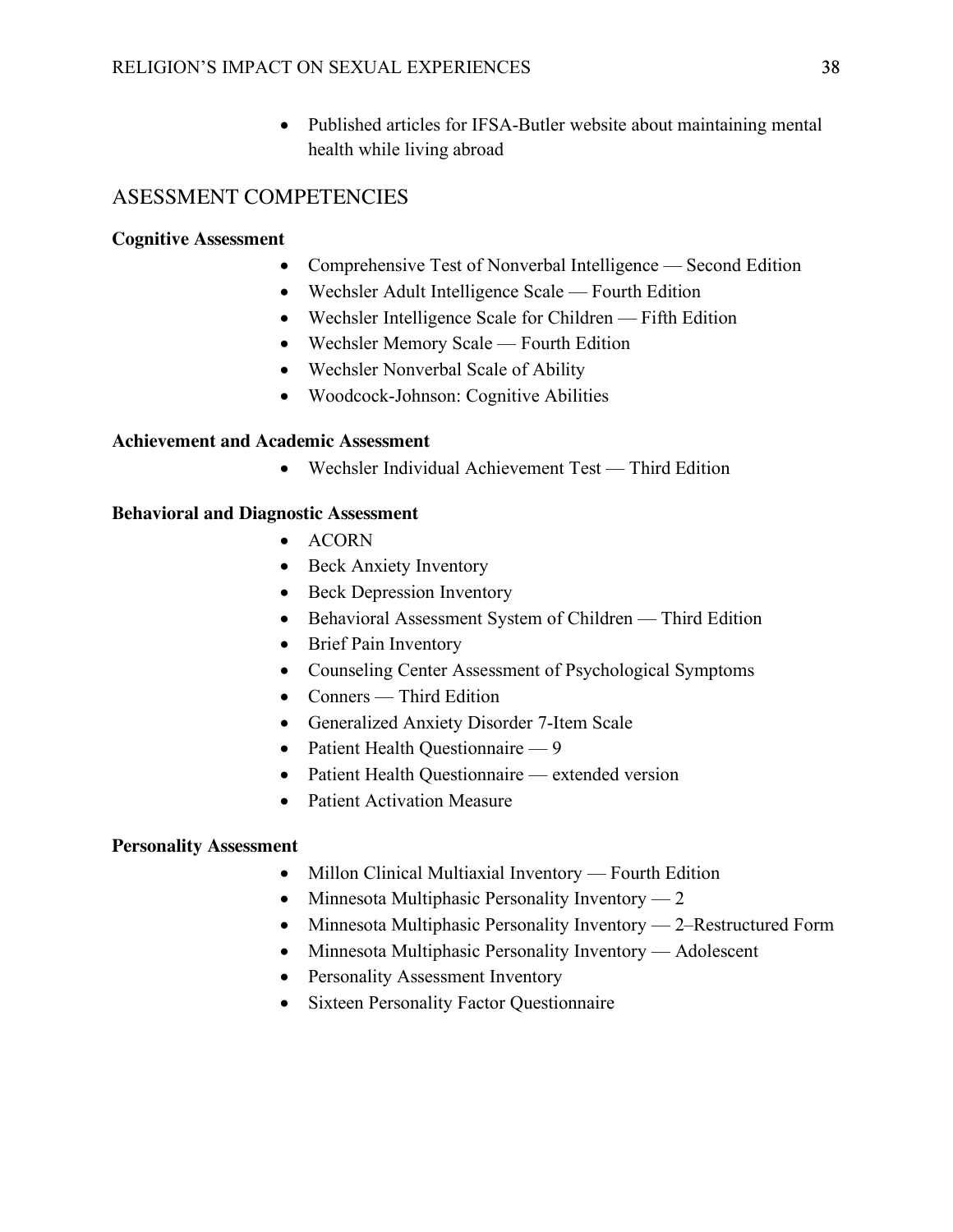#### CLINICAL COLLOQUIA AND GRAND ROUNDS

- Justin Lee, PhD *Pediatric cancer and epilepsy*. Grand Rounds, George Fox University, Newberg, OR. October 14, 2020
- Amy Stoeber, PhD *Child adverse events to adults with substance use problems.* Colloquium, George Fox University, Newberg, OR. February 12, 2020
- Forster Cheryl, PsyD *Intercultural communication.* Colloquium, George Fox University, Newberg, OR. October 16, 2019
- Worthington Jr. Everett, PhD *Promoting forgiveness.* Colloquium, George Fox University, Newberg, OR. September 25, 2019
- Douglas Marlow, PhD, *Foundations of relationships therapy the Gottman model.* Grand Rounds, George Fox University, Newberg, OR. March 20, 2019
- Diomaris Safi, PsyD & Alex Millkey, PsyD, *Opportunities in forensic psychology.* Colloquium, George Fox University, Newberg, OR. February 13, 2019
- Scott Pengelly, PhD, *Old pain in new brains.* Grand Rounds, George Fox University, Newberg, OR. October 10, 2018
- Lisa McMinn, PhD & Mark McMinn, PhD, *Spiritual formation and the life of a psychologist: Looking closer to soul-care.* Colloquium, George Fox University, Newberg, OR. September 26, 2018
- Michael Vogle, PsyD *Integration and ekklesia.* Colloquium, George Fox University, Newberg, OR. March 14, 2018
- Carlos Taloyo, PsyD, *The history and application of interpersonal psychotherapy.* Grand Rounds, George Fox University, Newberg, OR. February 14, 2018

Jeffery Sordahl, PsyD *Telehealth.* Colloquium, George Fox University, Newberg, OR. November 8, 2017

Eleanor Gil-Kashiwabara, PsyD *Community based participatory research and tribal participatory research with Indian American/Alaskan Natives.* Grand Rounds, George Fox University, Newberg, OR. October 11, 2017

#### OTHER CERTIFICATES AND TRAININGS

*Sex, Religion, & Spirituality in the Therapy Room* Lewis and Clark College, November 2019 Elisabeth Esmiol Wilson, PhD